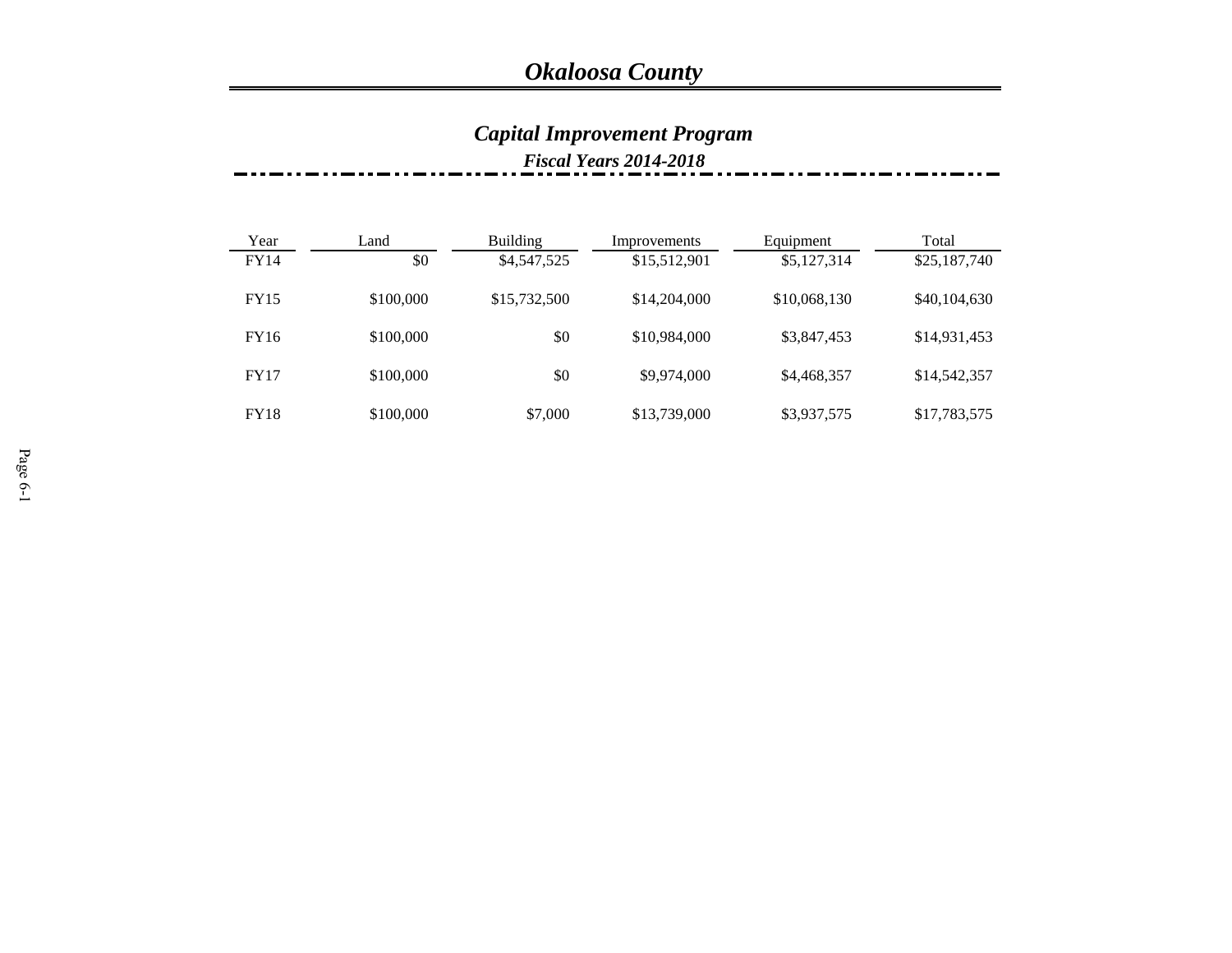### *Capital Improvement Program*

#### *Fiscal Years 2014-2018*

| Fund | Title                                    | Land | Building    | Improvements | Equipment   | Total        |
|------|------------------------------------------|------|-------------|--------------|-------------|--------------|
| 001  | General Fund                             |      |             | \$5,000      | \$474,294   | \$479,294    |
| 101  | <b>County Transportation Trust Fund</b>  |      |             | \$617,446    | \$134,200   | \$751,646    |
| 104  | Tourist Development Fund                 |      | \$500,000   | \$1,125,000  |             | \$1,625,000  |
| 115  | Unincorporated County Parks Fund         |      |             | \$961,155    | \$27,300    | \$988,455    |
| 301  | <b>Capital Outlay Construction Fund</b>  |      | \$1,237,000 | \$130,000    |             | \$1,367,000  |
| 302  | Road/Bridge Construction Fund            |      |             | \$5,500,000  | \$1,531,000 | \$7,031,000  |
| 411  | Water & Sewer Enterprise Fund            |      |             | \$5,530,000  | \$1,678,000 | \$7,208,000  |
| 421  | Airport Enterprise Fund                  |      | \$419,000   | \$475,700    |             | \$894,700    |
| 430  | Solid Waste Enterprise Fund              |      |             |              | \$363,100   | \$363,100    |
| 450  | <b>Emergency Medical Services Fund</b>   |      |             |              | \$640,400   | \$640,400    |
| 460  | <b>Convention Center Enterprise Fund</b> |      | \$2,391,525 | \$1,168,600  | \$273,250   | \$3,833,375  |
| 501  | Self Insurance Fund                      |      |             |              | \$5,770     | \$5,770      |
|      | Total                                    | \$0  | \$4,547,525 | \$15,512,901 | \$5,127,314 | \$25,187,740 |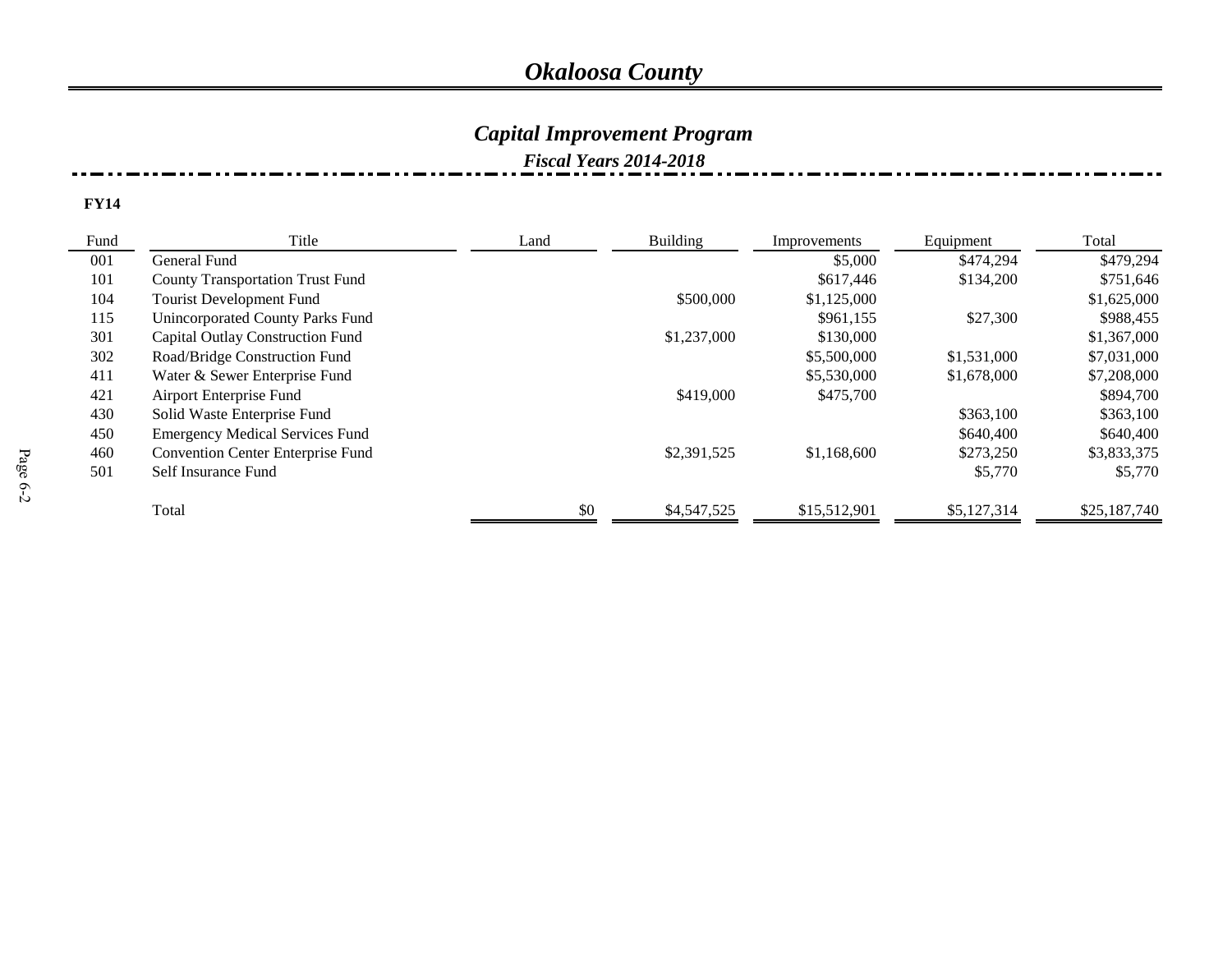### *Capital Improvement Program*

*Fiscal Years 2014-2018*

| Fund | Title                                    | Land      | <b>Building</b> | Improvements | Equipment    | Total        |
|------|------------------------------------------|-----------|-----------------|--------------|--------------|--------------|
| 001  | General Fund                             |           |                 |              | \$787,730    | \$787,730    |
| 101  | <b>County Transportation Trust Fund</b>  |           |                 | \$300,000    | \$870,400    | \$1,170,400  |
| 104  | Tourist Development Fund                 |           |                 | \$536,000    | \$33,000     | \$569,000    |
| 108  | E-911 Operations Fund                    |           |                 |              | \$557,000    | \$557,000    |
| 109  | Radio Communications Fund                |           |                 |              | \$20,000     | \$20,000     |
| 115  | Unincorporated County Parks Fund         | \$100,000 |                 | \$275,000    | \$12,350     | \$387,350    |
| 301  | <b>Capital Outlay Construction Fund</b>  |           | \$15,582,500    | \$250,000    | \$577,500    | \$16,410,000 |
| 302  | Road/Bridge Construction Fund            |           |                 | \$128,000    | \$4,529,000  | \$4,657,000  |
| 411  | Water & Sewer Enterprise Fund            |           |                 | \$12,465,000 | \$1,065,500  | \$13,530,500 |
| 421  | Airport Enterprise Fund                  |           | \$150,000       |              | \$80,000     | \$230,000    |
| 430  | Solid Waste Enterprise Fund              |           |                 |              | \$590,400    | \$590,400    |
| 441  | Inspections & Code Enforcement Fund      |           |                 |              | \$25,500     | \$25,500     |
| 450  | <b>Emergency Medical Services Fund</b>   |           |                 |              | \$703,000    | \$703,000    |
| 460  | <b>Convention Center Enterprise Fund</b> |           |                 | \$250,000    | \$111,000    | \$361,000    |
| 502  | Garage Services Internal Service Fund    |           |                 |              | \$105,750    | \$105,750    |
|      | Total                                    | \$100,000 | \$15,732,500    | \$14,204,000 | \$10,068,130 | \$40,104,630 |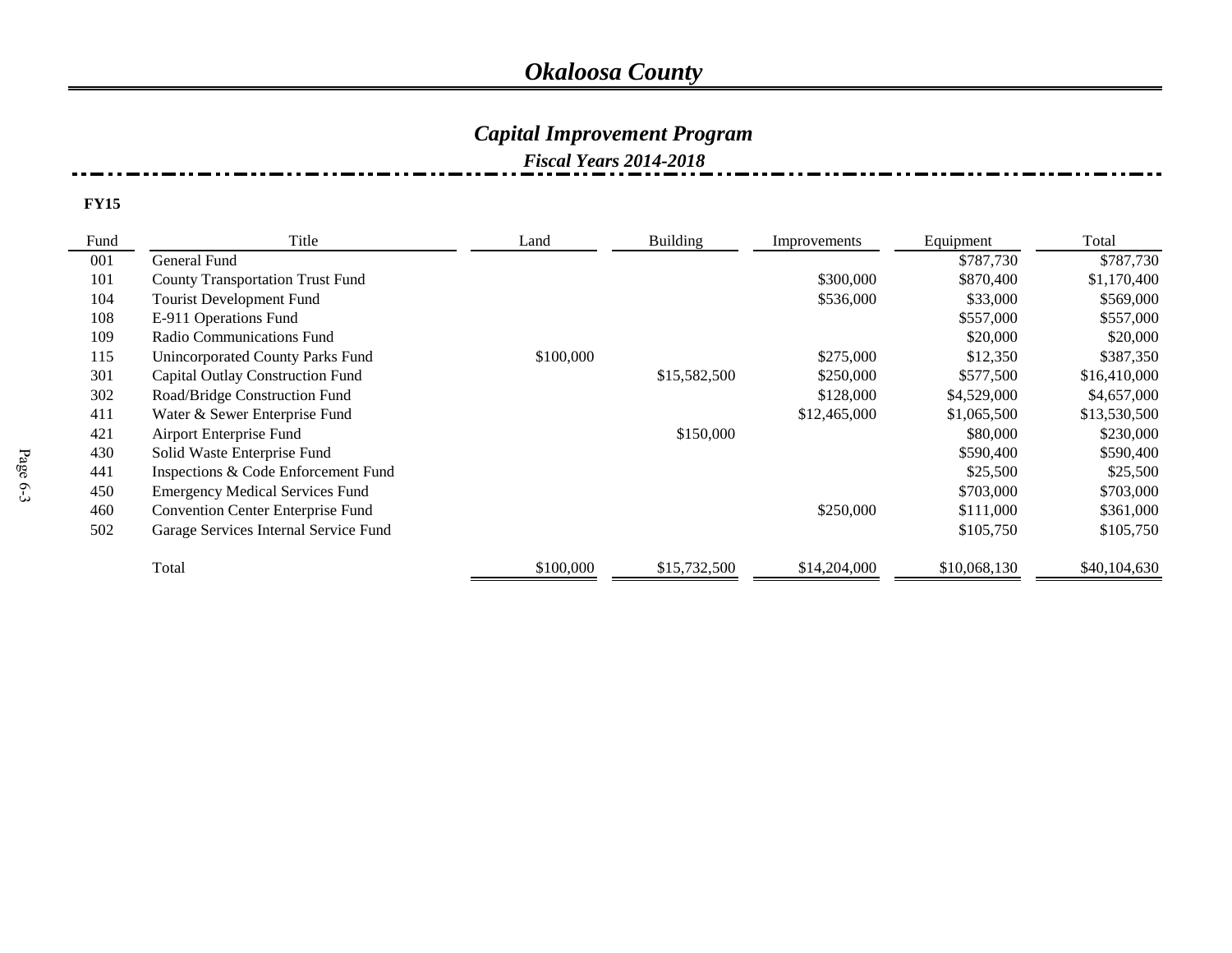### *Capital Improvement Program*

#### *Fiscal Years 2014-2018*

| Fund | Title                                    | Land      | <b>Building</b> | Improvements | Equipment   | Total        |
|------|------------------------------------------|-----------|-----------------|--------------|-------------|--------------|
| 001  | General Fund                             |           |                 |              | \$897,153   | \$897,153    |
| 101  | <b>County Transportation Trust Fund</b>  |           |                 | \$300,000    | \$587,500   | \$887,500    |
| 104  | Tourist Development Fund                 |           |                 | \$125,000    |             | \$125,000    |
| 109  | Radio Communications Fund                |           |                 |              | \$20,000    | \$20,000     |
| 115  | Unincorporated County Parks Fund         | \$100,000 |                 | \$275,000    | \$24,700    | \$399,700    |
| 301  | Capital Outlay Construction Fund         |           |                 | \$100,000    | \$31,000    | \$131,000    |
| 302  | Road/Bridge Construction Fund            |           |                 | \$2,474,000  | \$128,000   | \$2,602,000  |
| 411  | Water & Sewer Enterprise Fund            |           |                 | \$7,275,000  | \$1,169,000 | \$8,444,000  |
| 421  | Airport Enterprise Fund                  |           |                 | \$150,000    |             | \$150,000    |
| 430  | Solid Waste Enterprise Fund              |           |                 |              | \$240,000   | \$240,000    |
| 441  | Inspections & Code Enforcement Fund      |           |                 |              | \$46,000    | \$46,000     |
| 450  | <b>Emergency Medical Services Fund</b>   |           |                 |              | \$557,000   | \$557,000    |
| 460  | <b>Convention Center Enterprise Fund</b> |           |                 | \$285,000    | \$30,000    | \$315,000    |
| 502  | Garage Services Internal Service Fund    |           |                 |              | \$117,100   | \$117,100    |
|      | Total                                    | \$100,000 | \$0             | \$10,984,000 | \$3,847,453 | \$14,931,453 |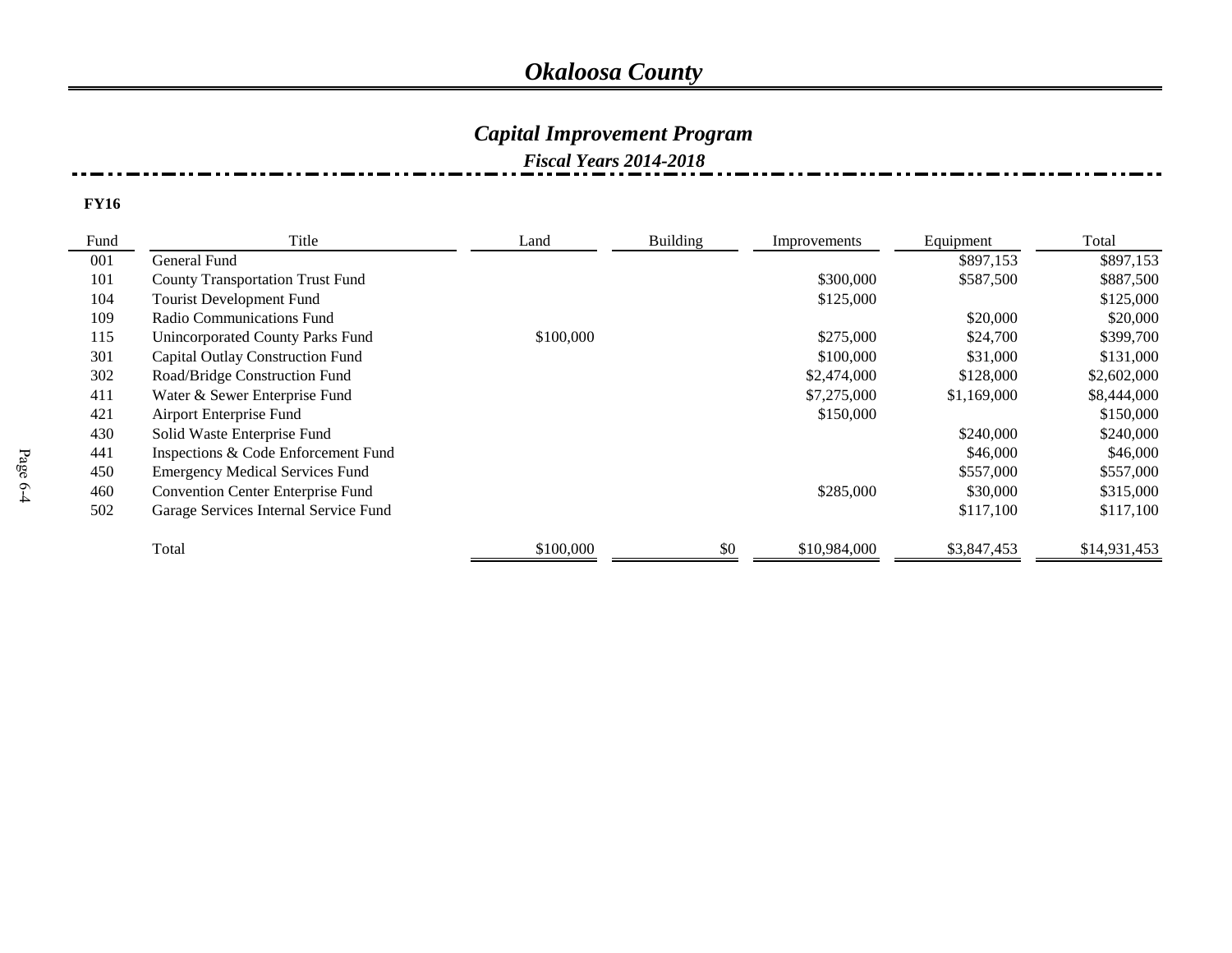### *Capital Improvement Program*

*Fiscal Years 2014-2018*

| Fund | Title                                    | Land      | Building | Improvements | Equipment   | Total        |
|------|------------------------------------------|-----------|----------|--------------|-------------|--------------|
| 001  | General Fund                             |           |          | \$25,000     | \$615,407   | \$640,407    |
| 101  | <b>County Transportation Trust Fund</b>  |           |          | \$400,000    | \$998,300   | \$1,398,300  |
| 104  | Tourist Development Fund                 |           |          | \$125,000    |             | \$125,000    |
| 115  | <b>Unincorporated County Parks Fund</b>  | \$100,000 |          | \$275,000    |             | \$375,000    |
| 301  | Capital Outlay Construction Fund         |           |          |              | \$104,000   | \$104,000    |
| 302  | Road/Bridge Construction Fund            |           |          | \$2,399,000  | \$128,000   | \$2,527,000  |
| 411  | Water & Sewer Enterprise Fund            |           |          | \$4,250,000  | \$1,606,500 | \$5,856,500  |
| 421  | Airport Enterprise Fund                  |           |          |              | \$7,000     | \$7,000      |
| 430  | Solid Waste Enterprise Fund              |           |          |              | \$128,800   | \$128,800    |
| 441  | Inspections & Code Enforcement Fund      |           |          |              | \$74,000    | \$74,000     |
| 450  | <b>Emergency Medical Services Fund</b>   |           |          |              | \$630,000   | \$630,000    |
| 460  | <b>Convention Center Enterprise Fund</b> |           |          | \$2,500,000  | \$60,000    | \$2,560,000  |
| 502  | Garage Services Internal Service Fund    |           |          |              | \$116,350   | \$116,350    |
|      | Total                                    | \$100,000 | \$0      | \$9,974,000  | \$4,468,357 | \$14,542,357 |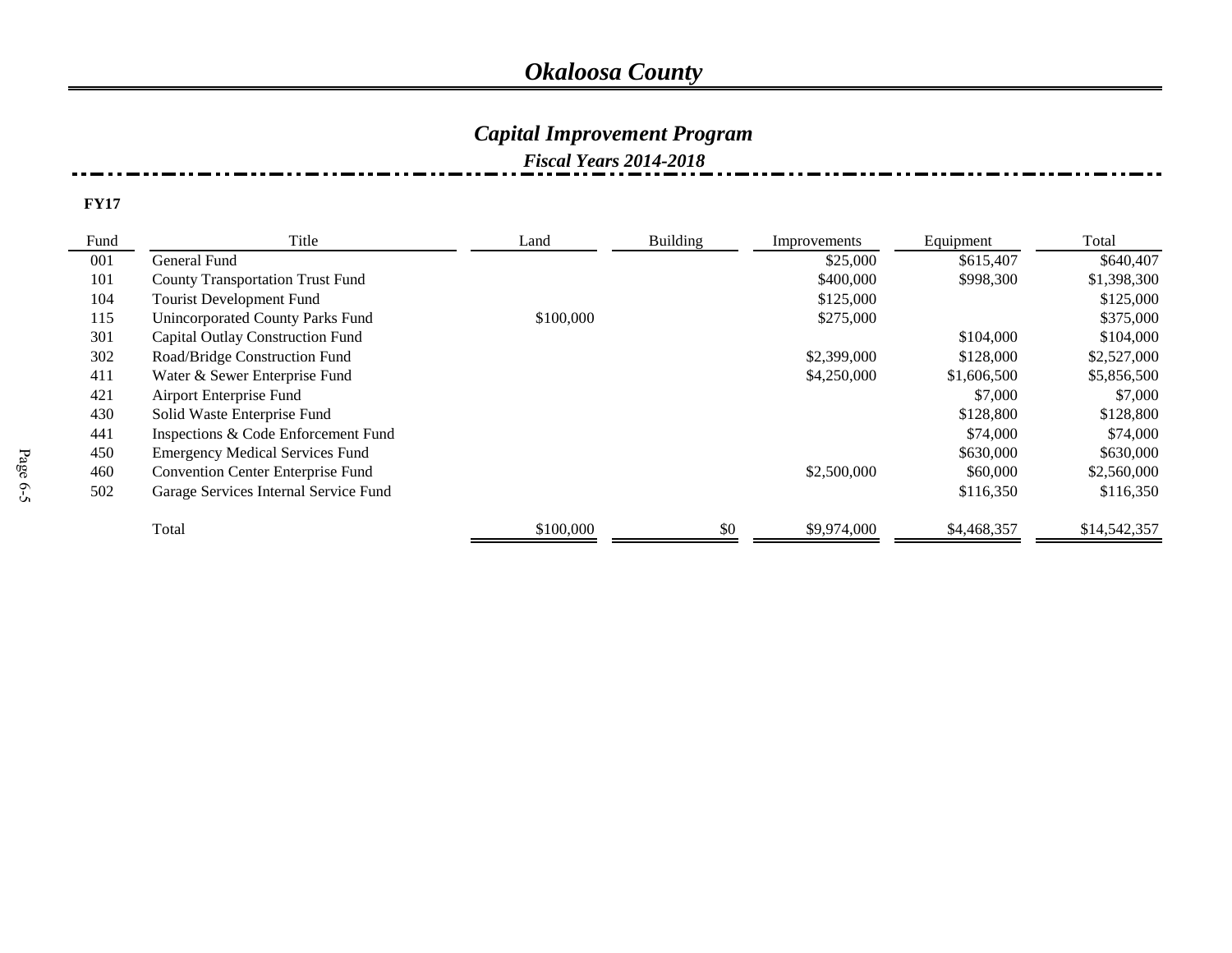### *Capital Improvement Program*

*Fiscal Years 2014-2018*

| Fund | Title                                    | Land      | <b>Building</b> | Improvements | Equipment   | Total        |
|------|------------------------------------------|-----------|-----------------|--------------|-------------|--------------|
| 001  | General Fund                             |           |                 | \$40,000     | \$562,875   | \$602,875    |
| 101  | <b>County Transportation Trust Fund</b>  |           |                 | \$500,000    | \$700,000   | \$1,200,000  |
| 104  | <b>Tourist Development Fund</b>          |           |                 | \$125,000    |             | \$125,000    |
| 109  | Radio Communications Fund                |           |                 |              | \$20,000    | \$20,000     |
| 115  | <b>Unincorporated County Parks Fund</b>  | \$100,000 |                 | \$275,000    | \$12,350    | \$387,350    |
| 301  | Capital Outlay Construction Fund         |           |                 |              | \$100,000   | \$100,000    |
| 302  | Road/Bridge Construction Fund            |           |                 | \$2,924,000  | \$128,000   | \$3,052,000  |
| 411  | Water & Sewer Enterprise Fund            |           | \$7,000         | \$4,325,000  | \$1,499,500 | \$5,831,500  |
| 421  | Airport Enterprise Fund                  |           |                 |              | \$22,000    | \$22,000     |
| 430  | Solid Waste Enterprise Fund              |           |                 |              | \$305,000   | \$305,000    |
| 441  | Inspections & Code Enforcement Fund      |           |                 |              | \$72,250    | \$72,250     |
| 450  | <b>Emergency Medical Services Fund</b>   |           |                 |              | \$430,000   | \$430,000    |
| 460  | <b>Convention Center Enterprise Fund</b> |           |                 | \$5,550,000  |             | \$5,550,000  |
| 502  | Garage Services Internal Service Fund    |           |                 |              | \$85,600    | \$85,600     |
|      | Total                                    | \$100,000 | \$7,000         | \$13,739,000 | \$3,937,575 | \$17,783,575 |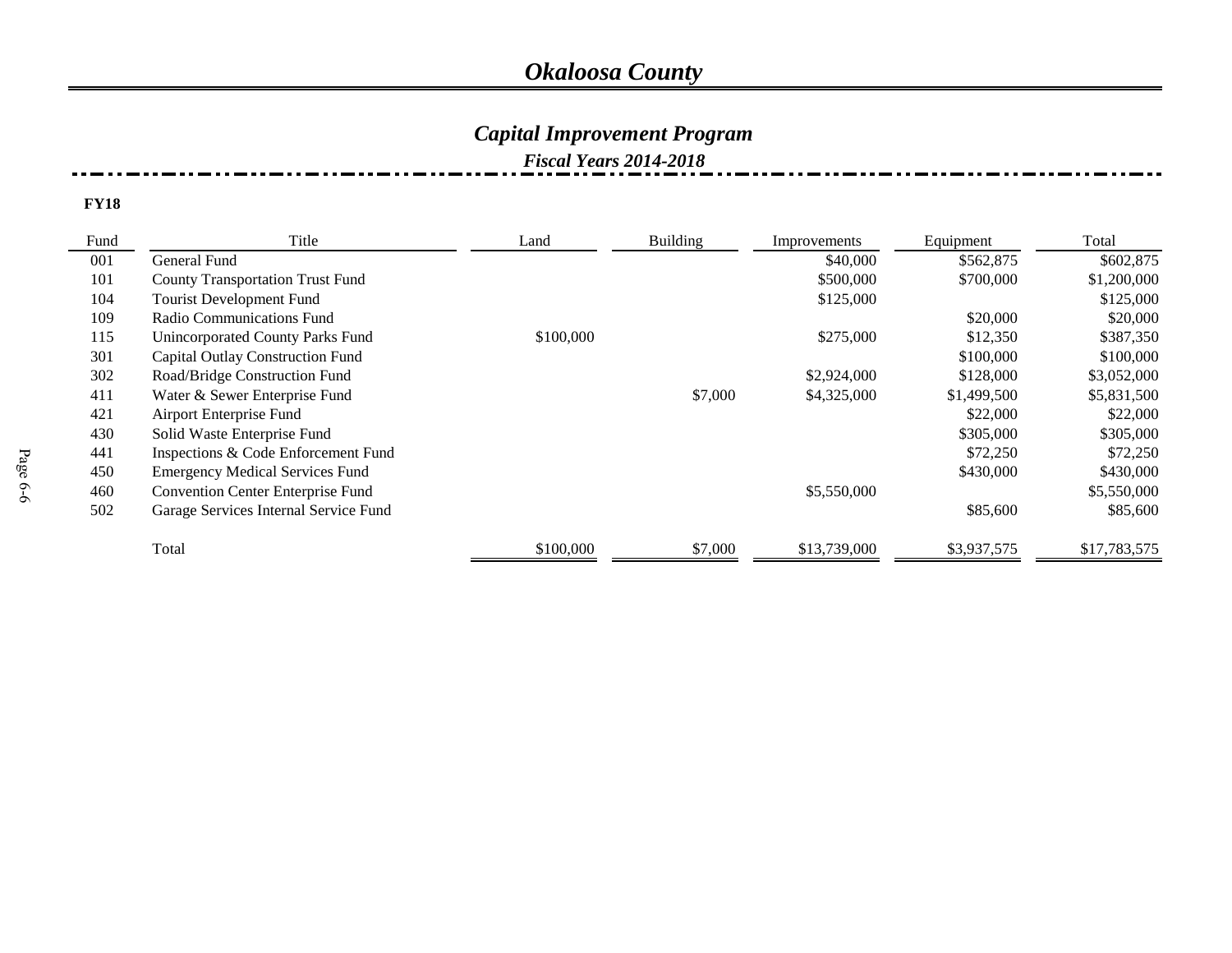#### *Capital Improvement Program*

|      | <b>Fiscal Years 2014-2018</b>      |              |              |              |              |              |  |  |
|------|------------------------------------|--------------|--------------|--------------|--------------|--------------|--|--|
| Fund | Department                         | <b>FY14</b>  | <b>FY15</b>  | <b>FY16</b>  | <b>FY17</b>  | <b>FY18</b>  |  |  |
| 001  | <b>Human Resources</b>             |              |              | \$18,000     |              |              |  |  |
| 001  | <b>Planning Department</b>         | \$5,000      | \$2,500      | \$5,000      | \$23,000     | \$31,750     |  |  |
| 001  | <b>Information Systems</b>         | \$265,000    | \$445,810    | \$540,448    | \$367,922    | \$254,875    |  |  |
| 001  | <b>Facilities Maintenance</b>      | \$66,000     | \$120,500    | \$76,500     | \$75,000     | \$79,000     |  |  |
| 001  | <b>Emergency Management</b>        |              |              | \$25,000     |              | \$25,000     |  |  |
| 001  | <b>County Warning Point</b>        |              | \$30,000     |              |              |              |  |  |
| 001  | Code Enforcement                   |              | \$23,000     | \$5,000      | \$23,000     | \$23,000     |  |  |
| 001  | <b>Beach Safety</b>                | \$6,500      | \$18,500     | \$71,500     | \$18,500     | \$76,500     |  |  |
| 001  | Corrections                        | \$76,500     | \$50,000     | \$97,000     | \$62,500     | \$63,000     |  |  |
| 001  | <b>Agriculture Extentions</b>      | \$15,000     | \$18,000     | \$15,000     | \$25,000     | \$7,500      |  |  |
| 001  | <b>Veterans Services</b>           |              | \$6,500      |              |              |              |  |  |
| 001  | Mosquito Control                   | \$23,000     | \$34,270     | \$37,055     | \$38,835     | \$35,600     |  |  |
| 001  | <b>County Parks</b>                | \$16,450     | \$6,650      | \$6,650      | \$6,650      | \$6,650      |  |  |
| 001  | <b>Pretrial Services</b>           | \$5,844      | \$20,000     | \$12,000     |              |              |  |  |
| 101  | Engineering                        | \$102,000    | \$22,000     | \$10,000     | \$25,000     | \$10,000     |  |  |
| 101  | Road Department                    |              | \$776,000    | \$463,000    | \$948,800    | \$410,000    |  |  |
| 101  | <b>Traffic Signal Maintenance</b>  | \$32,200     | \$72,400     | \$114,500    | \$24,500     | \$280,000    |  |  |
| 101  | <b>Stormwater Management</b>       | \$617,446    | \$300,000    | \$300,000    | \$400,000    | \$500,000    |  |  |
| 104  | <b>Tourist Development</b>         | \$1,625,000  | \$569,000    | \$125,000    | \$125,000    | \$125,000    |  |  |
| 108  | 9-1-1 Coordinator                  |              | \$557,000    |              |              |              |  |  |
| 109  | Radio Communication Program        |              | \$20,000     | \$20,000     |              | \$20,000     |  |  |
| 115  | <b>Unincorporated County Parks</b> | \$988,455    | \$387,350    | \$399,700    | \$375,000    | \$387,350    |  |  |
| 301  | <b>Capital Outlay Construction</b> | \$1,367,000  | \$16,410,000 | \$131,000    | \$104,000    | \$100,000    |  |  |
| 302  | Road/Bridge Construction           | \$7,031,000  | \$4,657,000  | \$2,602,000  | \$2,527,000  | \$3,052,000  |  |  |
| 411  | Water & Sewer                      | \$7,208,000  | \$13,530,500 | \$8,444,000  | \$5,856,500  | \$5,831,500  |  |  |
| 421  | Airports                           | \$894,700    | \$230,000    | \$150,000    | \$7,000      | \$22,000     |  |  |
| 430  | Solid Waste                        | \$165,000    | \$230,400    | \$200,000    | \$28,800     | \$80,000     |  |  |
| 430  | Recycling                          | \$198,100    | \$360,000    | \$40,000     | \$100,000    | \$225,000    |  |  |
| 441  | <b>Inspections Department</b>      |              | \$25,500     | \$46,000     | \$74,000     | \$72,250     |  |  |
| 450  | <b>Emergency Medical Services</b>  | \$640,400    | \$703,000    | \$557,000    | \$630,000    | \$430,000    |  |  |
| 460  | <b>Convention Center</b>           | \$3,833,375  | \$361,000    | \$315,000    | \$2,560,000  | \$5,550,000  |  |  |
| 501  | <b>Risk Management</b>             | \$5,770      |              |              |              |              |  |  |
| 502  | Fleet                              |              | \$105,750    | \$117,100    | \$116,350    | \$85,600     |  |  |
|      | Total                              | \$25,187,740 | \$40,092,630 | \$14,943,453 | \$14,542,357 | \$17,783,575 |  |  |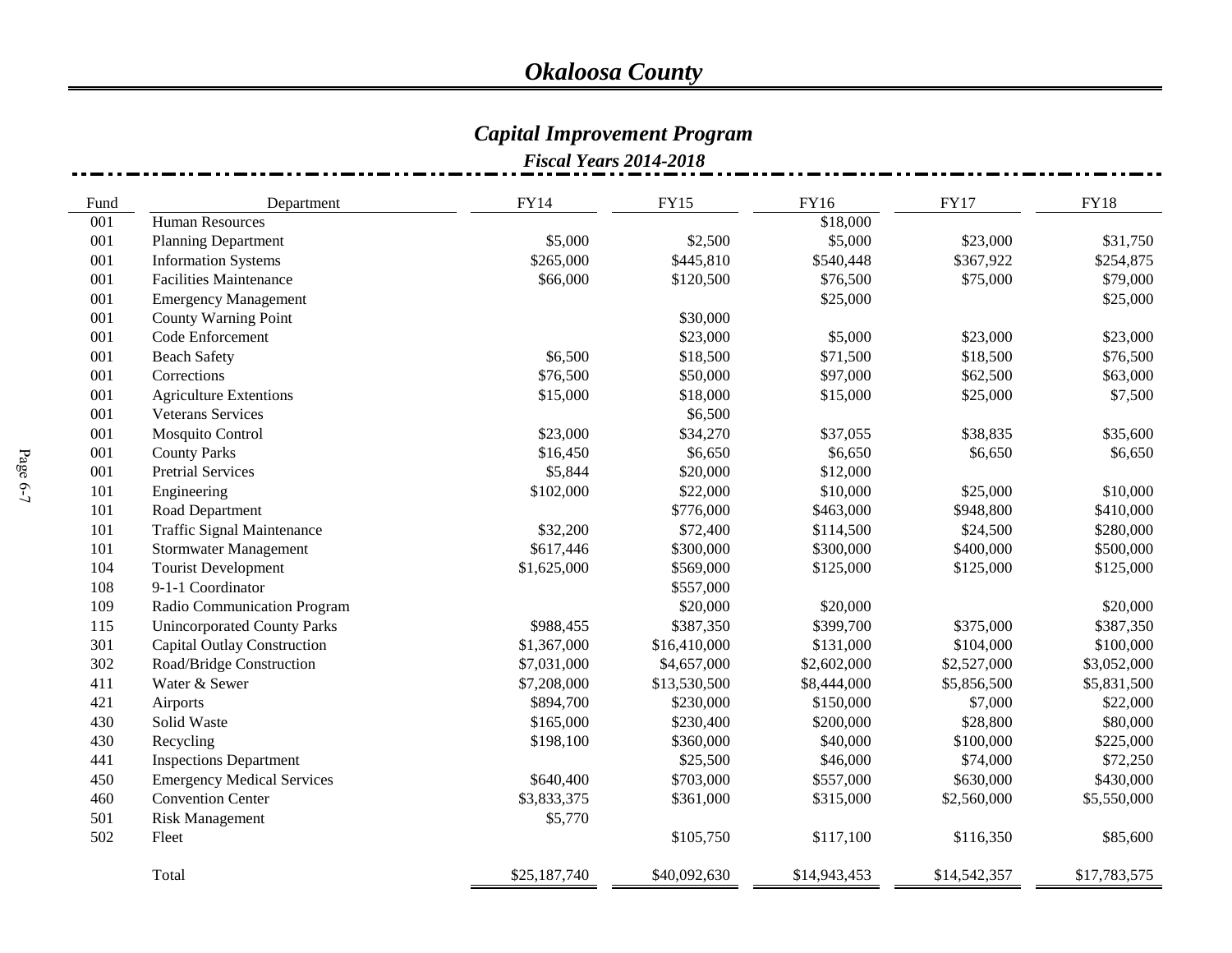### *Capital Improvement Program*

*Fiscal Years 2014-2018*

|             | <b>HUMAN RESOURCES</b> |        |              |                           |                                                    |
|-------------|------------------------|--------|--------------|---------------------------|----------------------------------------------------|
|             | Fund                   | Amount | Project Name | Cat                       | Narrative                                          |
| <b>FY16</b> | 001                    | 18.000 | Vehicle      | $\blacksquare$<br>н.<br>- | Replace TA6083 (Chevy Malibu LS V6) Mileage 39,619 |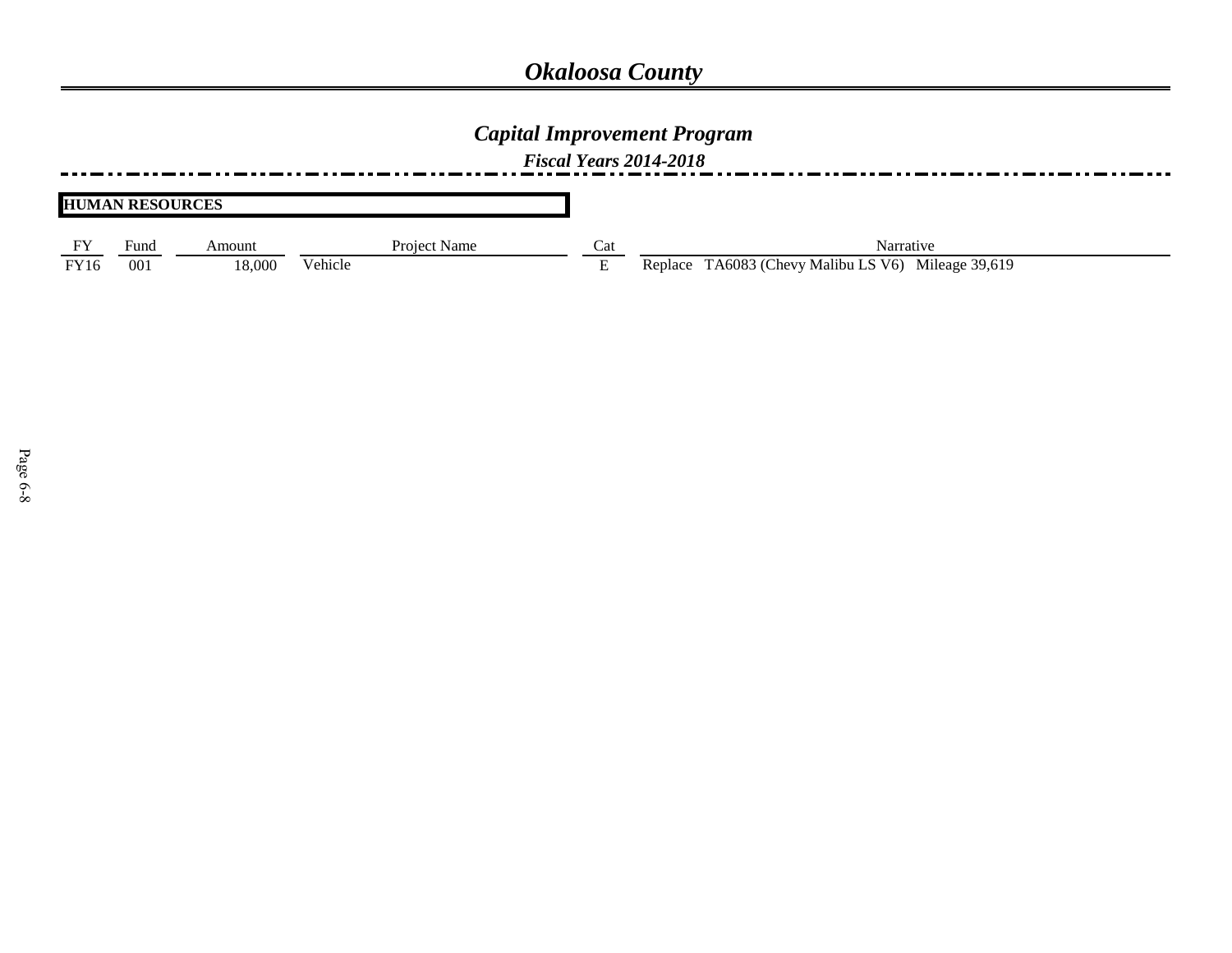## *Capital Improvement Program*

*Fiscal Years 2014-2018*

| <b>PLANNING</b> |      |        |                             |     |                                                                   |
|-----------------|------|--------|-----------------------------|-----|-------------------------------------------------------------------|
| ${\rm FY}$      | Fund | Amount | Project Name                | Cat | Narrative                                                         |
| <b>FY14</b>     | 001  | 5,000  | Photocopier                 | E   | Replace 2002 Toshiba E-Studio 810 copier (BCC #14442)             |
| <b>FY15</b>     | 001  | 2,500  | Photocopier                 | E   | Replace 2005 Toshiba Studio 350 (50/50 split w/4400) (BCC #16492) |
| FY16            | 001  | 5,000  | Photocopier                 | E   | Replace 2005 Sharp AR-BC320 copier (BCC #16485)                   |
| <b>FY17</b>     | 001  | 23,000 | Vehicle                     | E   | Replace 2006 Ford Taurus - Vehicle #06A16702.                     |
| <b>FY18</b>     | 001  | 23,000 | Vehicle                     | E   | Replace 2006 Ford Taurus - Vehicle #06A16702                      |
| <b>FY18</b>     | 001  | 8,750  | KIP Printer/Plotter/Scanner | E   | Replace North office Scanning System; 75% paid by Inspection.     |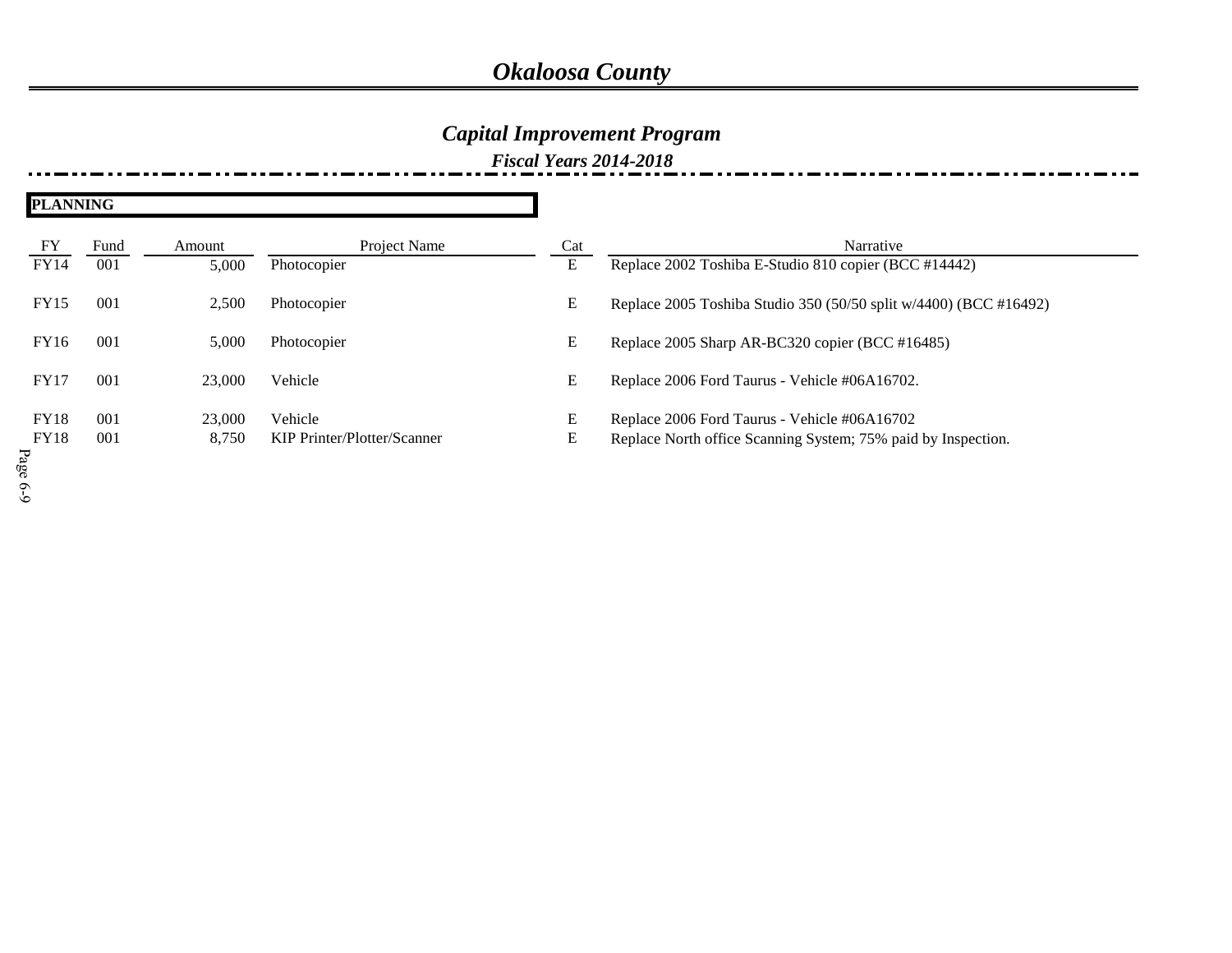### *Capital Improvement Program*

*Fiscal Years 2014-2018*

#### **INFORMATION SYSTEMS**

| FY          | Fund | Amount  | Project Name | Cat         | Narrative                                                               |
|-------------|------|---------|--------------|-------------|-------------------------------------------------------------------------|
| <b>FY14</b> | 001  | 30,000  | Hardware     | ${\bf E}$   | GIS Necessary node enhancement to ESX VMWare Cluster to support mission |
|             |      |         |              |             | critical opeartions                                                     |
| FY14        | 001  | 100,000 | Server       | E           | SAN VM Server (replaces 10 - 15 Servers)                                |
| <b>FY14</b> | 001  | 130,000 | Server       | ${\bf E}$   | SAN Backup Server to Disk (replaces end-of-life Server)                 |
| FY14        | 001  | 5,000   | Network      | ${\bf E}$   | Spare Switch, Lasers and Jumpers                                        |
|             |      |         |              |             |                                                                         |
| <b>FY15</b> | 001  | 125,000 | <b>SAN</b>   | E           | SAN Storage upgrades                                                    |
| <b>FY15</b> | 001  | 50,810  | Hardware     | ${\bf E}$   | <b>SAN Network Hardware</b>                                             |
| <b>FY15</b> | 001  | 125,000 | Hardware     | ${\bf E}$   | <b>SAN Computer Hardware</b>                                            |
| <b>FY15</b> | 001  | 80,000  | Database     | ${\bf E}$   | <b>GIS Database Upgrade</b>                                             |
| <b>FY15</b> | 001  | 15,000  | Plotter      | ${\bf E}$   | <b>GIS Replace Plotter</b>                                              |
| <b>FY15</b> | 001  | 25,000  | Workstations | ${\bf E}$   | <b>GIS Replace Workstations</b>                                         |
| <b>FY15</b> | 001  | 25,000  | Servers      | $\mathbf E$ | GIS Replace 2 Servers                                                   |
|             |      |         |              |             |                                                                         |
| FY16        | 001  | 90,448  | Server       | E           | <b>SAN Server Upgrades</b>                                              |
| FY16        | 001  | 350,000 | Software     | E           | SAN Enterprise Software, Office, Exchange, AV, Web Filter               |
| FY16        | 001  | 100,000 | <b>SAN</b>   | ${\bf E}$   | GIS San Upgrade                                                         |
|             |      |         |              |             |                                                                         |
| <b>FY17</b> | 001  | 75,000  | <b>GPS</b>   | E           | GIS Survey Grade GPS Replacement                                        |
| <b>FY17</b> | 001  | 30,000  | Mitel 3300   | E           | Mitel 3300 replacement                                                  |
| <b>FY17</b> | 001  | 99,492  | Server       | ${\bf E}$   | <b>SAN Server Upgrades</b>                                              |
| <b>FY17</b> | 001  | 138,430 | Hardware     | ${\bf E}$   | SAN Network and Computer Hardware                                       |
| <b>FY17</b> | 001  | 25,000  | Server       | E           | GIS Replace 2 Servers                                                   |
|             |      |         |              |             |                                                                         |
| <b>FY18</b> | 001  | 74,750  | Server       | E           | <b>SAN Server Upgrades</b>                                              |
| <b>FY18</b> | 001  | 87,100  | Network      | ${\bf E}$   | <b>SAN Network Hardware</b>                                             |
| <b>FY18</b> | 001  | 38,025  | Hardware     | ${\bf E}$   | SAN Miscellaneous Computer Hardware                                     |
| <b>FY18</b> | 001  | 30,000  | Mitel 3300   | ${\bf E}$   | Mitel 3300 replacement                                                  |
| <b>FY18</b> | 001  | 25,000  | Server       | ${\bf E}$   | <b>GIS Replace 2 Servers</b>                                            |
|             |      |         |              |             |                                                                         |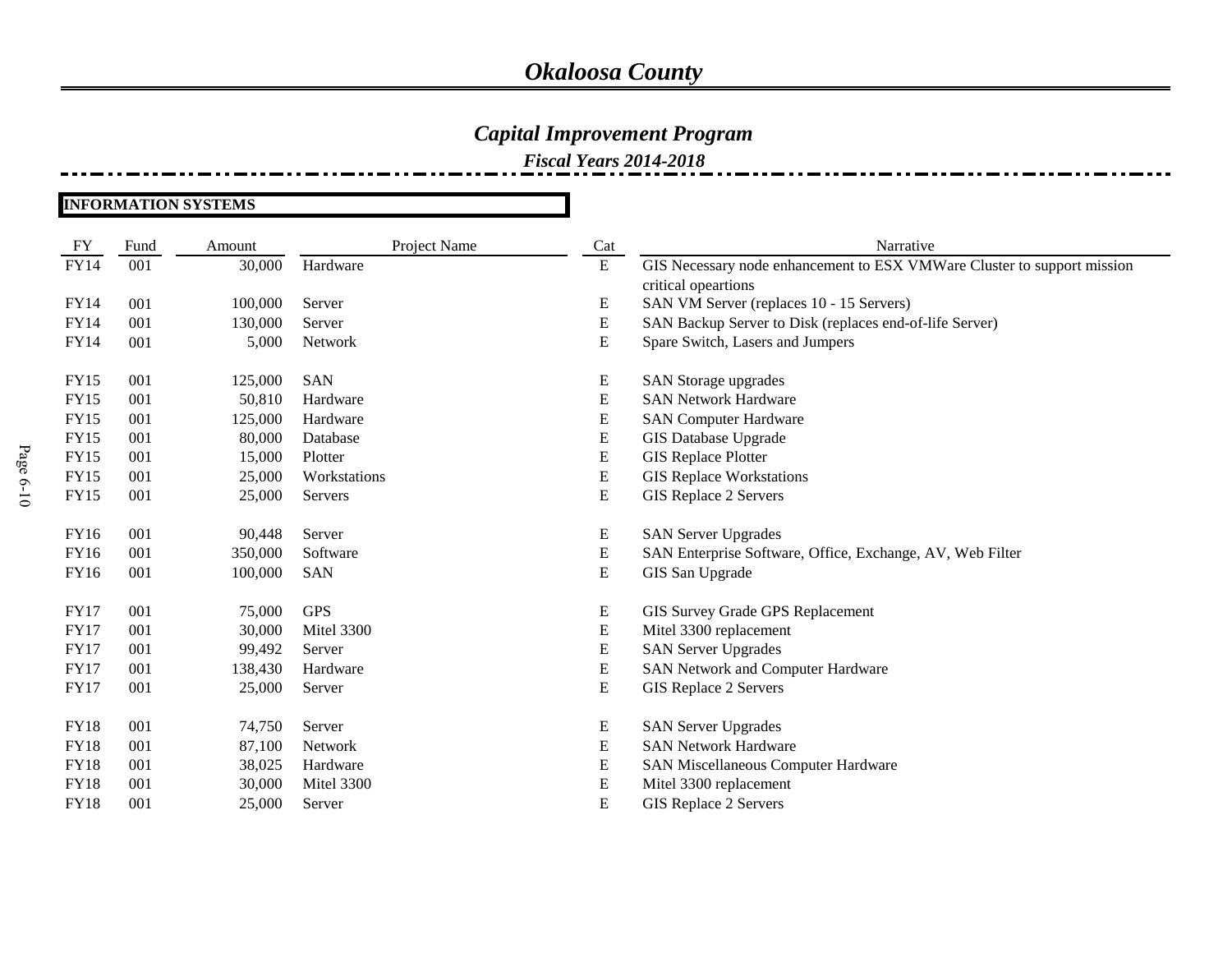### *Capital Improvement Program*

*Fiscal Years 2014-2018*

#### **FACILITIES MAINTENANCE**

| FY          | Fund | Amount | Project Name       | Cat       | Narrative                                        |
|-------------|------|--------|--------------------|-----------|--------------------------------------------------|
| FY14        | 001  | 8,000  | Lawn Mower - south | Ε         | Replace existing mower                           |
| FY14        | 001  | 6,000  | FM - Ice Machine   | E         | Replace ice machine in carpenter shop            |
| <b>FY14</b> | 001  | 24,000 | Vehicle            | E         | 3/4 Ton X-Cab P/U - Replace 98C6473              |
| FY14        | 001  | 28,000 | Vehicle            | E         | 3/4 Ton Service Truck - Replace 99G6456          |
| <b>FY15</b> | 001  | 8,500  | Lawn Mower - north | E         | Replace existing mower                           |
| <b>FY15</b> | 001  | 28,000 | Vehicle            | E         | 3/4 Ton Service Truck - Replace 99G7566          |
| <b>FY15</b> | 001  | 28,000 | Vehicle            | E         | 1Ton Service Truck - Replace 01G13571            |
| <b>FY15</b> | 001  | 28,000 | Vehicle            | E         | 3/4 ton Service Truck - Replace 99G6452          |
| <b>FY15</b> | 001  | 22,000 | Vehicle            | ${\bf E}$ | 3/4 Ton X-Cab P/U - Replace 97C5742              |
| <b>FY15</b> | 001  | 6,000  | FM - Ice Machine   | E         | Replace Ice Machine                              |
| FY16        | 001  | 8,500  | Lawn Mower - south | E         | Replace existing mower                           |
| FY16        | 001  | 22,000 | Vehicle            | E         | Sedan - Replace 01A16685                         |
| <b>FY16</b> | 001  | 22,000 | Vehicle            | ${\bf E}$ | <b>SUV</b> - Replace 97B14908                    |
| FY16        | 001  | 24,000 | Vehicle            | E         | 3/4 Ton Crew-Cab P/U - Replace 01C9294           |
| <b>FY17</b> | 001  | 9,000  | Lawn Mower - north | E         | Replace existing mower                           |
| <b>FY17</b> | 001  | 22,000 | Vehicle            | E         | 3/4 Ton X-Cab P/U - Replace 98C6474              |
| FY17        | 001  | 22,000 | Vehicle            | E         | 1/2 Ton LWB P/U - Replace 98C6464                |
| <b>FY17</b> | 001  | 22,000 | Vehicle            | E         | 1/2 Ton P/U - Replace 97C5763                    |
| <b>FY18</b> | 001  | 9,000  | Lawn Mower - south | Ε         | Replace existing mower                           |
| <b>FY18</b> | 001  | 24,000 | Vehicle            | E         | 1 Ton Service-Body P/U - Replace 00G8826         |
| <b>FY18</b> | 001  | 22,000 | Vehicle            | ${\bf E}$ | 3/4 Ton Service Truck - Replace 97G5744          |
| <b>FY18</b> | 001  | 24,000 | Vehicle            | ${\bf E}$ | 3/4 Ton Standard Cab P/U Truck - Replace 01C9289 |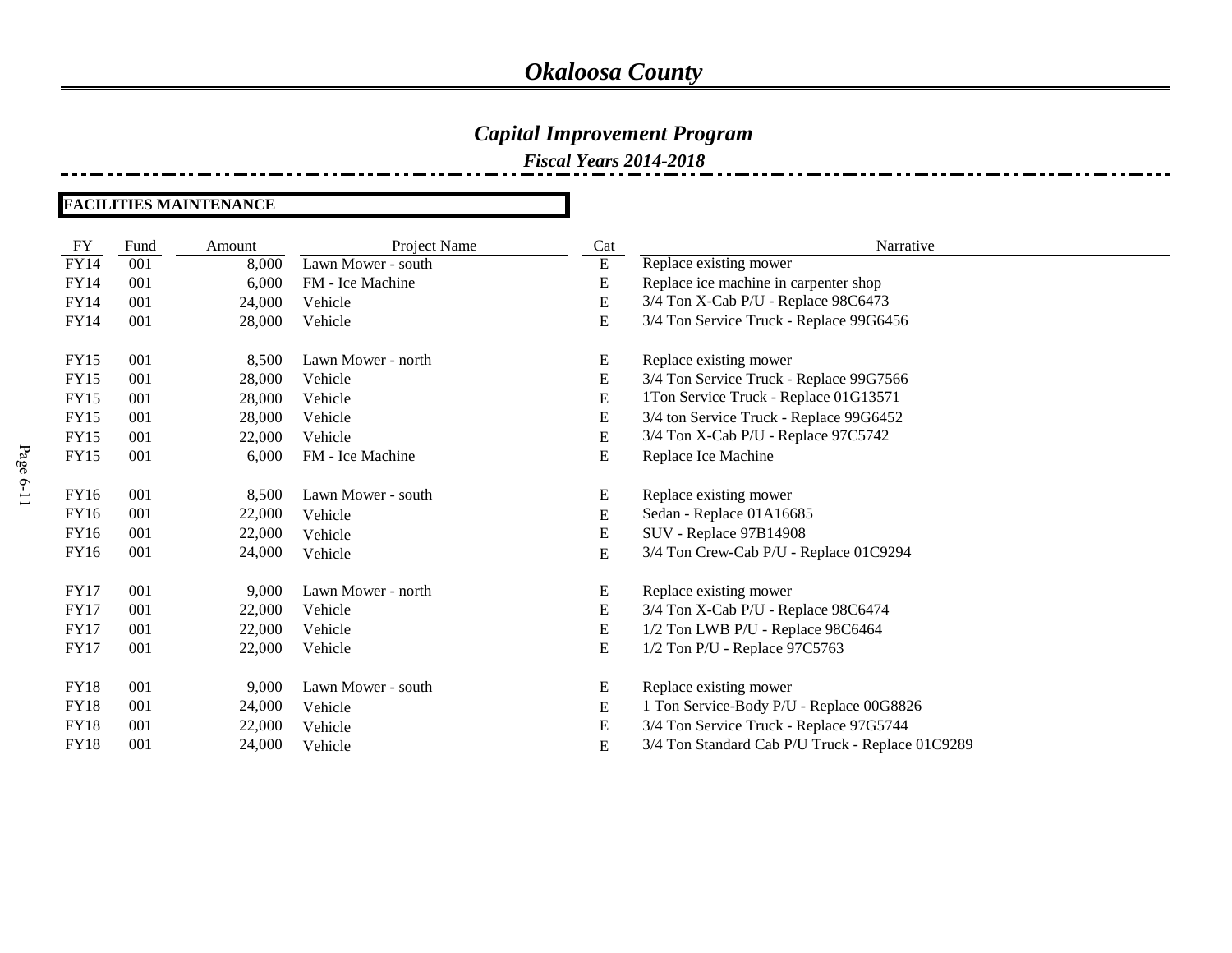### *Capital Improvement Program*

*Fiscal Years 2014-2018*

#### **EMERGENCY MANAGEMENT**

|             | Fund | Amount | Project Name               | Cat | Narrative                                                    |
|-------------|------|--------|----------------------------|-----|--------------------------------------------------------------|
| <b>FY16</b> | 001  | 25,000 | 4-Wheel Drive Pickup Truck |     | Replace Emergency Management Division Chief's vehicle (4249) |
| <b>FY18</b> | 001  | 25,000 | 4-Wheel Drive Pickup Truck |     | Replace Emergency Management Coordinator's vehicle (6044)    |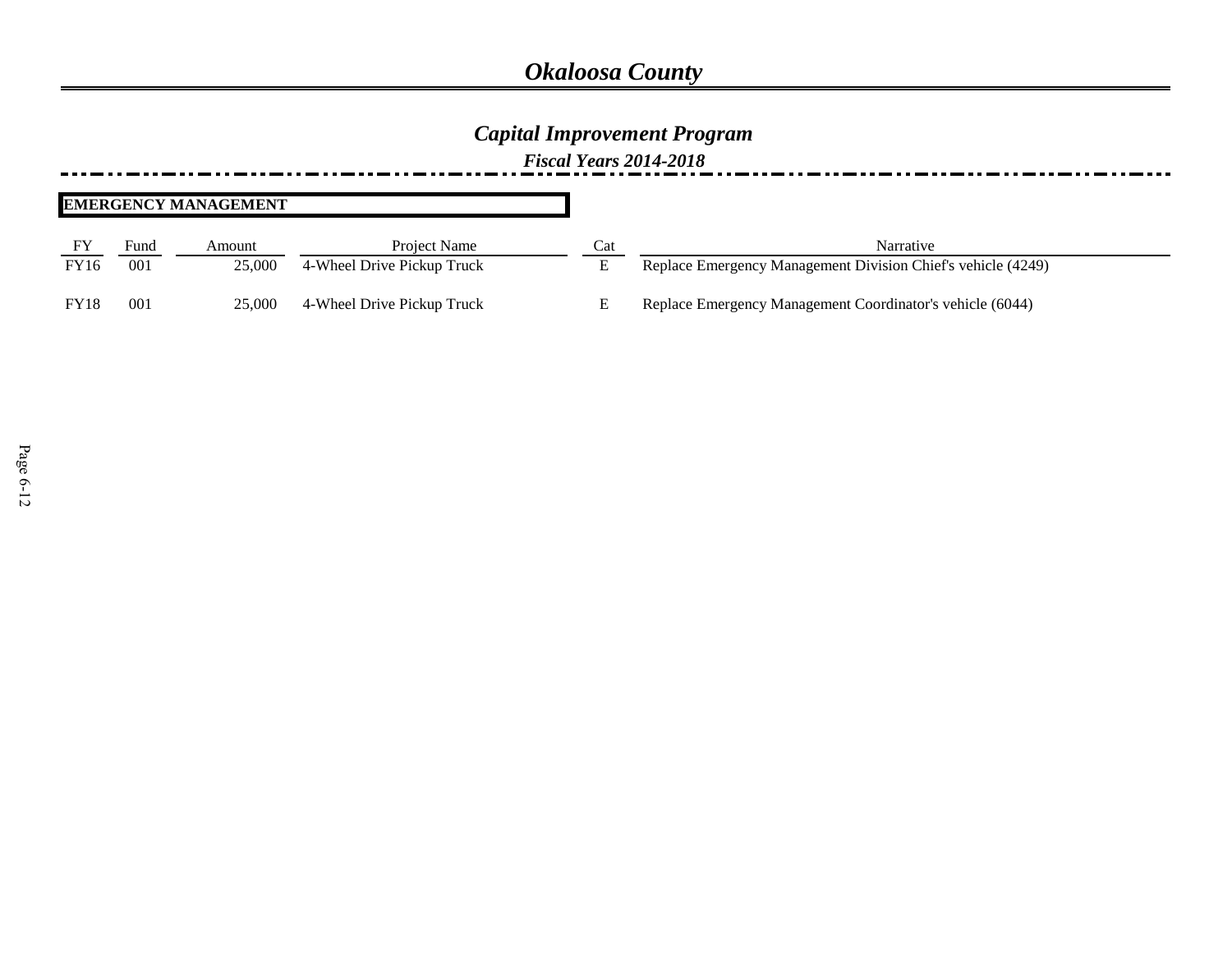### *Capital Improvement Program*

*Fiscal Years 2014-2018*

#### **COUNTY WARNING POINT**

|     | ∗und | Amoun  | Name<br>Project         | vu. | Jarratıv                                                             |
|-----|------|--------|-------------------------|-----|----------------------------------------------------------------------|
| EVI | 00.  | 30,000 | ' Replacement<br>. Serv |     | . 10.<br>trom 9<br>Durchased in FY 4<br>e existing servers<br>l≏nia⊾ |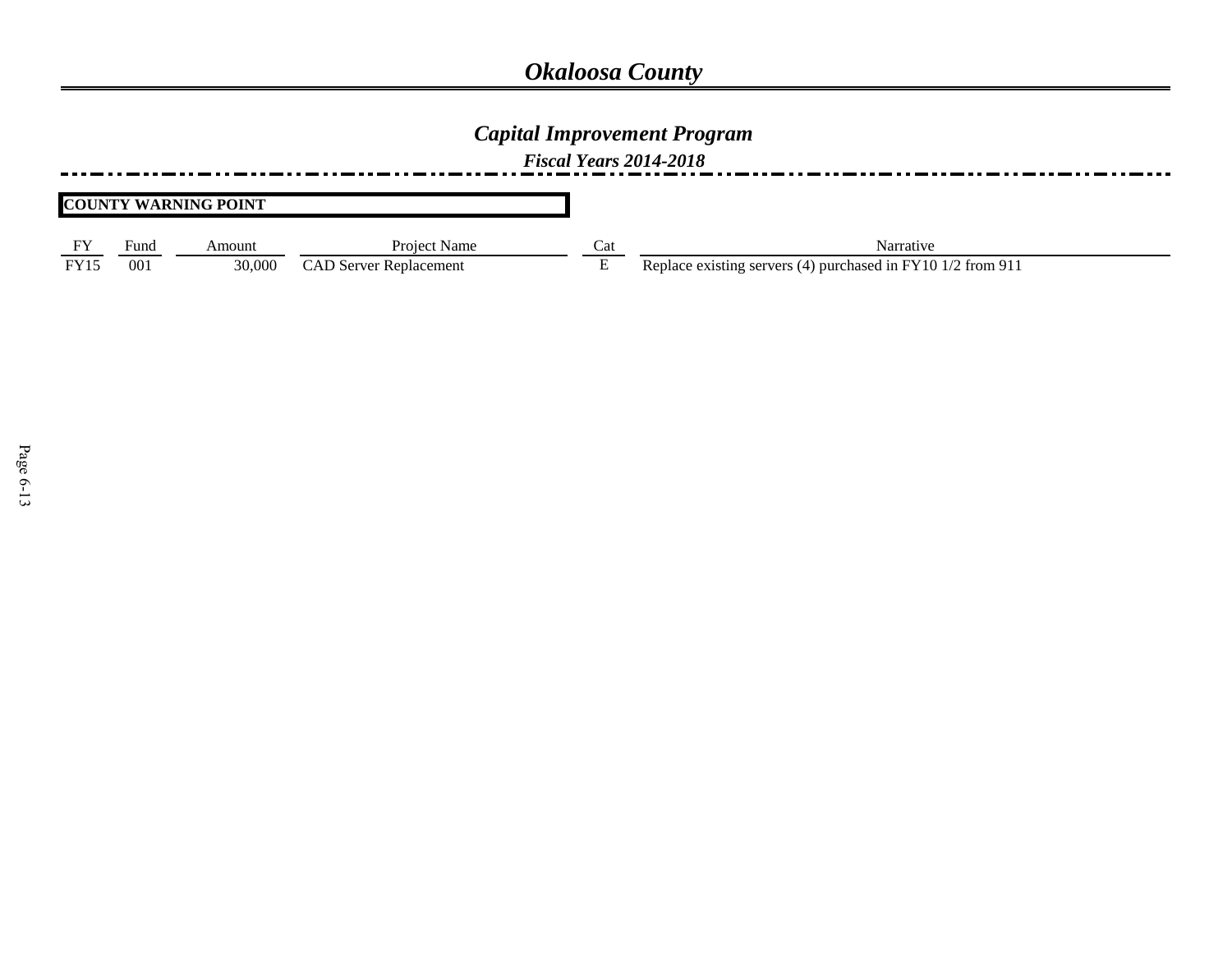### *Capital Improvement Program*

*Fiscal Years 2014-2018*

|             | <b>CODE ENFORCEMENT</b> |        |              |     |                                                       |  |
|-------------|-------------------------|--------|--------------|-----|-------------------------------------------------------|--|
| FY          | Fund                    | Amount | Project Name | Cat | Narrative                                             |  |
| <b>FY15</b> | 001                     | 23,000 | Vehicle      | E   | Replace 2004 Chevrolet - Vehicle #04C15605            |  |
| FY16        | 001                     | 5,000  | Photocopier  | E   | Replace 2004 Toshiba Studio 350 Photocopier BCC#16032 |  |
| <b>FY17</b> | 001                     | 23,000 | Vehicle      | E   | Replace 2005 Chevrolet Vehicle #05C15957              |  |
| <b>FY18</b> | 001                     | 23,000 | Vehicle      | E   | Replace 2005 Ford Explorer #05B15963                  |  |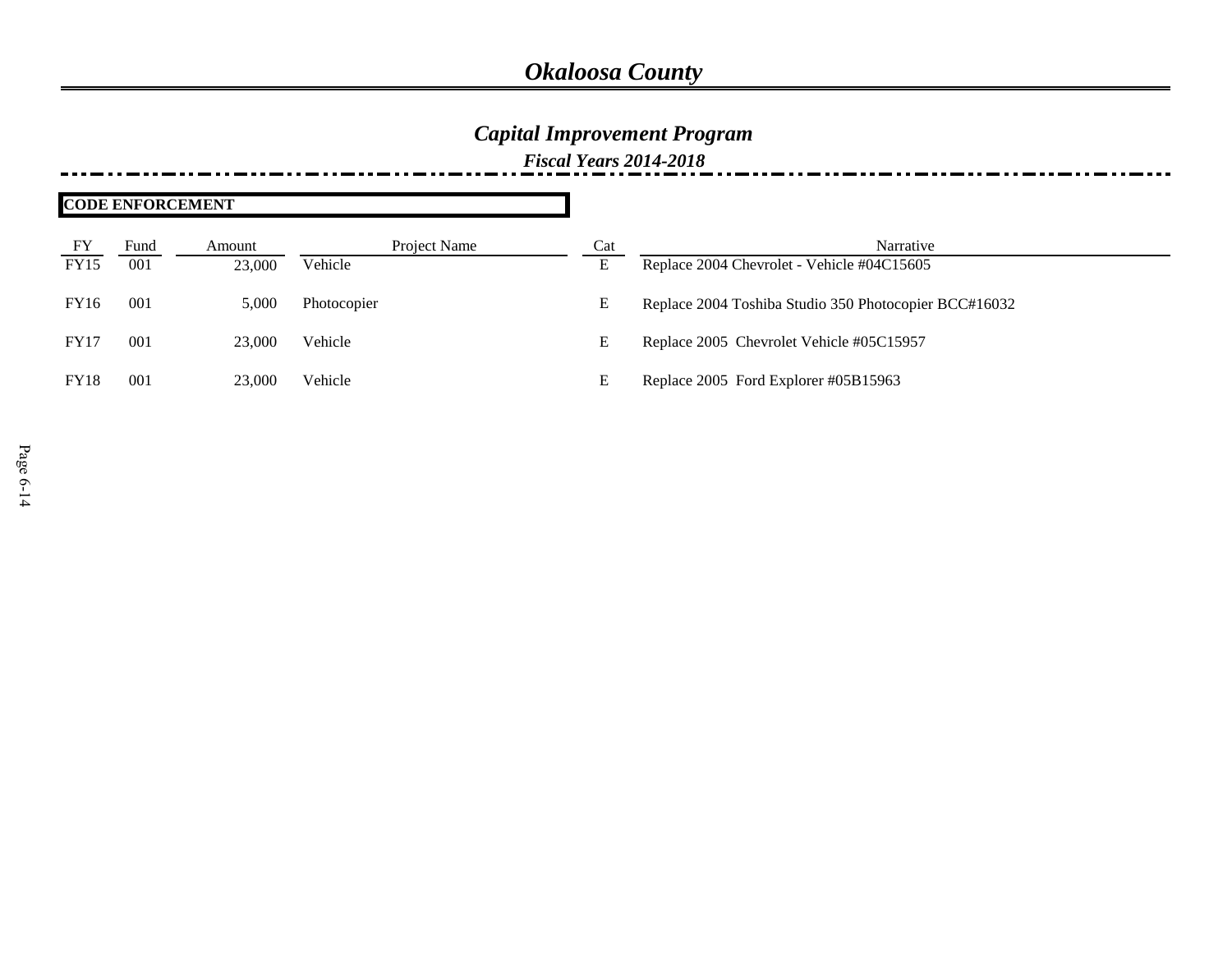### *Capital Improvement Program*

*Fiscal Years 2014-2018*

**BEACH SAFETY**

| ${\rm FY}$  | Fund | Amount | Project Name             | Cat | Narrative                                                      |
|-------------|------|--------|--------------------------|-----|----------------------------------------------------------------|
| <b>FY14</b> | 001  | 6,500  | Honda ATV                | E   | Replace 2010 Honda ATV (10Z19508 - purchased 2010)             |
|             |      |        |                          |     |                                                                |
| <b>FY15</b> | 001  | 6,500  | Honda ATV                | E   | Replace 2010 Honda ATV (10Z98172 - purchased 2010)             |
| <b>FY15</b> | 001  | 12,000 | Rescue Jet Ski           | E   | Replace 2008 Yamaha VX 110 (08Z18266 - purchased 2008)         |
| FY16        | 001  | 25,000 | 4x4 1/2-Ton Pickup Truck | E   | Replace 2006 F150 (06C16479 - purchased in 2006)               |
|             |      |        |                          |     |                                                                |
| FY16        | 001  | 6,500  | Honda ATV                | E   | Replace 2011 Honda ATV (11Z19509 - purchased 2011)             |
| FY16        | 001  | 40,000 | Surveyor Lifeguard Tower | E   | Replace Tower 1 (Accessway 1)                                  |
| FY17        | 001  |        | Honda ATV                | E   |                                                                |
|             |      | 6,500  |                          |     | Replace 2013 Honda ATV (13Z20078 - purchased 2011)             |
| <b>FY17</b> | 001  | 12,000 | Rescue Jetski            | E   | Replace 2011 Yamaha VX 110 Deluxe (11Z19507 purchased 2011)    |
| <b>FY18</b> | 001  | 12,000 | New Yamaha Rhino         | E   | Replace 2006 Yamaha R450 (06Z16663 - purchased 2006)           |
| <b>FY18</b> | 001  | 6,000  | New Yamaha ATV           | E   | Replace 2006 Yamaha Rancher ES 350 (06Z16762 - purchased 2006) |
| <b>FY18</b> | 001  | 6,500  | Honda ATV                | Е   | Replace 2013 Honda ATV (13Z20080 - purchased 2011)             |
| <b>FY18</b> | 001  | 12,000 | Rescue Jetski            | E   | Replace 2015 Yamaha VX 110 (purchased in 2015)                 |
| <b>FY18</b> | 001  | 40,000 | Surveyor Lifeguard Tower |     | Replace Boardwalk Tower                                        |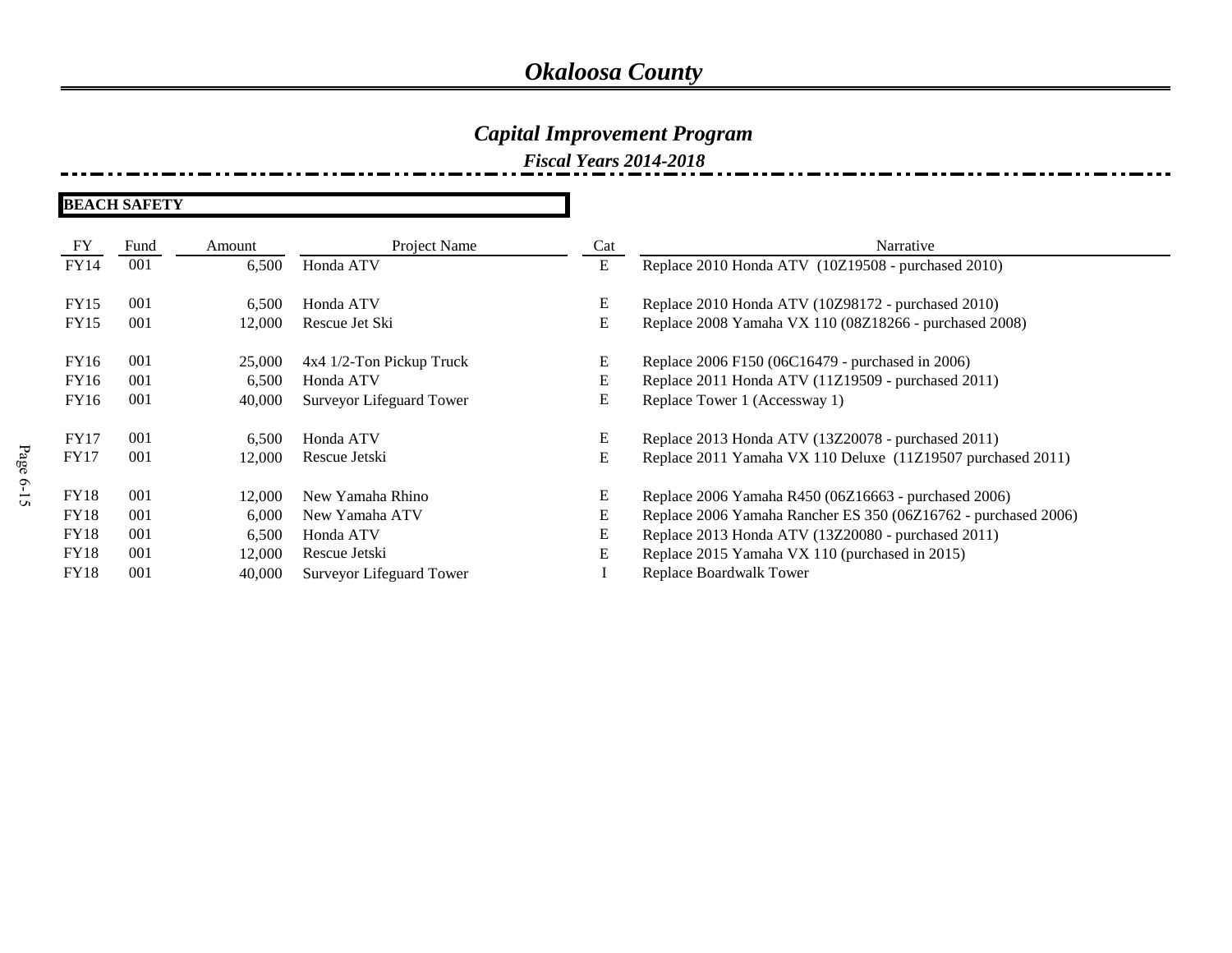### *Capital Improvement Program*

*Fiscal Years 2014-2018*

#### **CORRECTIONS DEPARTMENT**

| <b>FY</b>   | Fund | Amount | Project Name            | Cat       | Narrative                             |
|-------------|------|--------|-------------------------|-----------|---------------------------------------|
| FY14        | 001  | 4,500  | Copier                  | ${\bf E}$ | Replacement (Medical)                 |
| FY14        | 001  | 6,000  | DVR , Cameras, Monitors | ${\bf E}$ | Add record capability inside jail     |
| FY14        | 001  | 6,000  | Server                  | ${\bf E}$ | Replacement                           |
| <b>FY14</b> | 001  | 30,000 | Vehicle-van w/insert    | E         | Replacement for 99B7560 100,006 Miles |
| FY14        | 001  | 30,000 | Vehicle-van w/insert    | ${\bf E}$ | Replacement for 02B14530 66,057 miles |
| <b>FY15</b> | 001  | 12,000 | Convection Ovens (2)    | ${\bf E}$ | Replacements                          |
| <b>FY15</b> | 001  | 25,000 | Vehicle - van           | ${\bf E}$ | Replacement for 99B-7560              |
| <b>FY15</b> | 001  | 4,500  | Copier                  | ${\bf E}$ | Replacement (Admin)                   |
| <b>FY15</b> | 001  | 8,500  | Web Server              | ${\bf E}$ | Replacement                           |
| FY16        | 001  | 5,000  | Dryer(1)                | ${\bf E}$ | Replacement                           |
| FY16        | 001  | 5,000  | Copier                  | ${\bf E}$ | Replacement (ACR)                     |
| FY16        | 001  | 12,000 | Convection Ovens (2)    | E         | Replacement                           |
| FY16        | 001  | 50,000 | Dish Washer             | E         | Replacement (consider leasing)        |
| FY16        | 001  | 25,000 | Vehicle-sedan           | ${\bf E}$ | Replacement for 02A-14510             |
| <b>FY17</b> | 001  | 7,500  | Water Heater            | ${\bf E}$ | New (laundry)                         |
| <b>FY17</b> | 001  | 5,000  | Dryer $(1)$             | ${\bf E}$ | Replacement                           |
| <b>FY17</b> | 001  | 9,000  | Ice machine             | ${\bf E}$ | Replacement (warehouse)               |
| <b>FY17</b> | 001  | 16,000 | Kettle                  | ${\bf E}$ | Replacement                           |
| <b>FY17</b> | 001  | 25,000 | Vehicle - van           | ${\bf E}$ | Replacement (06B16472)                |
| <b>FY18</b> | 001  | 13,000 | Food Warmer             | ${\bf E}$ | Replacement                           |
| <b>FY18</b> | 001  | 25,000 | Vehicle - van           | ${\bf E}$ | Replacement (02B14530)                |
| <b>FY18</b> | 001  | 9,000  | Ice machine             | E         | Replacement (kitchen)                 |
| <b>FY18</b> | 001  | 16,000 | Kettle                  | ${\bf E}$ | Replacement                           |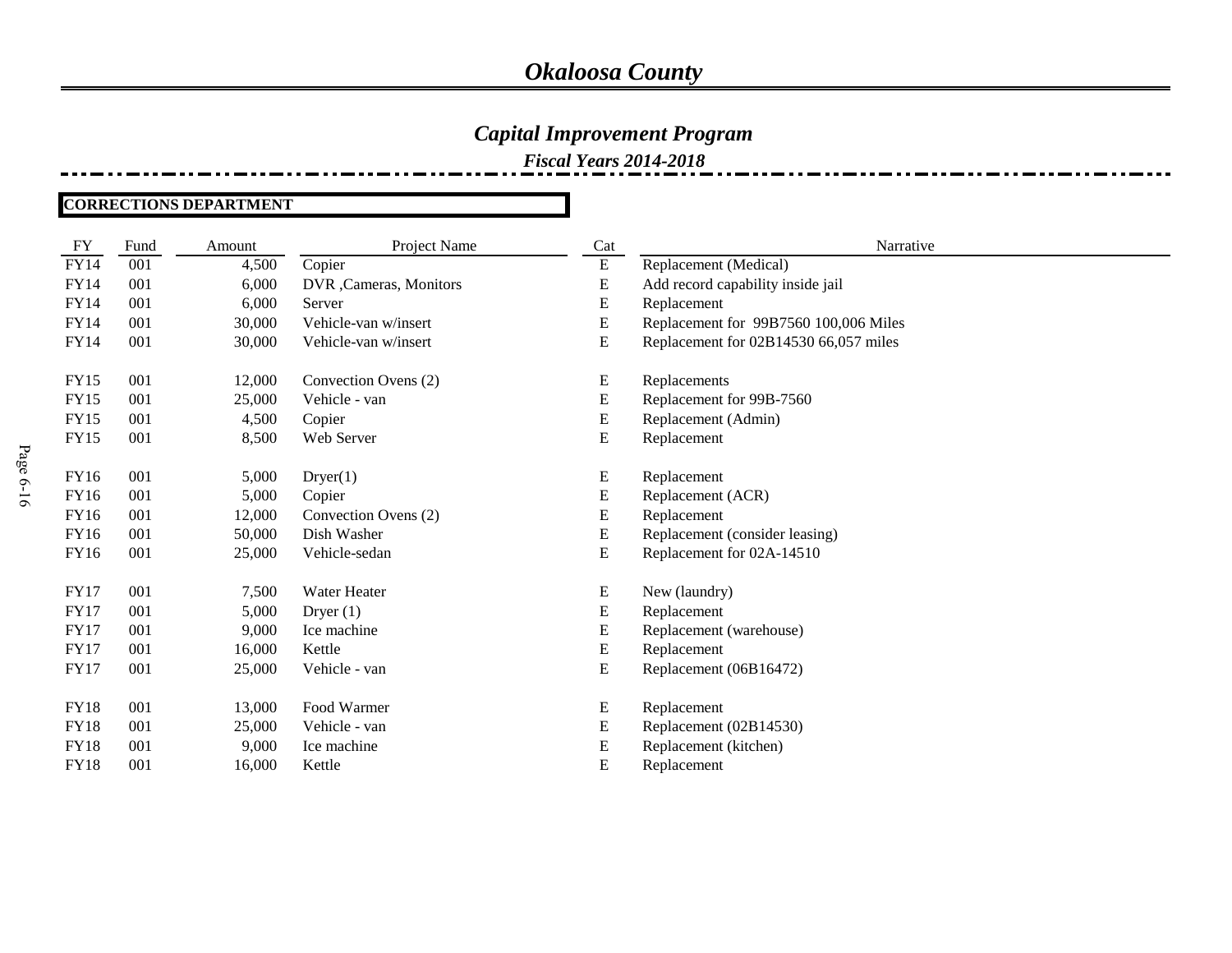### *Capital Improvement Program*

*Fiscal Years 2014-2018*

#### **AGRICULTURE EXTENSION**

| FY          | Fund | Amount | Project Name                     | Cat | Narrative                                                  |
|-------------|------|--------|----------------------------------|-----|------------------------------------------------------------|
| <b>FY14</b> | 001  | 5,000  | Irrigation Well                  |     | New well to provide irrigation to gardens                  |
| <b>FY14</b> | 001  | 10,000 | Video Conferencing Equipment     | E   | Replace and upgrade existing video conferencing equipment. |
| <b>FY15</b> | 001  | 18,000 | Replace Van                      | E   | Replace 07B17156                                           |
| <b>FY16</b> | 001  | 15,000 | Replace Office Furniture         | E   | Replace existing office furniture obtained from surplus    |
| <b>FY17</b> | 001  | 25,000 | Create Out-door Educational Area |     | Create covered out-door educational area                   |
| <b>FY18</b> | 001  | 7.500  | Copier                           | E   | Replace copier                                             |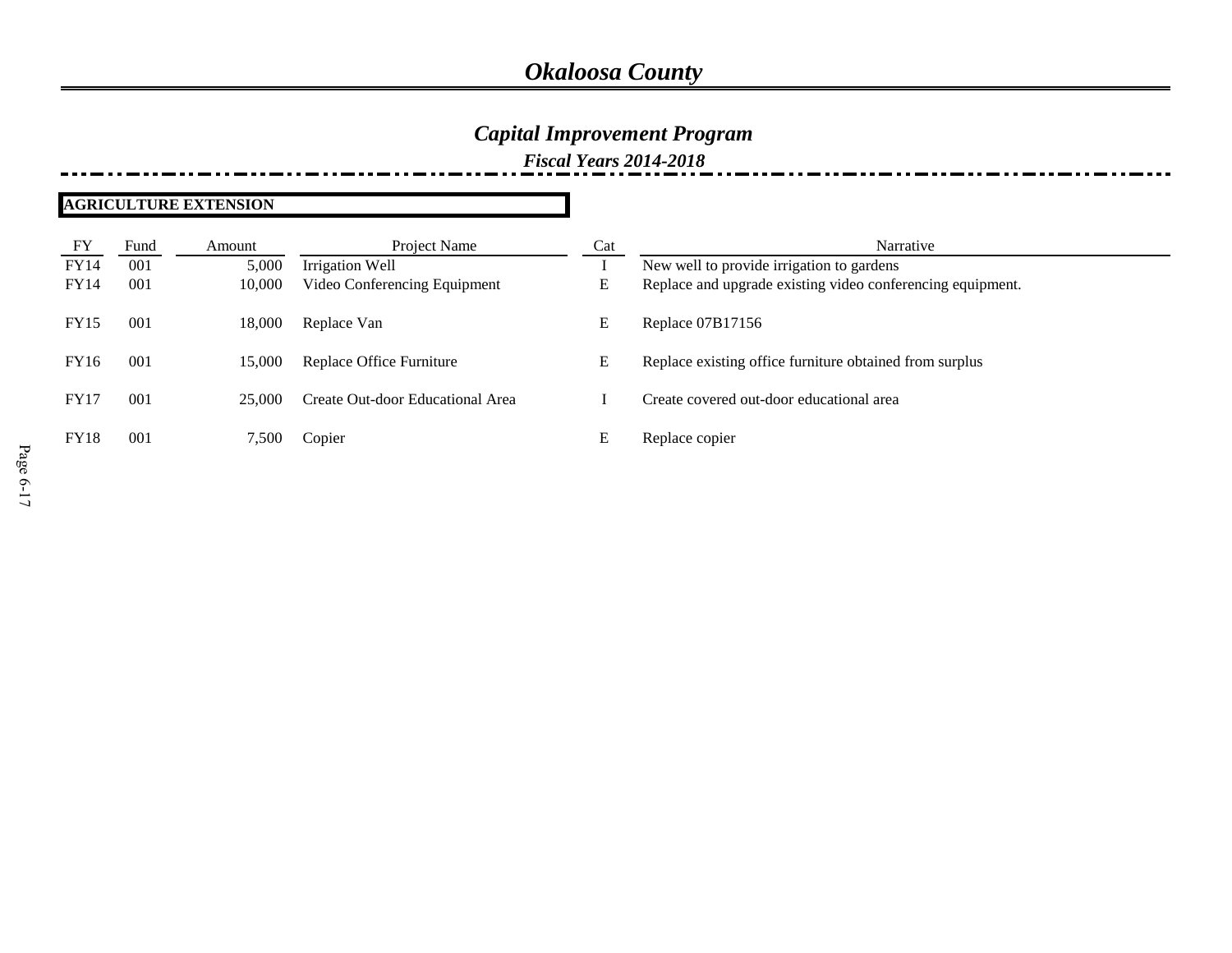### *Capital Improvement Program*

*Fiscal Years 2014-2018*

|                  | <b>VETERANS SERVICE</b> |        |              |          |                      |
|------------------|-------------------------|--------|--------------|----------|----------------------|
| EV               | Fund                    | Amount | Project Name | Cat      | Narrative            |
| EVI <sub>5</sub> | 001                     | 6,500  | Copier       | <u>.</u> | Replace 10 years old |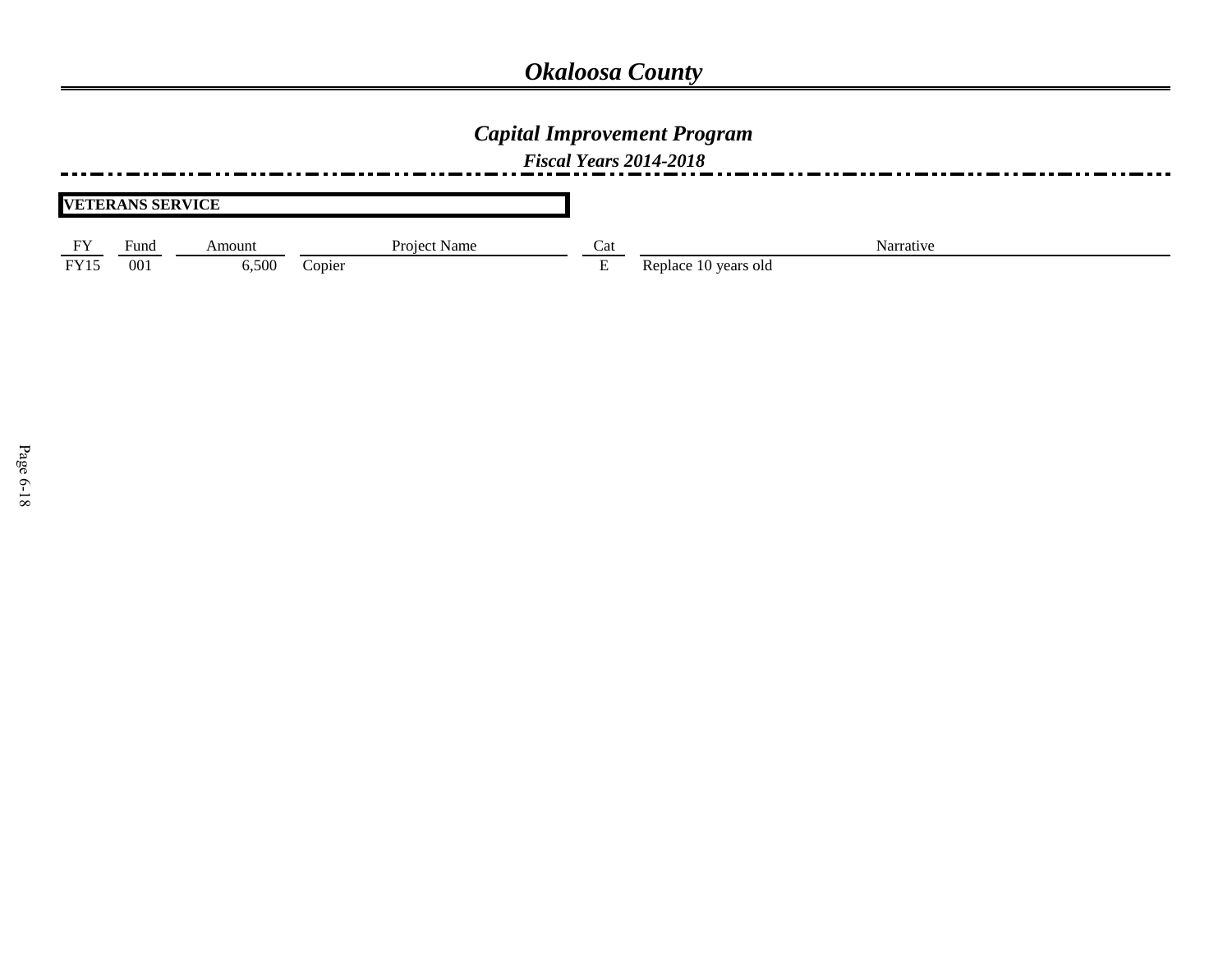### *Capital Improvement Program*

*Fiscal Years 2014-2018*

**MOSQUITO CONTROL**

| FY          | Fund | Amount | Project Name | Cat | Narrative                                                  |
|-------------|------|--------|--------------|-----|------------------------------------------------------------|
| <b>FY14</b> | 001  | 23,000 | Vehicle      | E   | Cab & Chassis midsize truck, replace 02C14589              |
| <b>FY15</b> | 001  | 20,570 | Vehicle      | E   | Cab & Chassis, midsize truck, replace 97C5755              |
| <b>FY15</b> | 001  | 13,700 | Equipment    | E   | Londaire Spray Engine w/pump and monitor 4, replace 13424  |
| FY16        | 001  | 22,655 | Vehicle      | E   | Cab & Chassis, midsize truck, replace 99C7588              |
| FY16        | 001  | 14,400 | Equipment    | E   | Londaire Spray Engine w/pump and monitor 4, replace 12690  |
| <b>FY17</b> | 001  | 23,335 | Vehicle      | E   | Cab & Chassis, midsize truck, replace 99C6448              |
| <b>FY17</b> | 001  | 15,500 | Equipment    | E   | Londaire Spray Engine W/ monitor 4, replace 12691          |
| <b>FY18</b> | 001  | 23,000 | Vehicle      | E   | Cab & Chassis midsize truck, replace 00C6448               |
| <b>FY18</b> | 001  | 12,600 | Equipment    | E   | Londaire Spray Engine w/ pump and monitor 4, replace 12692 |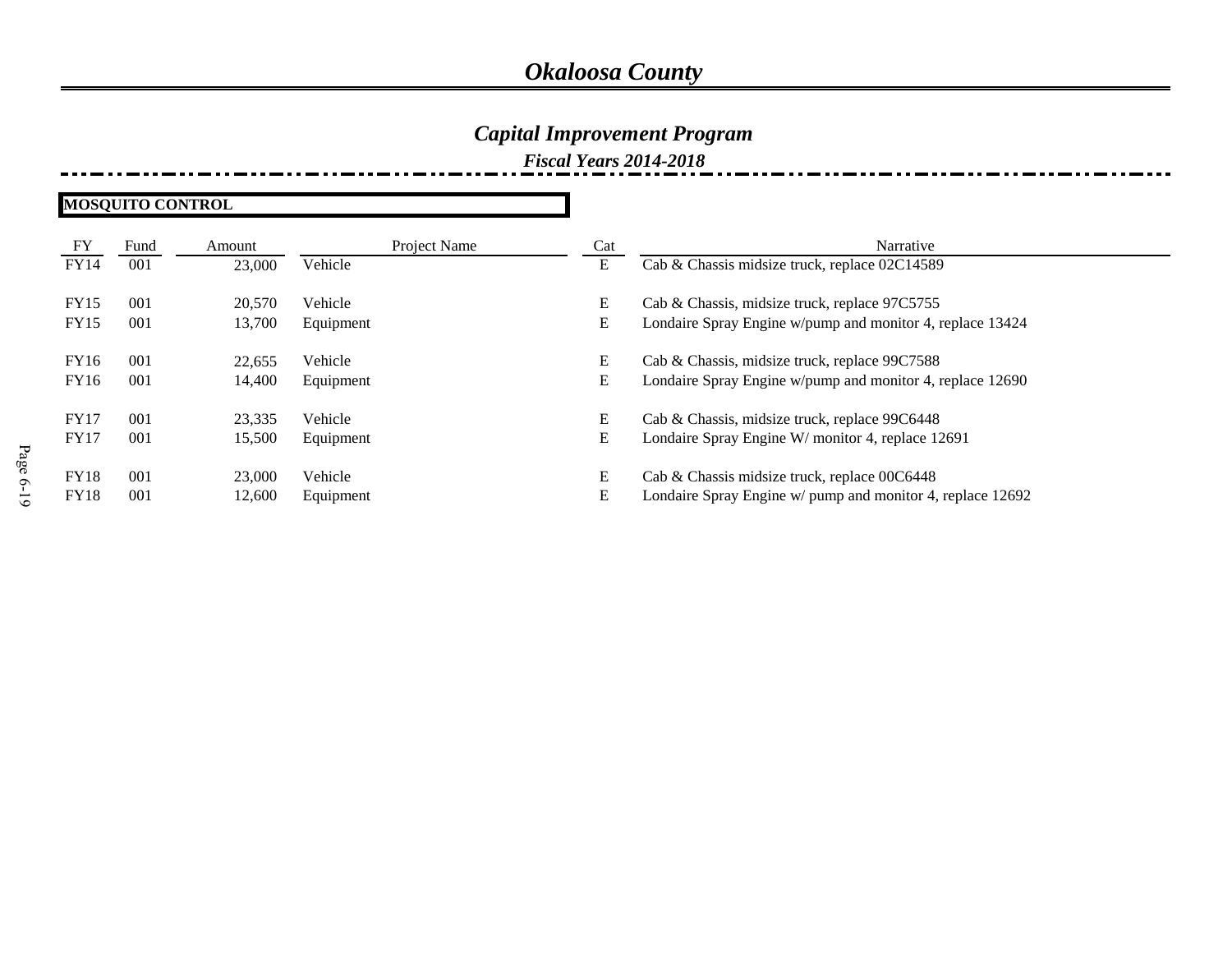## *Capital Improvement Program*

*Fiscal Years 2014-2018*

| <b>COUNTY PARKS</b> |  |
|---------------------|--|
|---------------------|--|

| FY          | Fund            | Amount | Project Name           | Cat | Narrative                                                                |
|-------------|-----------------|--------|------------------------|-----|--------------------------------------------------------------------------|
| <b>FY14</b> | 001             | 6,650  | Hustler Z Mowers       | E   | Replace two mowers (\$19,000 total; split with CP)                       |
| <b>FY14</b> | 001             | .750   | Groundskeeping Trailer | E   | Enclosed trailer (\$5,000 total; split with UCP)                         |
| <b>FY14</b> | 001             | 8,050  | 4x4 Pickup             | E   | Replaces 2004 pickup with 174,000 miles (\$23,000 total; split with UCP) |
| <b>FY15</b> | 00 <sup>1</sup> | 6,650  | Hustler Z Mowers       | E   | Replace two mowers (\$19,000 total; split with UCP)                      |
| <b>FY16</b> | 001             | 6,650  | Hustler Z Mowers       | E   | Replace two mowers (\$19,000 total; split with UCP)                      |
| <b>FY17</b> | 001             | 6,650  | Hustler Z Mowers       | E   | Replace two mowers (\$19,000 total; split with UCP)                      |
| <b>FY18</b> | 00 <sup>1</sup> | 6.650  | Hustler Z Mowers       | E   | Replace two mowers (\$19,000 total; split with UCP)                      |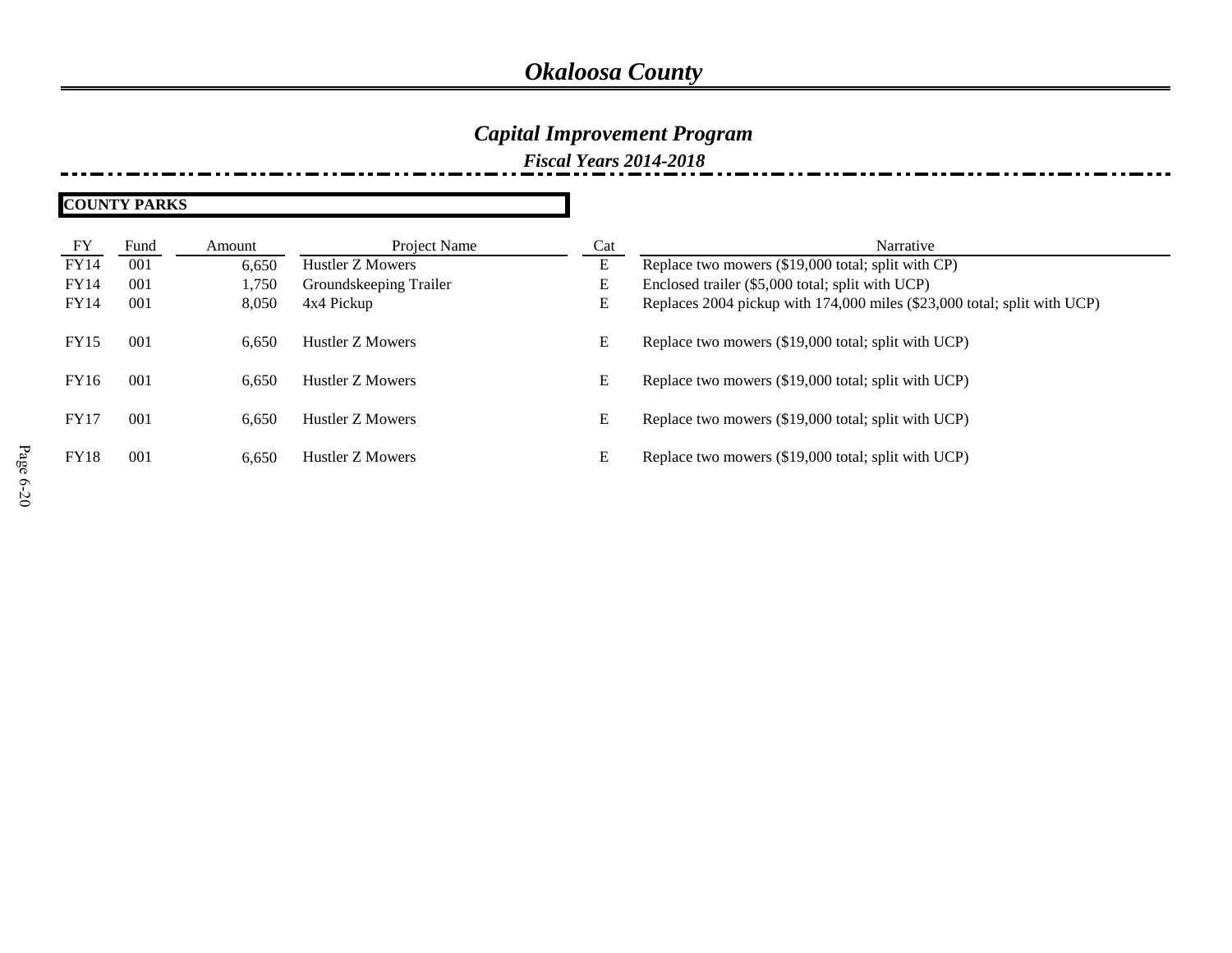### *Capital Improvement Program*

*Fiscal Years 2014-2018*

| PRETRIAL SERVICES |      |        |                                 |     |                                                                                             |  |
|-------------------|------|--------|---------------------------------|-----|---------------------------------------------------------------------------------------------|--|
| FY                | Fund | Amount | <b>Project Name</b>             | Cat | Narrative                                                                                   |  |
| <b>FY14</b>       | 001  | 5,844  | Computers, 3 laptop and 1 tower |     | Replacement and update computers                                                            |  |
| <b>FY15</b>       | 001  | 20,000 | Vehicle                         |     | Replacement for 2003 Ford Explorer with 146,403 miles, or 2006 Impala with<br>187,481 miles |  |
| <b>FY15</b>       | 001  | 12,000 | Copy Machine                    |     | Replacement copier/current copier has made 249,774 copies                                   |  |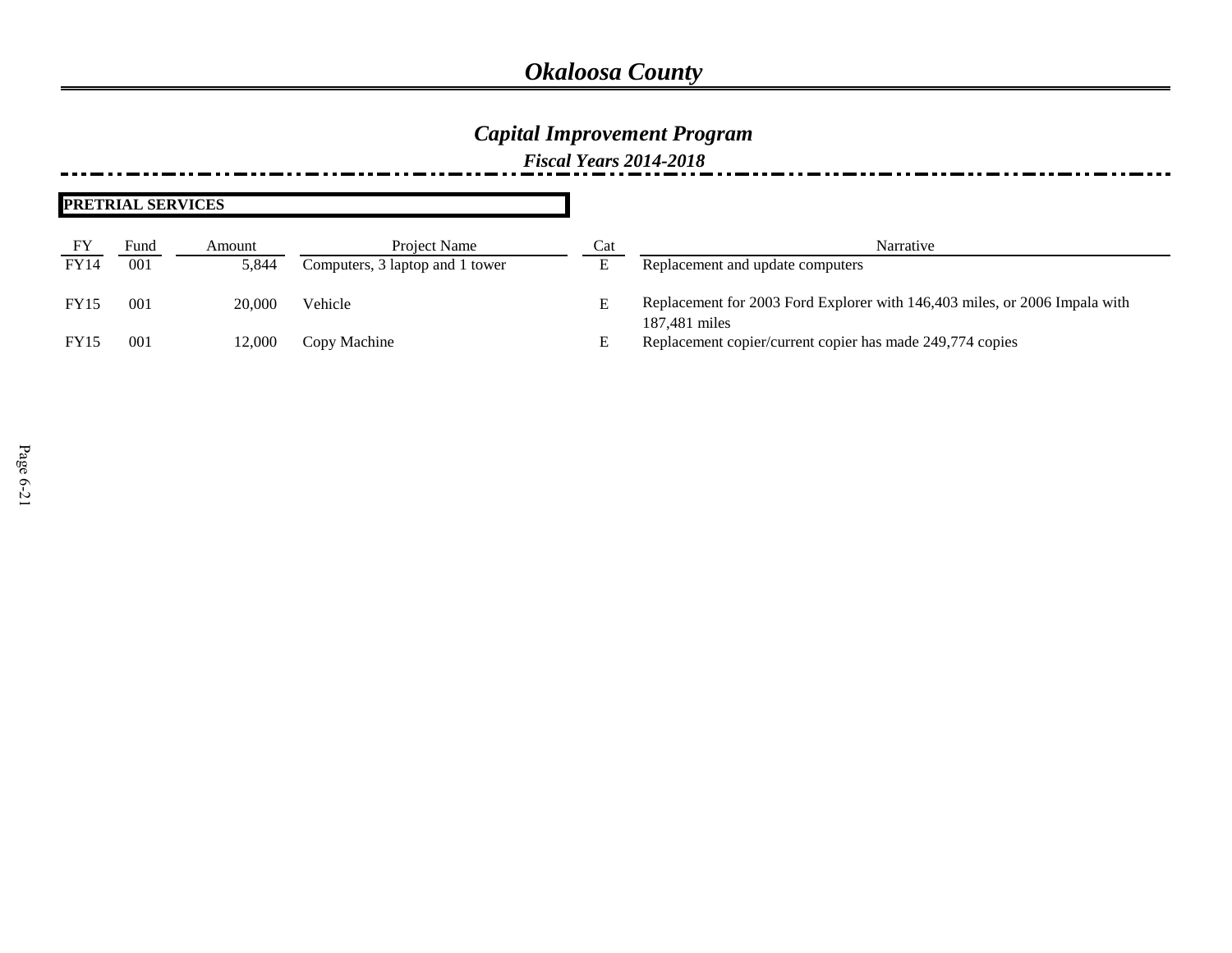### *Capital Improvement Program*

*Fiscal Years 2014-2018*

#### **ENGINEERING DEPARTMENT**

| FY          | Fund | Amount | Project Name        | Cat | Narrative                                  |
|-------------|------|--------|---------------------|-----|--------------------------------------------|
| <b>FY14</b> | 101  | 28,000 | Vehicle             | E   | Replace Vehicle 03C14796                   |
| <b>FY14</b> | 101  | 23,000 | Vehicle             | E   | Replace 1/2 ton pickup 4x4 SWB             |
| <b>FY14</b> | 101  | 23,000 | Vehicle             | E   | Replace 1/2 ton pickup 4x4 SWB             |
| <b>FY14</b> | 101  | 28,000 | Vehicle             | E   | Replace 3/4 ton crew cab                   |
| <b>FY15</b> | 101  | 22,000 | Survey Equipment    | E   | Replacement of survey equipment            |
| FY16        | 101  | 10,000 | Office Copier       | E   | Replacement of office copier               |
| <b>FY17</b> | 101  | 25,000 | Survey Equipment    | E   | Replacement of GPS survey equipment        |
| <b>FY18</b> | 101  | 10,000 | Large Format Copier | E   | Replacement of large format copier/plotter |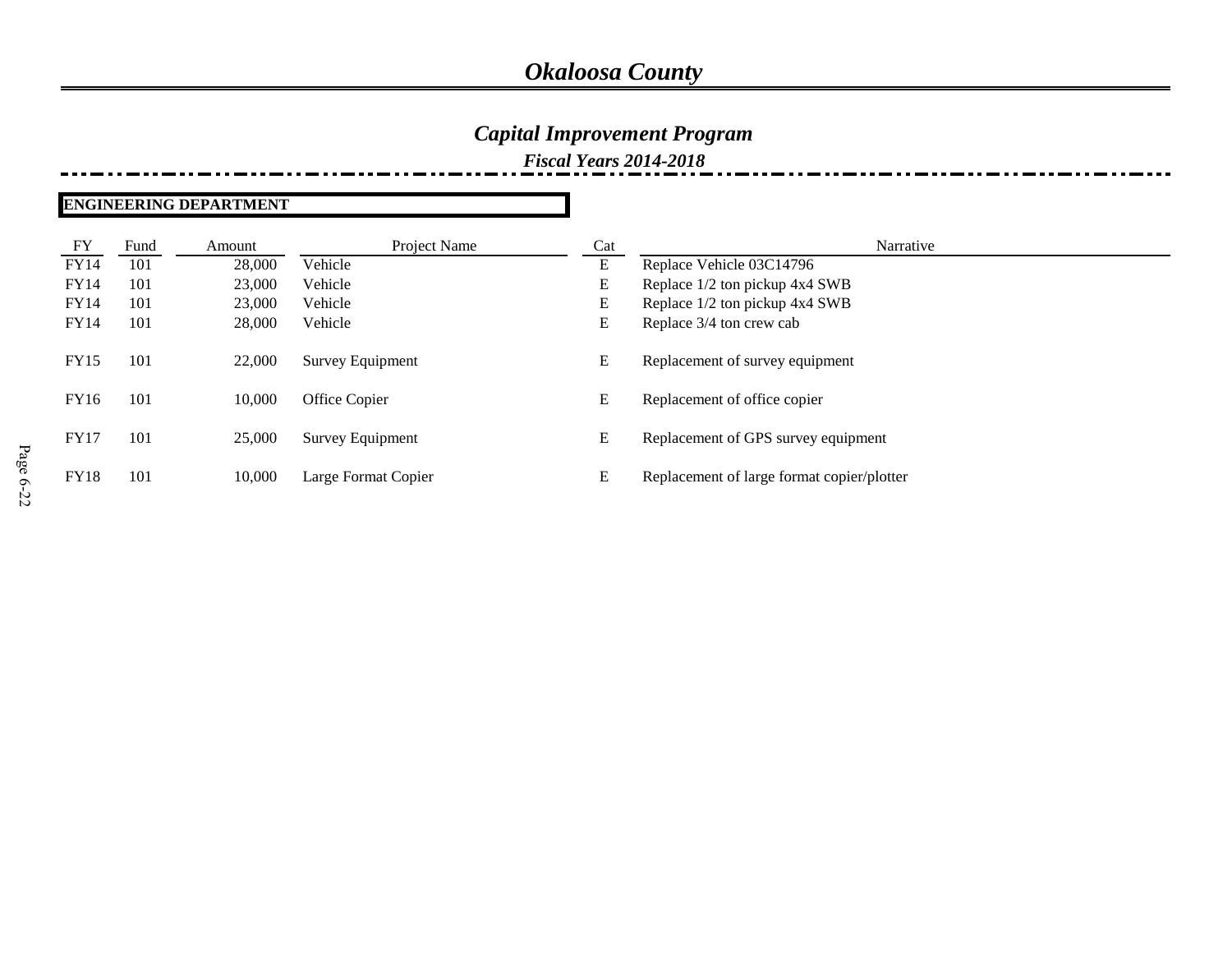### *Capital Improvement Program*

*Fiscal Years 2014-2018*

**ROAD DEPARTMENT**

| FY          | Fund | Amount  | Project Name         | Cat       |         | Narrative |  |
|-------------|------|---------|----------------------|-----------|---------|-----------|--|
| <b>FY15</b> | 101  | 60,000  | Dump w/14 yard body  | ${\bf E}$ | Replace |           |  |
| <b>FY15</b> | 101  | 25,000  | One Ton Crew Pickup  | E         | Replace |           |  |
| <b>FY15</b> | 101  | 25,000  | One Ton Crew Pickup  | E         | Replace |           |  |
| <b>FY15</b> | 101  | 25,000  | One Ton Crew Pickup  | E         | Replace |           |  |
| <b>FY15</b> | 101  | 19,000  | 1/2 Ton Crew Pickup  | E         | Replace |           |  |
| <b>FY15</b> | 101  | 19,000  | 1/2 Ton Crew Pickup  | E         | Replace |           |  |
| <b>FY15</b> | 101  | 19,000  | 1/2 Ton Crew Pickup  | E         | Replace |           |  |
| <b>FY15</b> | 101  | 25,000  | One Ton Crew Pickup  | E         | Replace |           |  |
| <b>FY15</b> | 101  | 25,000  | One Ton Crew Pickup  | E         | Replace |           |  |
| <b>FY15</b> | 101  | 115,000 | Small Excavator      | E         | Replace |           |  |
| <b>FY15</b> | 101  | 185,000 | <b>Back Hoe</b>      | E         | Replace |           |  |
| <b>FY15</b> | 101  | 42,000  | Mini-Excavator       | E         | Replace |           |  |
| <b>FY15</b> | 101  | 48,000  | Flat Bed F-750       | E         | Replace |           |  |
| <b>FY15</b> | 101  | 48,000  | Flat Bed F-750       | E         | Replace |           |  |
| <b>FY15</b> | 101  | 48,000  | Flat Bed F-750       | E         | Replace |           |  |
| <b>FY15</b> | 101  | 48,000  | Flat Bed F-750       | E         | Replace |           |  |
|             |      |         |                      |           |         |           |  |
| FY16        | 101  | 19,000  | 1/2 Ton Crew Pickup  | E         | Replace |           |  |
| FY16        | 101  | 25,000  | One Ton Crew Pickup  | E         | Replace |           |  |
| FY16        | 101  | 25,000  | One Ton Crew Pickup  | E         | Replace |           |  |
| FY16        | 101  | 15,000  | <b>Bush Hog</b>      | E         | Replace |           |  |
| <b>FY16</b> | 101  | 15,000  | <b>Bush Hog</b>      | E         | Replace |           |  |
| FY16        | 101  | 50,000  | Tractor              | E         | Replace |           |  |
| FY16        | 101  | 50,000  | Tractor              | E         | Replace |           |  |
| FY16        | 101  | 9,000   | Well Point System    | E         | New     |           |  |
| <b>FY16</b> | 101  | 55,000  | <b>Broom Sweeper</b> | E         | Replace |           |  |
| <b>FY16</b> | 101  | 55,000  | <b>Broom Sweeper</b> | E         | Replace |           |  |
| <b>FY16</b> | 101  | 145,000 | Backhoe/Loader       | E         | Replace |           |  |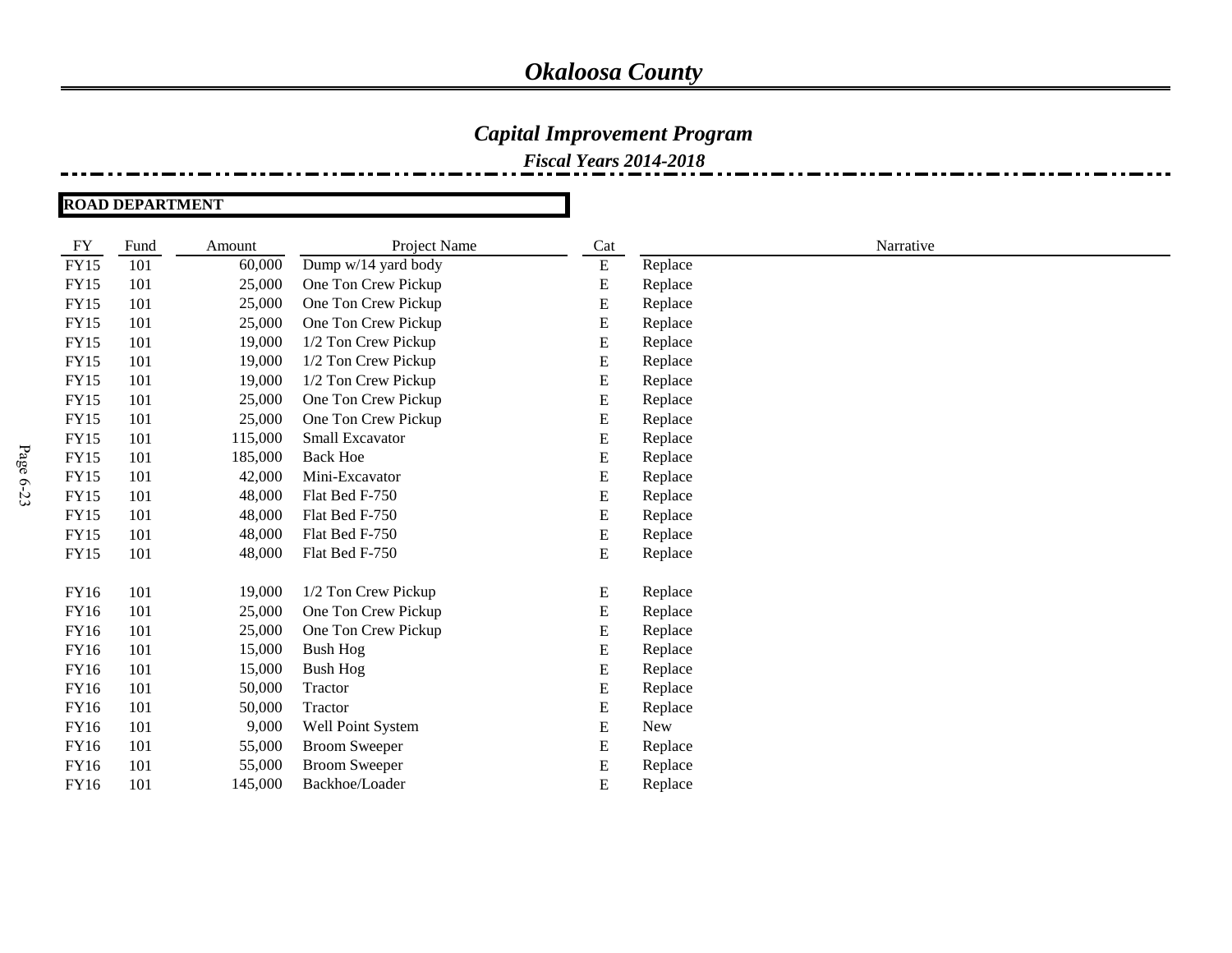### *Capital Improvement Program*

*Fiscal Years 2014 - 2018*

#### **ROAD DEPARTMENT**

| <b>FY</b>   | Fund | Amount  | Project Name                    | Cat       |         | Narrative |  |
|-------------|------|---------|---------------------------------|-----------|---------|-----------|--|
| <b>FY17</b> | 101  | 25,000  | Sweeper for Loader              | ${\bf E}$ | New     |           |  |
| <b>FY17</b> | 101  | 25,000  | Sweeper for Loader              | E         | New     |           |  |
| <b>FY17</b> | 101  | 145,000 | Loader                          | E         | Replace |           |  |
| <b>FY17</b> | 101  | 42,500  | <b>Brush Chipper</b>            | E         | New     |           |  |
| <b>FY17</b> | 101  | 42,500  | <b>Brush Chipper</b>            | E         | New     |           |  |
| <b>FY17</b> | 101  | 8,000   | Jackhammer for Skid Steer       | E         | New     |           |  |
| <b>FY17</b> | 101  | 1,800   | Cement Mixer                    | E         | Replace |           |  |
| <b>FY17</b> | 101  | 210,000 | 5-Yard Concrete Truck           | E         | New     |           |  |
| <b>FY17</b> | 101  | 100,000 | Boom Axe                        | E         | Replace |           |  |
| <b>FY17</b> | 101  | 5,500   | <b>Electronic Message Board</b> | E         | New     |           |  |
| <b>FY17</b> | 101  | 5,500   | <b>Electronic Message Board</b> | E         | New     |           |  |
| <b>FY17</b> | 101  | 290,000 | <b>Badger</b>                   | E         | Replace |           |  |
| <b>FY17</b> | 101  | 24,000  | One Ton Crew Pickup             | E         | Replace |           |  |
| <b>FY17</b> | 101  | 24,000  | One Ton Crew Pickup             | E         | Replace |           |  |
| <b>FY18</b> | 101  | 67,500  | Dump Truck w14 CY Dump          | E         | Replace |           |  |
| <b>FY18</b> | 101  | 67,500  | Dump Truck w14 CY Dump          | E         | Replace |           |  |
| <b>FY18</b> | 101  | 67,500  | Dump Truck w14 CY Dump          | E         | Replace |           |  |
| <b>FY18</b> | 101  | 67,500  | Dump Truck w14 CY Dump          | E         | Replace |           |  |
| <b>FY18</b> | 101  | 48,000  | Flat Bed F-750                  | E         | Replace |           |  |
| <b>FY18</b> | 101  | 48,000  | Flat Bed F-750                  | E         | Replace |           |  |
| <b>FY18</b> | 101  | 22,000  | 1/2 Ton Crew Pickup             | E         | Replace |           |  |
| <b>FY18</b> | 101  | 22,000  | 1/2 Ton Crew Pickup             | E         | Replace |           |  |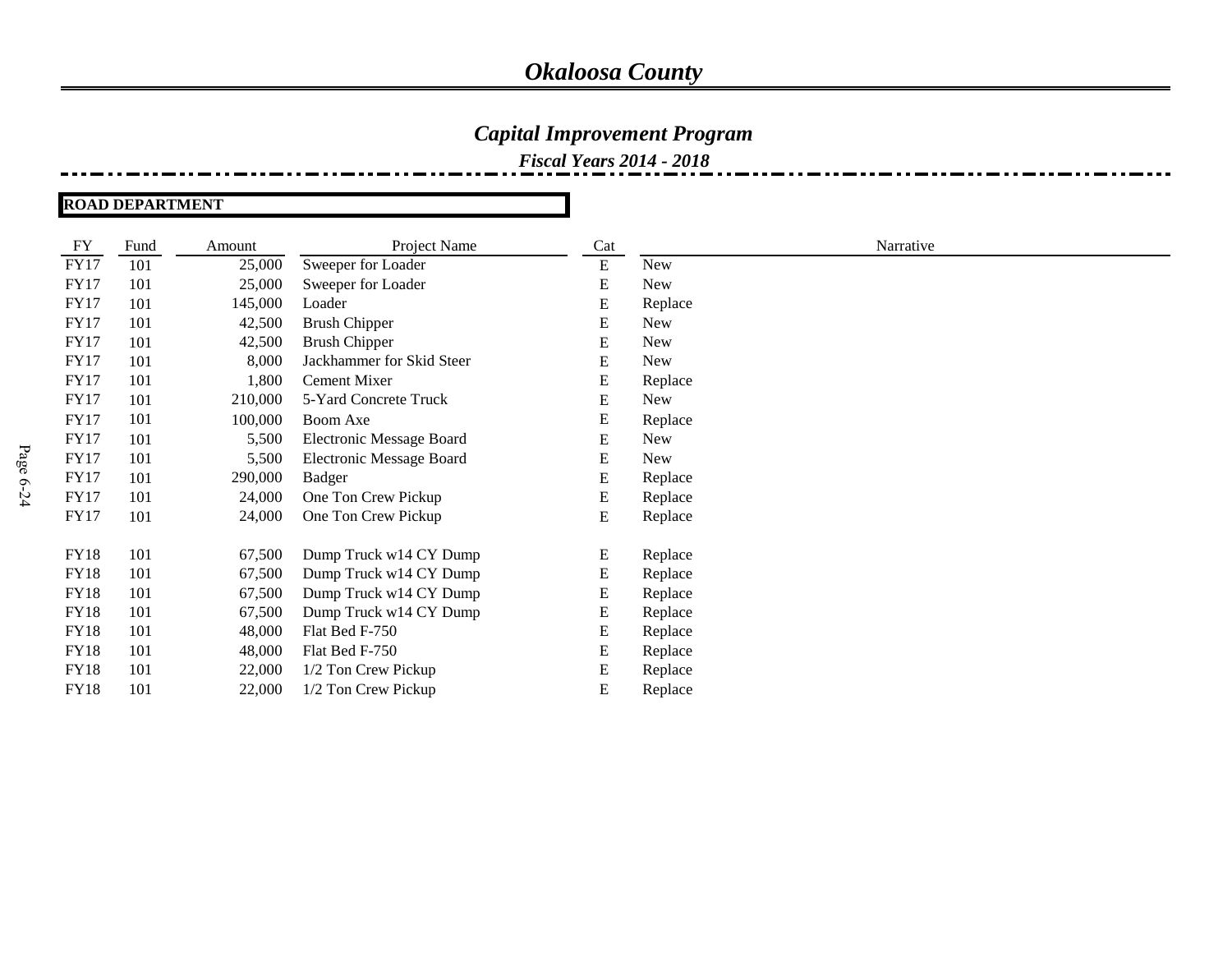### *Capital Improvement Program*

*Fiscal Years 2014-2018*

#### **TRAFFIC SIGNAL MAINTENANCE**

| FY          | Fund | Amount  | Project Name               | Cat       | Narrative                                                  |
|-------------|------|---------|----------------------------|-----------|------------------------------------------------------------|
| FY14        | 101  | 8,000   | Trans Equip Infrastructure | ${\bf E}$ | Traffic Signal Cabinet NEMA Type V - replace to meet specs |
| FY14        | 101  | 3,300   | Trans Equip Infrastructure | E         | Traffic Signal Cabinet NEMA Type V - replace to meet specs |
| FY14        | 101  | 8,400   | Trans Equip Infrastructure | E         | Traffic Signal Cabinet NEMA Type V - replace to meet specs |
| FY14        | 101  | 5,000   | Trans Equip Infrastructure | E         | Traffic Signal Cabinet NEMA Type V - replace to meet specs |
| FY14        | 101  | 7,500   | Trans Equip Infrastructure | Ε         | Traffic Signal Cabinet NEMA Type V - replace to meet specs |
| FY15        | 101  | 26,400  | Vehicle                    | E         | 4x4 Mid SUV -- Replace                                     |
| FY15        | 101  | 20,000  | Vehicle                    | E         | 1/2 ton Pickup/Ext cab -- Replace                          |
| FY15        | 101  | 18,000  | FO Splicer                 | E         | Fusion (Fiber) Splicer -- Replace                          |
| FY15        | 101  | 8,000   | Sig Sys                    | E         | Comm server -- Replace                                     |
| FY16        | 101  | 16,500  | Vehicle                    | E         | 1/2 ton Pickup/Ext Cab -- Replace                          |
| FY16        | 101  | 90,000  | Vehicle                    | E         | <b>Bucket Truck -- Replace</b>                             |
| FY16        | 101  | 8,000   | Sig Sys                    | Ε         | File server -- Replace                                     |
| <b>FY17</b> | 101  | 16,500  | Vehicle                    | E         | 1/2 ton Pickup/Ext Cab -- Replace                          |
| <b>FY17</b> | 101  | 8,000   | Sig Sys                    | E         | Video server -- Replace                                    |
| <b>FY18</b> | 101  | 16,500  | Vehicle                    | E         | 1/2 ton Pickup/Ext Cab -- Replace                          |
| <b>FY18</b> | 101  | 16,500  | Vehicle                    | E         | 1/2 ton Pickup/Ext Cab -- New Position                     |
| <b>FY18</b> | 101  | 120,000 | Vehicle                    | Ε         | Bucket Truck -- Replace w/same specs.                      |
| <b>FY18</b> | 101  | 120,000 | Vehicle                    | E         | Bucket Truck -- Replace w/same specs.                      |
| <b>FY18</b> | 101  | 7,000   | Meter                      | E         | <b>Electrical Power Meter Logger</b>                       |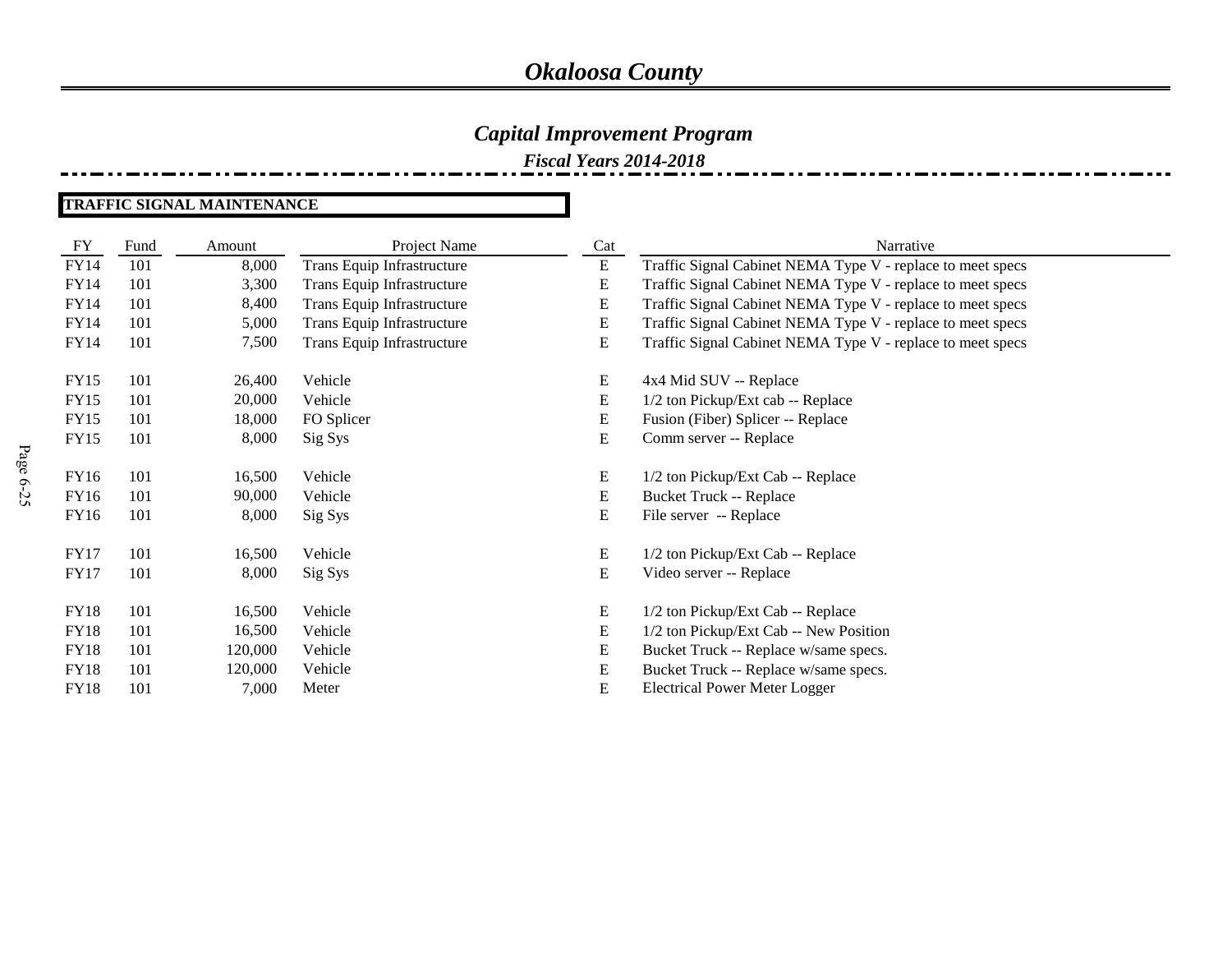### *Capital Improvement Program*

*Fiscal Years 2014-2018*

**STORMWATER**

| FY          | Fund | Amount  | Project Name                    | Cat | Narrative                              |
|-------------|------|---------|---------------------------------|-----|----------------------------------------|
| <b>FY14</b> | 101  | 50,000  | New Construction                |     | Materials for new construction         |
| FY14        | 101  | 507,425 | Capital Projects                |     | Prioritized project list               |
| <b>FY14</b> | 101  | 45,000  | Master Plan                     |     | Addendum to plan                       |
| FY14        | 101  | 12,000  | <b>Retention Ponds</b>          |     | Treatment of retention ponds           |
|             |      |         |                                 |     |                                        |
| <b>FY15</b> | 101  | 150,000 | Port Dixie - Phase II           |     | Regional Improvement - phased approach |
| <b>FY15</b> | 101  | 150,000 | West County Regional - Phase I  |     | Regional Improvement - phased approach |
|             |      |         |                                 |     |                                        |
| FY16        | 101  | 150,000 | West County Regional - Phase II |     | Regional Improvement - phased approach |
| FY16        | 101  | 150,000 | <b>Hunington Subdivision</b>    |     | Stormwater System Inadequate           |
|             |      |         |                                 |     |                                        |
| <b>FY17</b> | 101  | 250,000 | West County Regional - Phase II |     | Regional Improvement - phased approach |
| <b>FY17</b> | 101  | 150,000 | Lancaster Regional - Phase I    |     | Regional Improvement - phased approach |
|             |      |         |                                 |     |                                        |
| <b>FY18</b> | 101  | 250,000 | West County Regional - Phase II |     | Regional Improvement - phased approach |
| <b>FY18</b> | 101  | 250,000 | Lancaster Regional - Phase I    |     | Regional Improvement - phased approach |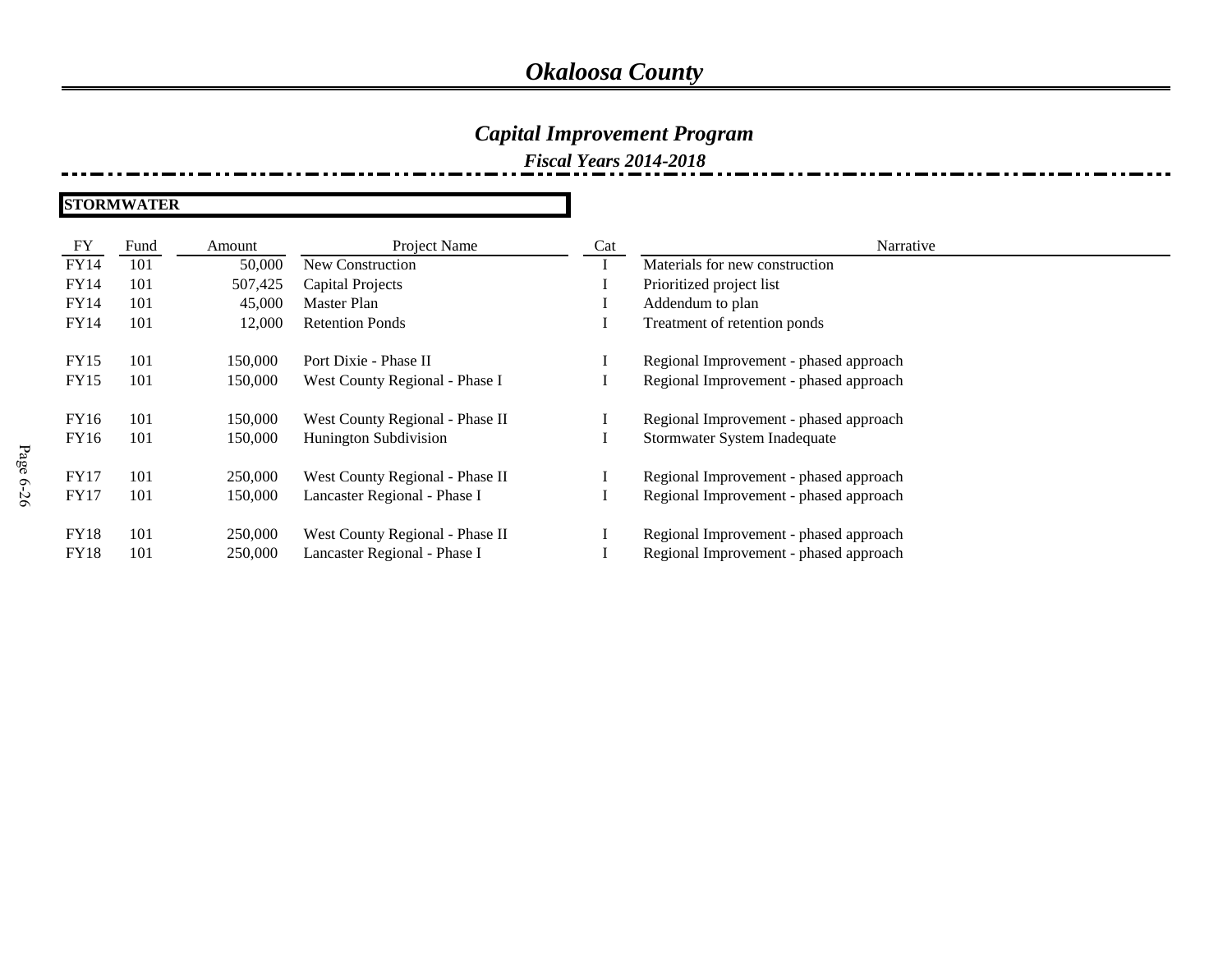### *Capital Improvement Program*

*Fiscal Years 2014-2018*

#### **TOURIST DEVELOPMENT**

| FY          | Fund | Amount  | Project Name                    | Cat | Narrative                                                                            |
|-------------|------|---------|---------------------------------|-----|--------------------------------------------------------------------------------------|
| <b>FY14</b> | 104  | 500,000 | <b>Renovate Visitors Center</b> | B   | Renovate exterior building, replacing siding and roof, and interior carpeting of 19- |
|             |      |         |                                 |     | year old Visitors Center. Expand northeast side of building to add attached storage  |
|             |      |         |                                 |     | room for Visitors Center and Sales collateral.                                       |
| <b>FY14</b> | 104  | 750,000 | <b>Beach Parks</b>              |     | Living Shorelines                                                                    |
| <b>FY14</b> | 104  | 250,000 | <b>Beach Parks</b>              |     | Veteran's Park improvements                                                          |
| FY14        | 104  | 125,000 | Artificial Reef                 |     | Artificial Reef support for the fishing industry of Okaloosa County                  |
|             |      |         |                                 |     |                                                                                      |
| FY15        | 104  | 33,000  | Replace TDC 4-Wheel Truck-2006  | E   | Replace 4-Wheel Ford Expedition used for delivery, beach monitoring, pick-up         |
| <b>FY15</b> | 104  | 500,000 | Re-hab Beach Accessway          |     | Refurbish beach accessways on Okaloosa Island                                        |
| <b>FY15</b> | 104  | 14,000  | Institute TDD Document Imaging  |     | Replace paper-based document filing systems with centralized electronic              |
|             |      |         |                                 |     | document imaging filing hardware and software system department-wide                 |
| <b>FY15</b> | 104  | 22,000  | Replace 11 desktop computers    |     | Replace 11 desktop computers                                                         |
|             |      |         |                                 |     |                                                                                      |
| FY16        | 104  | 125,000 | <b>Artificial Reef</b>          |     | Artificial Reef support for the fishing industry of Okaloosa County                  |
|             |      |         |                                 |     |                                                                                      |
| <b>FY17</b> | 104  | 125,000 | Artificial Reef                 |     | Artificial Reef support for the fishing industry of Okaloosa County                  |
|             |      |         |                                 |     |                                                                                      |
| <b>FY18</b> | 104  | 125,000 | <b>Artificial Reef</b>          |     | Artificial Reef support for the fishing industry of Okaloosa County                  |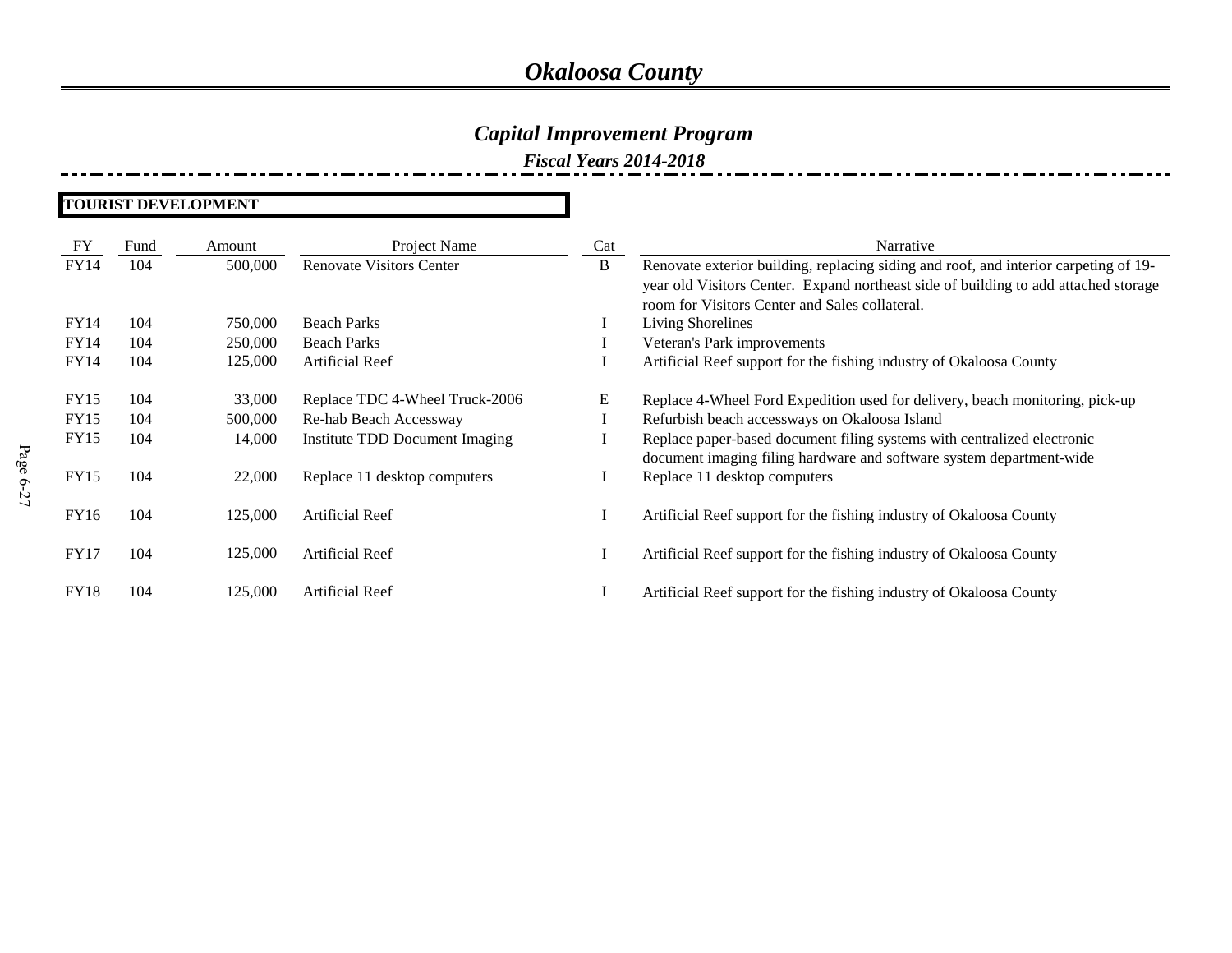### *Capital Improvement Program*

*Fiscal Years 2014-2018*

| 911         |      |         |                               |     |                                                                                   |
|-------------|------|---------|-------------------------------|-----|-----------------------------------------------------------------------------------|
| FY          | Fund | Amount  | <b>Project Name</b>           | Cat | Narrative                                                                         |
| <b>FY15</b> | 001  | 27,000  | Vehicle                       |     | 911 Addressing 1999 vehicle (7574) funded by 911 Addressing fees                  |
| <b>FY15</b> | 001  | 30,000  | <b>CAD Server Replacement</b> | Е.  | Replace existing servers (4) purchased in FY10 1/2 from CWP                       |
| <b>FY15</b> | 001  | 500,000 | 911 Position Hardware Refresh | Е.  | Possible State Grant Project (State grant could only cover primary and one backup |
|             |      |         |                               |     | site - total of 16 911 answering positions). 911 Reserves - allowable expenditure |
|             |      |         |                               |     | for system replacement for PSAP CPE.                                              |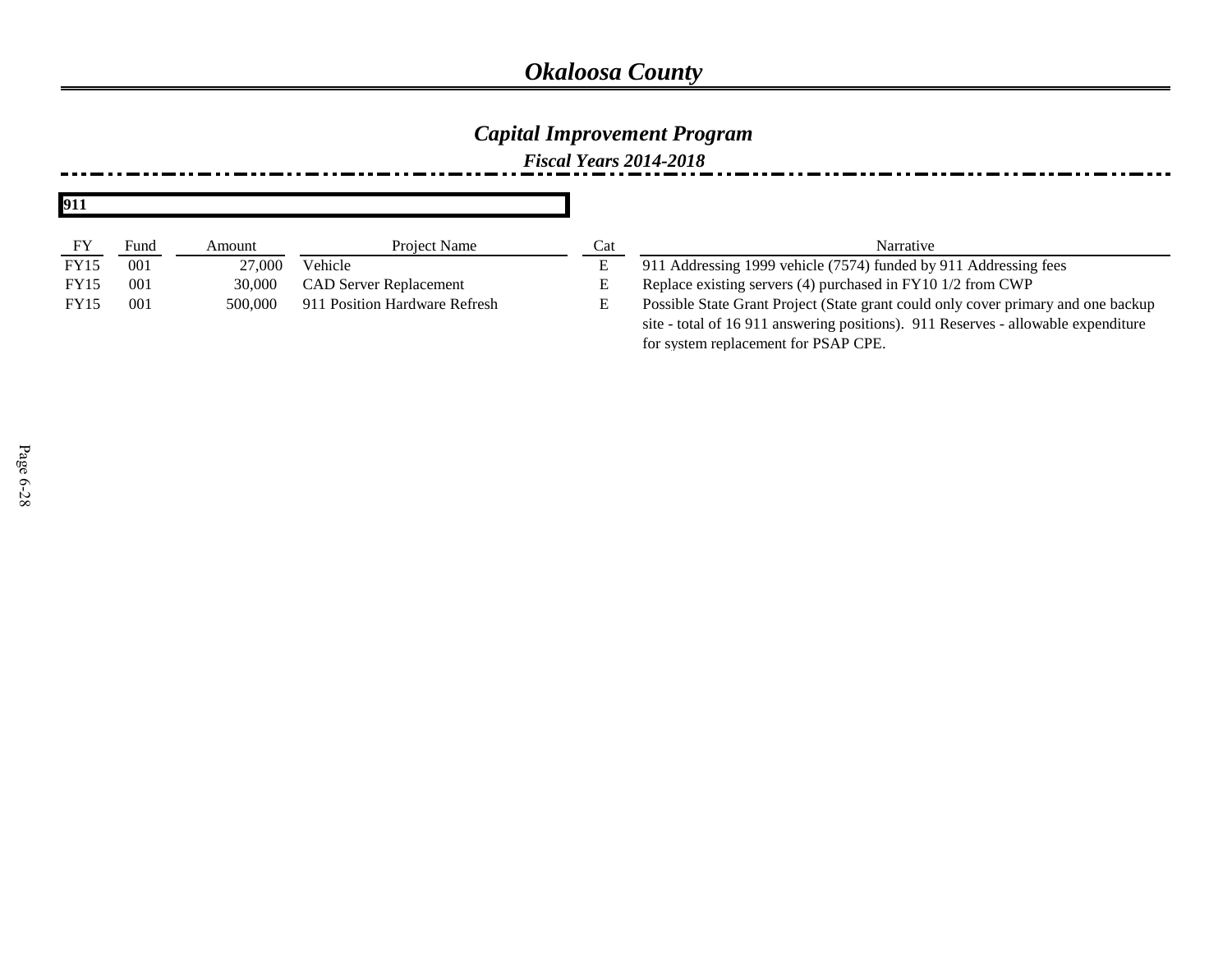### *Capital Improvement Program*

*Fiscal Years 2014-2018*

#### **RADIO COMMUNICATIONS**

| FY          | Fund            | Amount | Project Name                  | Cat | Narrative                                             |
|-------------|-----------------|--------|-------------------------------|-----|-------------------------------------------------------|
| <b>FY15</b> | 00 <sup>1</sup> | 20,000 | <b>Secondary Paging Sites</b> | E   | Buildout of secondary paging sites (2)                |
| <b>FY16</b> | 00 <sup>j</sup> | 20,000 | <b>Repeater Replacement</b>   | E   | Replace 2 primary conventional repeaters and antennas |
| <b>FY18</b> | $00^{\circ}$    | 20,000 | Microwave Replacement         | E   | Replace microwave equipment at North VHF tower        |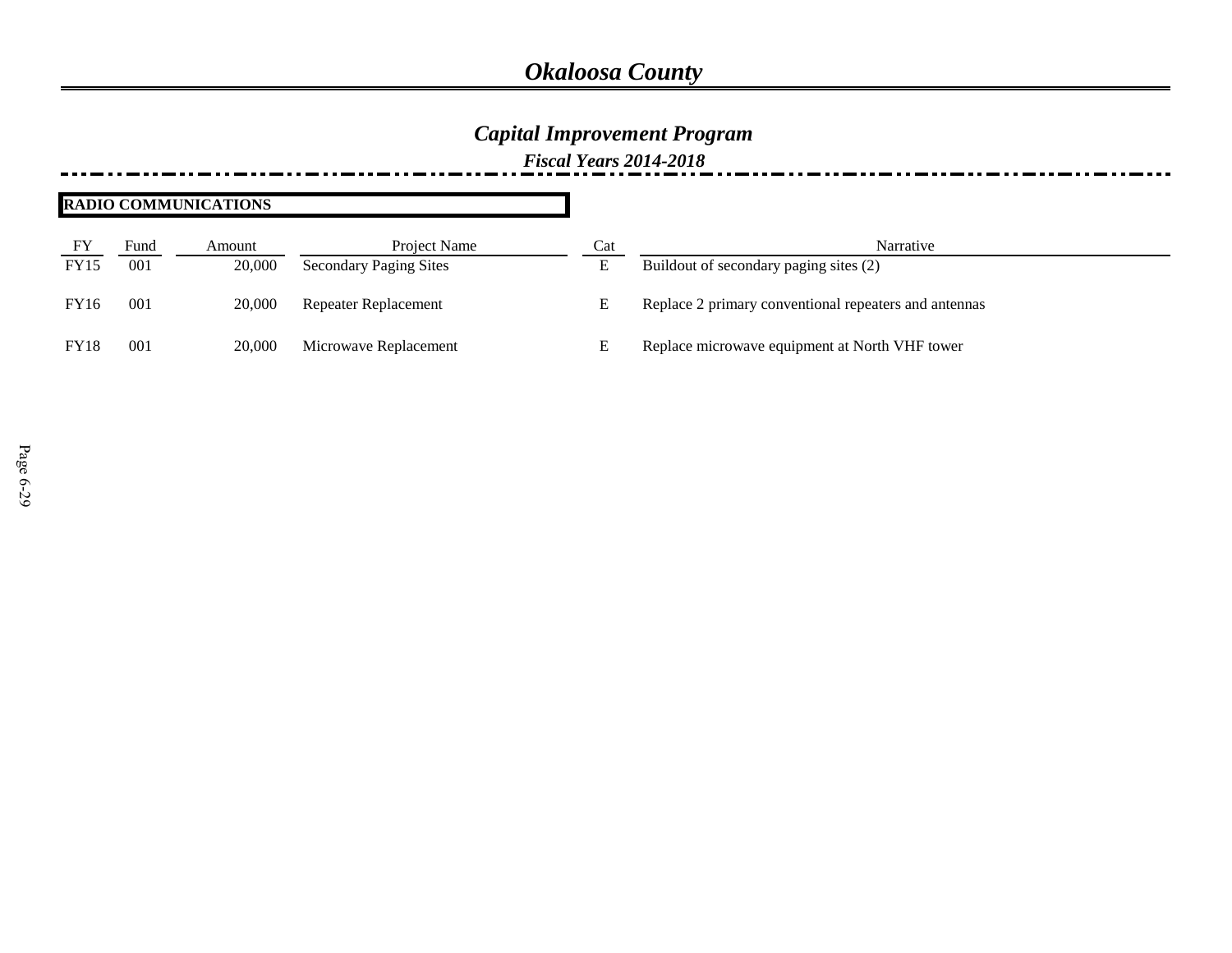### *Capital Improvement Program*

*Fiscal Years 2014-2018*

#### **UNINCORPORATED PARKS**

| <b>FY</b>   | Fund | Amount  | Project Name                     | Cat       | Narrative                                                           |
|-------------|------|---------|----------------------------------|-----------|---------------------------------------------------------------------|
| <b>FY14</b> | 115  | 12,350  | <b>Hustler Z Mowers</b>          | ${\bf E}$ | Replace two mowers (\$19,000 total; split with CP)                  |
| <b>FY14</b> | 115  | 14,950  | 4x4 Pickup                       | E         | Replaces 2004 pickup with 174,000 miles                             |
| FY14        | 115  | 80,000  | Stillwell Park (Garnier's Rehab) | I         | Phase III, Don & Susan Stillwell Park improvements (rollover)       |
| FY14        | 115  | 100,000 | Stillwell Park (Garnier's Rehab) |           | Phase IV, Bounded play structure and mini-splash pad                |
| <b>FY14</b> | 115  | 32,492  | Laurel Hill Improvements         | 1         | Fencing, development east of creek (rollover)                       |
| FY14        | 115  | 40,000  | Dorcas 8-foot Path               | I         | Multi-use path (rollover)                                           |
| FY14        | 115  | 108,663 | Wilderness Landing Improvements  |           | Parking for camping, electric service, water, camp sites (rollover) |
| <b>FY14</b> | 115  | 50,000  | Lake Silver                      | 1         | Construct covered pavilions and other improvements (rollover)       |
| <b>FY14</b> | 115  | 50,000  | Neighborhood Park                |           | Construct one park per year, no match (rollover)                    |
| <b>FY14</b> | 115  | 25,000  | Greenways / Trails               |           | Seek Greenways / Trails grant to develop per Master Plan            |
| <b>FY14</b> | 115  | 25,000  | Choctawmar                       | 1         | Construct fencing, parking and picnic tables (rollover)             |
| FY14        | 115  | 200,000 | <b>Holt Park</b>                 |           | New proposed park in cooperation with Fire Dept.                    |
| <b>FY14</b> | 115  | 250,000 | Silver Oaks Neighborhood Park    |           | New proposed park in Silver Oaks subdivision                        |
|             |      |         |                                  |           |                                                                     |
| <b>FY15</b> | 115  | 12,350  | Hustler Z Mowers                 | E         | Replace two mowers (\$19,000 total; split with CP)                  |
| <b>FY15</b> | 115  | 100,000 | <b>Land Acquisition</b>          | L         | Land acquisition for new parks or to expand existing parks          |
| <b>FY15</b> | 115  | 25,000  | Greenways / Trails               | I         | Seek Greenways / Trails grant to develop per Master Plan            |
| <b>FY15</b> | 115  | 200,000 | <b>Community Park</b>            | I         | Seek FRDAP grant match to develop proposed community park           |
| <b>FY15</b> | 115  | 50,000  | Neighborhood Park                | I         | Construct one park per year, no match                               |
|             |      |         |                                  |           |                                                                     |
| FY16        | 115  | 12,350  | Hustler Z Mowers                 | E         | Replace two mowers (\$19,000 total; split with CP)                  |
| FY16        | 115  | 100,000 | Land Acquisition                 | L         | Land acquisition for new parks or to expand existing parks          |
| FY16        | 115  | 25,000  | Greenways / Trails               | $\bf{I}$  | Seek Greenways / Trails grant to develop per Master Plan            |
| FY16        | 115  | 200,000 | <b>Community Park</b>            | $\bf{l}$  | Seek FRDAP grant match to develop proposed community park           |
| FY16        | 115  | 50,000  | Neighborhood Park                | 1         | Construct one park per year, no match                               |
| FY16        | 115  | 12,350  | Hustler Z Mowers                 | E         | Replace two mowers (\$19,000 total; split with CP)                  |
|             |      |         |                                  |           |                                                                     |
| <b>FY17</b> | 115  | 100,000 | Land Acquisition                 | L         | Land acquisition for new parks or to expand existing parks          |
| <b>FY17</b> | 115  | 25,000  | Greenways / Trails               | Ι.        | Seek Greenways / Trails grant to develop per Master Plan            |
| <b>FY17</b> | 115  | 200,000 | <b>Community Park</b>            | I         | Seek FRDAP grant match to develop proposed community park           |
| <b>FY17</b> | 115  | 50,000  | Neighborhood Park                |           | Construct one park per year, no match                               |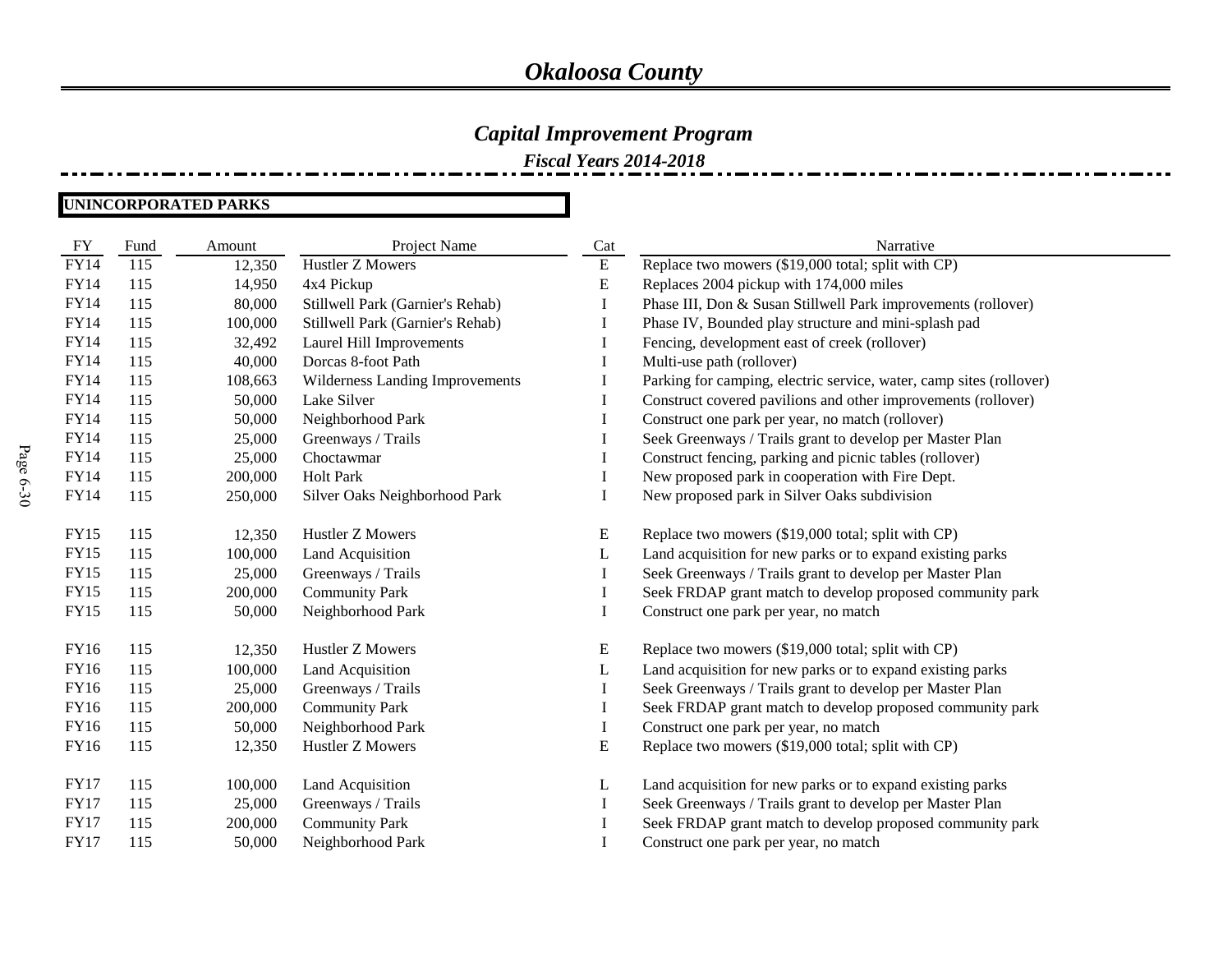### *Capital Improvement Program*

*Fiscal Years 2014-2018*

#### **UNINCORPORATED PARKS**

| FY          | Fund | Amount  | Project Name          | Cat | Narrative                                                  |
|-------------|------|---------|-----------------------|-----|------------------------------------------------------------|
| <b>FY18</b> | 115  | 12.350  | Hustler Z Mowers      | E   | Replace two mowers (\$19,000 total; split with CP)         |
| <b>FY18</b> | 115  | 100,000 | Land Acquisition      | ∸   | Land acquisition for new parks or to expand existing parks |
| <b>FY18</b> | 115  | 25,000  | Greenways / Trails    |     | Seek Greenways / Trails grant to develop per Master Plan   |
| <b>FY18</b> | 115  | 200,000 | <b>Community Park</b> |     | Seek FRDAP grant match to develop proposed community park  |
| <b>FY18</b> | 115  | 50,000  | Neighborhood Park     |     | Construct one park per year, no match                      |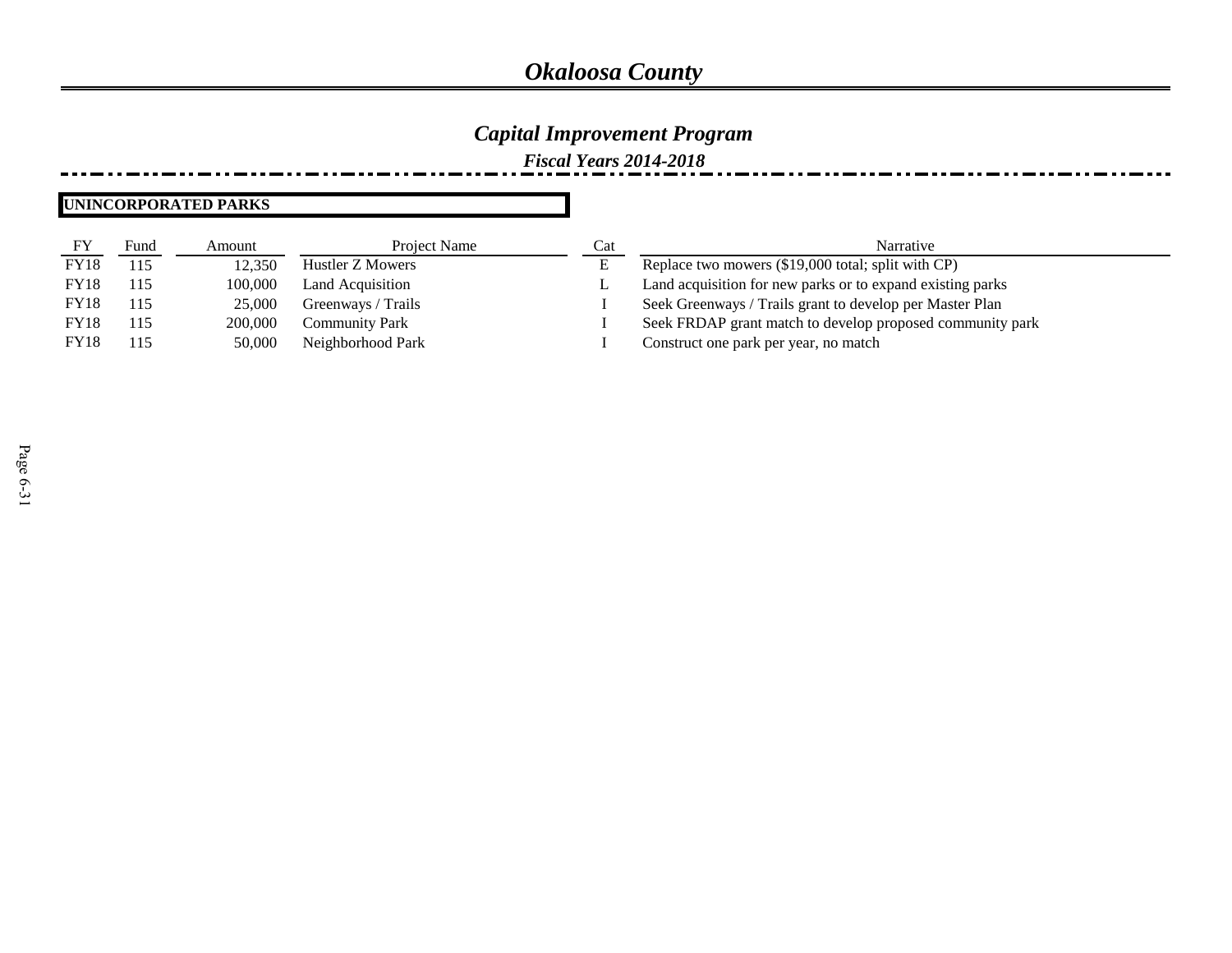*Fiscal Years 2014-2018*

#### **CAPITAL OUTLAY PROGRAM**

| FY          | Fund | Amount  | Project Name                            | Cat          | Narrative                                                                                                     |
|-------------|------|---------|-----------------------------------------|--------------|---------------------------------------------------------------------------------------------------------------|
| <b>FY14</b> | 301  | 500,000 | Old FWB Hospital - Renovation           | B            | To create usuable space for county needs                                                                      |
| <b>FY14</b> | 301  | 65,000  | Brackin Building - remodeling           | B            | Finish Space for Property Appraiser (A-3)                                                                     |
| <b>FY14</b> | 301  | 125,000 | Jail - Roof Repairs                     | B            | Replace leaking Roof Areas                                                                                    |
| <b>FY14</b> | 301  | 100,000 | Jail - Gutters                          | $\, {\bf B}$ | To Control Roof Run Off                                                                                       |
| FY14        | 301  | 225,000 | Jail - Chiller                          | B            | Replace 185 ton Chiller (Jail)                                                                                |
| FY14        | 301  | 110,000 | Sheriff - Brackin St Station Roof       | B            | Replace Roof                                                                                                  |
| FY14        | 301  | 27,000  | Jail - Sally Port Doors                 | B            | Replace Four (2) Sally Port Roll-Up Doors                                                                     |
| <b>FY14</b> | 301  | 85,000  | Veteran's Park                          | $\, {\bf B}$ | Construct buildings at Veteran's Park                                                                         |
| FY14        | 301  | 55,000  | Veteran's Park                          | I            | Improvements at Veteran's Park                                                                                |
| <b>FY14</b> | 301  | 75,000  | Boat ramp                               | Ι.           | New Boat Ramp costs site to be determined                                                                     |
|             |      |         |                                         |              |                                                                                                               |
| <b>FY15</b> | 301  | 28,000  | Sally port gates (2)                    | E            | Replacements in vehicle sallyport                                                                             |
| <b>FY15</b> | 301  | 340,000 | Control panels, air compressors, etc.   | ${\bf E}$    | Upgrade/replace control panels, air compressors, etc. relating to detention<br>equipment over Central Control |
| <b>FY15</b> | 301  | 6,000   | PW - Ready Avenue                       | B            | Construct Awning over Entrance Doors with non-slip mats                                                       |
| <b>FY15</b> | 301  | 6,500   | <b>OCCAE</b> - Security Camera Storage  | ${\bf E}$    | Increase storage capability for security cameras $= +12TB$                                                    |
| <b>FY15</b> | 301  | 7,000   | Crestview Courthouse - Roof             | B            | Continue recoating project on roof                                                                            |
| <b>FY15</b> | 301  | 10,000  | Crestview Courthouse - duress system    | ${\bf E}$    | Replace old duress system                                                                                     |
| <b>FY15</b> | 301  | 10,500  | Jail - Pod Repairs                      | $\, {\bf B}$ | Repair Pod & Pod Ventillation System                                                                          |
| <b>FY15</b> | 301  | 11,000  | <b>UVC Lamp Replacements</b>            | $\, {\bf B}$ | UVC light bulbs                                                                                               |
| <b>FY15</b> | 301  | 18,000  | Jail - Hot Water Heaters                | $\, {\bf B}$ | Replace six (6) Rinnai Tankless Hot Water Heaters                                                             |
| <b>FY15</b> | 301  | 20,000  | OCCAE - locks & card readers            | $\, {\bf B}$ | Add, replace, or repair various locks and card readers                                                        |
| <b>FY15</b> | 301  | 25,000  | Crestview Courthouse - courtroom chairs | ${\bf E}$    | Replace chairs in Courtrooms A & B and in all jury rooms                                                      |
| <b>FY15</b> | 301  | 26,000  | Public Safety - Generalor for EMS       | $\, {\bf B}$ | Replace generator to EMS Essex Road                                                                           |
| <b>FY15</b> | 301  | 40,000  | N. PW - New Generator                   | B            | Install Larger Generator and move existing to Supply Bldg.                                                    |
| <b>FY15</b> | 301  | 45,000  | <b>OCCAE</b> - Court Security           | $\, {\bf B}$ | Add 15 days of video storage                                                                                  |
| <b>FY15</b> | 301  | 48,000  | IS - UPSs for North end                 | ${\bf E}$    | Move a UPS to server room & add UPS to fiber head-end                                                         |
| <b>FY15</b> | 301  | 65,000  | <b>OCCAE</b> - Chiller Emergency Power  | $\, {\bf B}$ | Transfer Switch and switchgear to provide emergency power to chiller                                          |
| <b>FY15</b> | 301  | 95,000  | Brackin Building - remodeling           | B            | New BCC Chambers & expand Tax Collector's space (A-2)                                                         |
| <b>FY15</b> | 301  | 100,000 | Old Ag Extension Office                 | $\, {\bf B}$ | Remodel for County Use (SOE)(A-1)                                                                             |
| <b>FY15</b> | 301  | 100,000 | <b>OCCAE</b> - Mass Notification System | $\, {\bf B}$ | Add PA system in new courthouse                                                                               |
| <b>FY15</b> | 301  | 100,000 | Sustainable Okaloosa Committee          | $\bf{I}$     | Sustainable Upgrades                                                                                          |
| <b>FY15</b> | 301  | 110,000 | N. PW - Supply Building Rem             | $\, {\bf B}$ | Includes Fire Supression System                                                                               |
| <b>FY15</b> | 301  | 120,000 | Crestview Courthouse - new windows      | ${\bf E}$    | Replace existing windows with energy-effiecient units                                                         |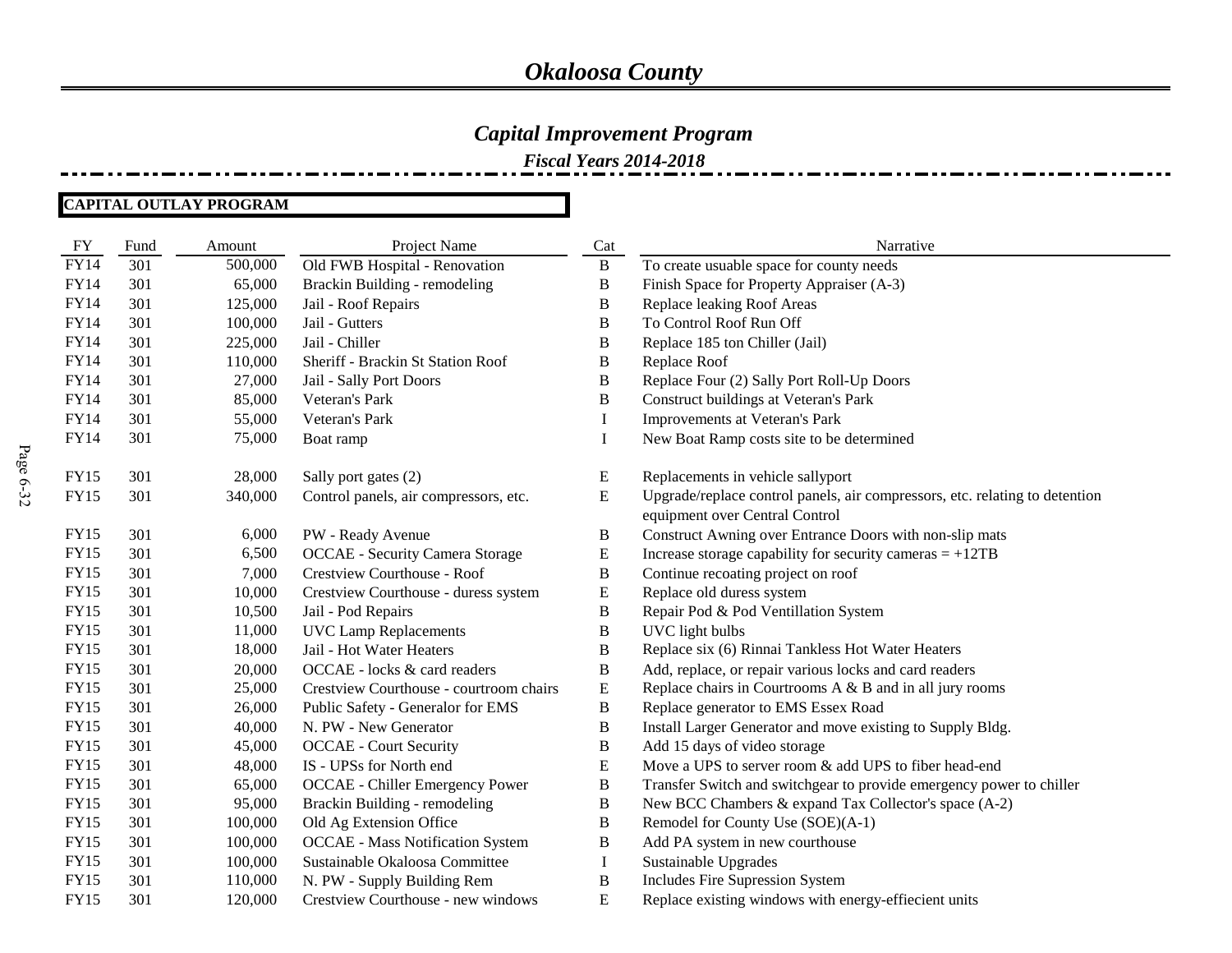### *Capital Improvement Program*

*Fiscal Years 2014-2018*

#### **CAPITAL OUTLAY PROGRAM**

| FY          | Fund | Amount     | Project Name                             | Cat | Narrative                                                               |
|-------------|------|------------|------------------------------------------|-----|-------------------------------------------------------------------------|
| <b>FY15</b> | 301  | 445,000    | Old Crestview Hospital - roof            | B   | Replace Roof                                                            |
| <b>FY15</b> | 301  | 812,500    | Fleet Maint - New Building               | В   | 50' X 250'                                                              |
| <b>FY15</b> | 301  | 1,100,000  | Sheriff's Admin Compound - Addition      | B   | Construct and finish 15,000 engineered building                         |
| <b>FY15</b> | 301  | 11,400,000 | <b>Shalimar Annex</b>                    | B   | Complete Renovation per approved plans                                  |
| <b>FY15</b> | 301  | 250,000    | <b>Shalimar Annex</b>                    | B   | Finish out interior office spaces                                       |
| <b>FY15</b> | 301  | 900,000    | old FWB Hospital - Renovation            | B   | To create usuable space for county needs                                |
| <b>FY15</b> | 301  | 150,000    | Sustainable Okaloosa Committee           |     | Sustainable Upgrades                                                    |
| <b>FY15</b> | 301  | 8,500      | PW - Traffic                             | В   | Carport for Bucket Truck with shed                                      |
| <b>FY15</b> | 301  | 13,000     | Brackin Building - Roof                  | B   | <b>Materials to Recoat Roof</b>                                         |
| FY16        | 301  | 31,000     | Front Entrance gate                      | E   | Replacement                                                             |
| FY16        | 301  | 100,000    | Re-surface jail parking lot              |     | Seal coating applied on FY03. Seal coating or re-surfacing needed again |
| <b>FY17</b> | 301  | 40,000     | Retrofit Corridor & Vestibule Doors (21) | E   | Replace obsolete equipment (c.1992) Sliding doors                       |
| <b>FY17</b> | 301  | 36,000     | Dumb Waiter                              | E   | Replace antiquated dumb waiter at jail                                  |
| <b>FY17</b> | 301  | 28,000     | Sally port gates (2)                     | E   | Replacements in bus sallyport                                           |
| <b>FY18</b> | 301  | 40,000     | Retrofit Corridor & Vestibule Doors (21) | E   | Replace obsolete equipment (c.1992) Sliding doors                       |
| <b>FY18</b> | 301  | 60,000     | Generator                                | E   | Replacment for original 1992 diesel generator                           |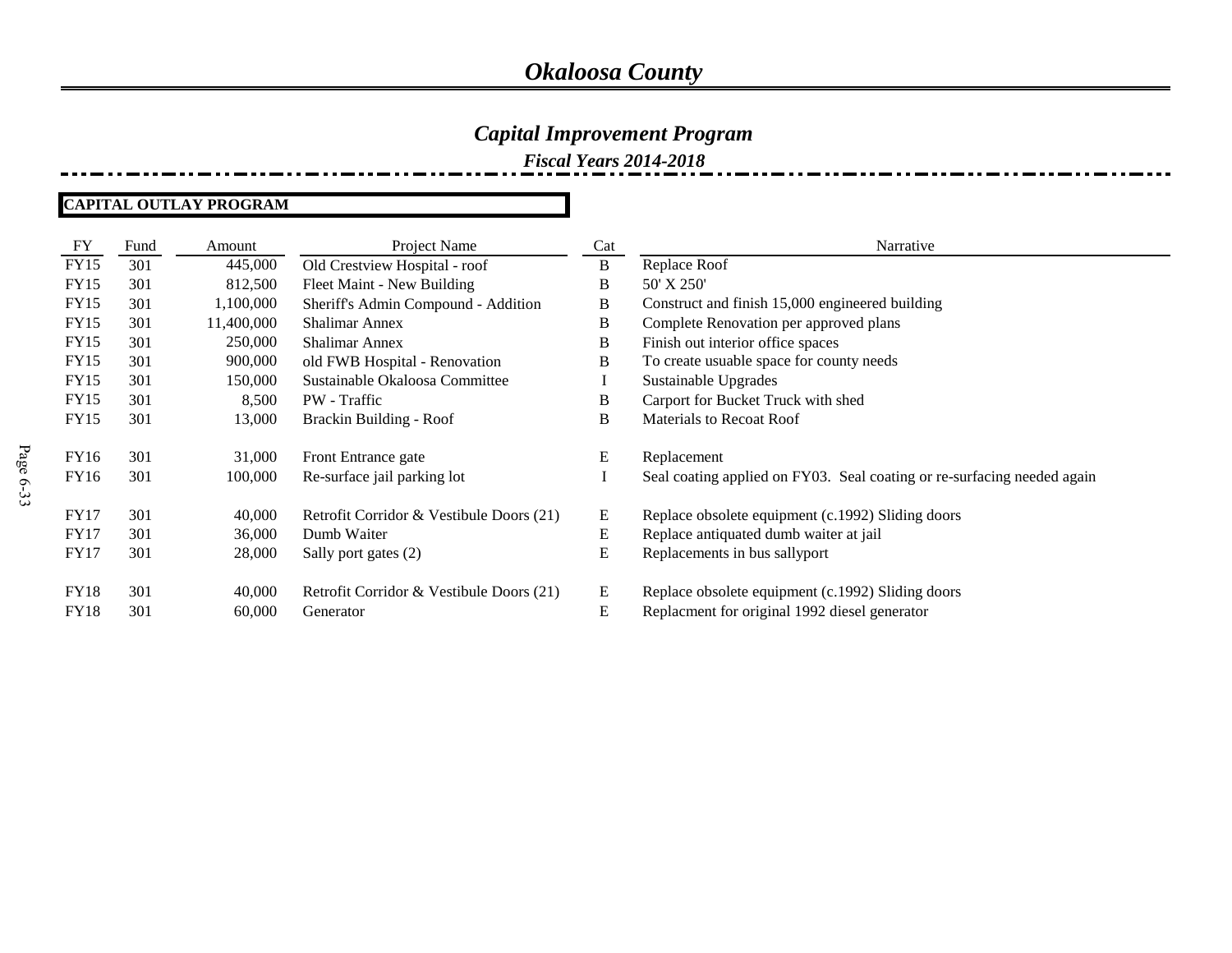*Fiscal Years 2014-2018*

#### **ROAD & BRIDGE CONSTRUCTION**

| FY          | Fund | Amount  | Project Name                         | Cat         | Narrative                                                            |
|-------------|------|---------|--------------------------------------|-------------|----------------------------------------------------------------------|
| <b>FY14</b> | 302  | 975,000 | PJ Adams                             | $\mathbf I$ | Building cash match for TRIP Grant - Total needed \$2.2M by FY14 CGT |
| <b>FY14</b> | 302  | 450,000 | Green Acres Road                     | $\bf{I}$    | Reclaim, repair base & resurface. CGT                                |
| <b>FY14</b> | 302  | 900,000 | Martin Luther King Blvd              | Ι.          | Reclaim, repair base & resurface CGT (Total project cost \$2.2M)     |
| <b>FY14</b> | 302  | 500,000 | Fairchild Road (North)               | Ι.          | Pave from Airport Road to asphalt. CGT (Total project cost \$2.25M)  |
| <b>FY14</b> | 302  | 500,000 | Okaloosa Lane                        | I           | Pave from Aplin Road to Serenity Lane. (Total project cost \$2M) CGT |
| <b>FY14</b> | 302  | 175,000 | Davis Road                           | I           | Pave road under Dusty Roads Exemption. LOGT                          |
| <b>FY14</b> | 302  | 600,000 | Mount Olive Road                     | $\bf{I}$    | Mill & resurface roadway. LOGT                                       |
| <b>FY14</b> | 302  | 250,000 | Old Ebeneezer Road                   | Ι.          | Resurface existing cold mix - LOGT                                   |
| <b>FY14</b> | 302  | 200,000 | <b>Bridge Conversion/Replacement</b> | Ι.          | Annual timber bridge conversion and bridge replacement. LOGT         |
| <b>FY14</b> | 302  | 250,000 | Foxwood Phase III                    | I           | Drainage reconstruction and resurfacing LOGT                         |
| <b>FY14</b> | 302  | 200,000 | Open Graded Cold Mix Restoration     | Ι.          | Stabilize open graded cold mix roads with various treatments. LOGT   |
| <b>FY14</b> | 302  | 110,000 | Boom Axe                             | ${\bf E}$   | Replace                                                              |
| <b>FY14</b> | 302  | 195,000 | Loader 170 HP 3YD                    | E           | Replace                                                              |
| <b>FY14</b> | 302  | 225,000 | Loader 205 HP 4.75 YD                | Е           | Replace                                                              |
| <b>FY14</b> | 302  | 40,000  | Tractor 73 PTO HP                    | ${\bf E}$   | Replace                                                              |
| <b>FY14</b> | 302  | 15,000  | Batwing Mower 15 PTO                 | E           | Replace                                                              |
| <b>FY14</b> | 302  | 75,000  | Flatbed Dump W/Crew Cab              | ${\bf E}$   | Replace                                                              |
| <b>FY14</b> | 302  | 98,000  | Dump Truck                           | ${\bf E}$   | Replace                                                              |
| <b>FY14</b> | 302  | 98,000  | Dump Truck                           | E           | Replace                                                              |
| <b>FY14</b> | 302  | 75,000  | Flatbed Dump W/Crew Cab              | ${\bf E}$   | Replace                                                              |
| <b>FY14</b> | 302  | 600,000 | Hydraulic Crane                      | ${\bf E}$   | Replace                                                              |
| <b>FY14</b> | 302  | 100,000 | District One Overlay                 | I           | Annual Allocation. Pavement Preservation Fund (302-3204)             |
| FY14        | 302  | 100,000 | District Two Overlay                 | Ι.          | Annual Allocation. Pavement Preservation Fund (302-3204)             |
| FY14        | 302  | 100,000 | District Three Overlay               | I           | Annual Allocation. Pavement Preservation Fund (302-3204)             |
| <b>FY14</b> | 302  | 100,000 | <b>District Four Overlay</b>         | I           | Annual Allocation. Pavement Preservation Fund (302-3204)             |
| <b>FY14</b> | 302  | 100,000 | District Five Overlay                | I           | Annual Allocation. Pavement Preservation Fund (302-3204)             |
| <b>FY15</b> | 302  | 100,000 | District One Overlay                 | $\bf{l}$    | Annual Allocation. Pavement Preservation Fund (302-3204)             |
| <b>FY15</b> | 302  | 100,000 | District Two Overlay                 | Ι.          | Annual Allocation. Pavement Preservation Fund (302-3204)             |
| <b>FY15</b> | 302  | 100,000 | District Three Overlay               |             | Annual Allocation. Pavement Preservation Fund (302-3204)             |
| <b>FY15</b> | 302  | 100,000 | <b>District Four Overlay</b>         | I           | Annual Allocation. Pavement Preservation Fund (302-3204)             |
| <b>FY15</b> | 302  | 100,000 | District Five Overlay                |             | Annual Allocation. Pavement Preservation Fund (302-3204)             |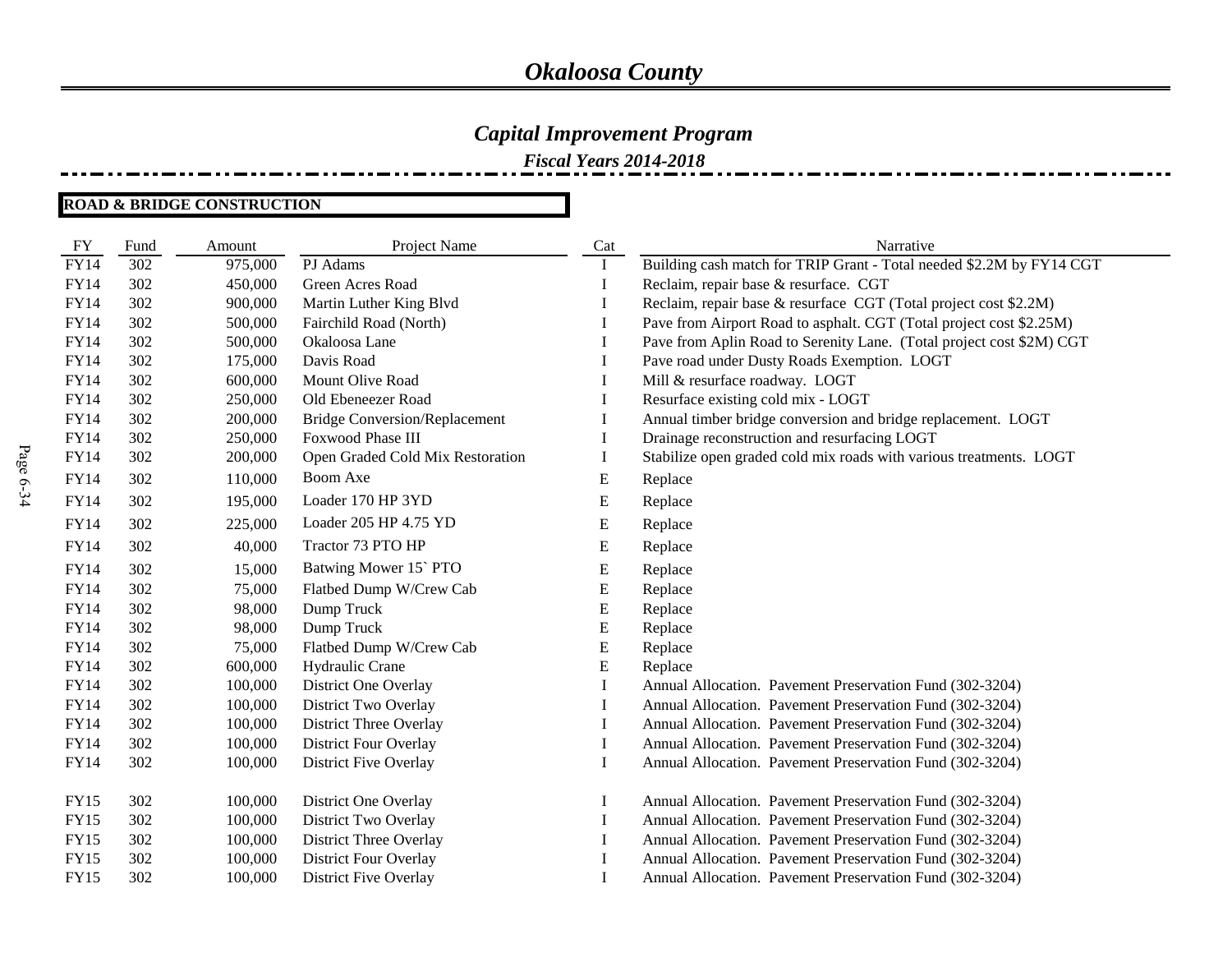*Fiscal Years 2014-2018*

#### **ROAD & BRIDGE CONSTRUCTION**

| FY          | Fund | Amount    | Project Name                         | Cat          | Narrative                                                           |
|-------------|------|-----------|--------------------------------------|--------------|---------------------------------------------------------------------|
| <b>FY15</b> | 302  | 200,000   | <b>Bridge Conversion/Replacement</b> | $\bf{I}$     | Annual timber bridge conversion and bridge replacement. LOGT        |
| <b>FY15</b> | 302  | 1,200,000 | Martin Luther King Blvd              |              | Reclaim, repair base & resurface CGT (Total project cost \$2.2M)    |
| <b>FY15</b> | 302  | 750,000   | Fairchild Road (North)               |              | Pave from Airport Road to asphalt. CGT (Total project cost \$2.25M) |
| <b>FY15</b> | 302  | 100,000   | Materials - Millings                 |              | Stabilize dirt roads with millings. LOGT                            |
| <b>FY15</b> | 302  | 200,000   | Open Graded Cold Mix Restoration     |              | Stabilize open graded cold mix roads with various treatments. LOGT  |
| <b>FY15</b> | 302  | 200,000   | Roadway Striping                     | 1            | Apply/re-apply pavement markings. LOGT                              |
| <b>FY15</b> | 302  | 100,000   | <b>Stormwater Pipe Lining</b>        |              | Annual pipe lining for failing roadway drainage pipes. LOGT         |
| <b>FY15</b> | 302  | 128,000   | <b>Grader Leases</b>                 | E            | Road Grader Leases - LOGT                                           |
| <b>FY15</b> | 302  | 74,000    | <b>Sign Materials</b>                |              | <b>LOGT</b>                                                         |
| <b>FY15</b> | 302  | 400,000   | Road Maintenance                     |              | <b>LOGT</b>                                                         |
| <b>FY15</b> | 302  | 500,000   | Green Acres Road                     |              | Reclaim, repair base & resurface LOGT                               |
| <b>FY15</b> | 302  | 100,000   | Dairy Road                           |              | Dirt To Pave / Stormwater Basin LOGT                                |
| <b>FY15</b> | 302  | 100,000   | Hare Street                          |              | Dirt to Pave - LOGT                                                 |
| <b>FY15</b> | 302  | 105,000   | Taylor Road                          |              | Dirt to Pave - LOGT                                                 |
|             |      |           |                                      |              |                                                                     |
| FY16        | 302  | 100,000   | District One Overlay                 |              | Annual Allocation. Pavement Preservation Fund (302-3204)            |
| FY16        | 302  | 100,000   | District Two Overlay                 |              | Annual Allocation. Pavement Preservation Fund (302-3204)            |
| FY16        | 302  | 100,000   | District Three Overlay               |              | Annual Allocation. Pavement Preservation Fund (302-3204)            |
| FY16        | 302  | 100,000   | <b>District Four Overlay</b>         |              | Annual Allocation. Pavement Preservation Fund (302-3204)            |
| FY16        | 302  | 100,000   | District Five Overlay                |              | Annual Allocation. Pavement Preservation Fund (302-3204)            |
| FY16        | 302  | 200,000   | <b>Bridge Conversion/Replacement</b> |              | Annual timber bridge conversion and bridge replacement. LOGT        |
| FY16        | 302  | 100,000   | Materials - Millings                 |              | Stabilize dirt roads with millings. LOGT                            |
| <b>FY16</b> | 302  | 200,000   | Open Graded Cold Mix Restoration     |              | Stabilize open graded cold mix roads with various treatments. LOGT  |
| FY16        | 302  | 200,000   | Roadway Striping                     | $\mathbf{I}$ | Apply/re-apply pavement markings. LOGT                              |
| FY16        | 302  | 100,000   | <b>Stormwater Pipe Lining</b>        | 1            | Annual pipe lining for failing roadway drainage pipes. LOGT         |
| FY16        | 302  | 128,000   | <b>Grader Leases</b>                 | E            | Road Grader Leases - LOGT                                           |
| FY16        | 302  | 74,000    | <b>Sign Materials</b>                |              | <b>LOGT</b>                                                         |
| FY16        | 302  | 400,000   | Road Maintenance                     |              | <b>LOGT</b>                                                         |
| FY16        | 302  | 400,000   | Red Barrow Road - Bridge             |              | <b>Bridge Replacement LOGT</b>                                      |
| FY16        | 302  | 300,000   | PJ Adams                             |              | Mill & resurface from Wild Horse to I-10 LOGT                       |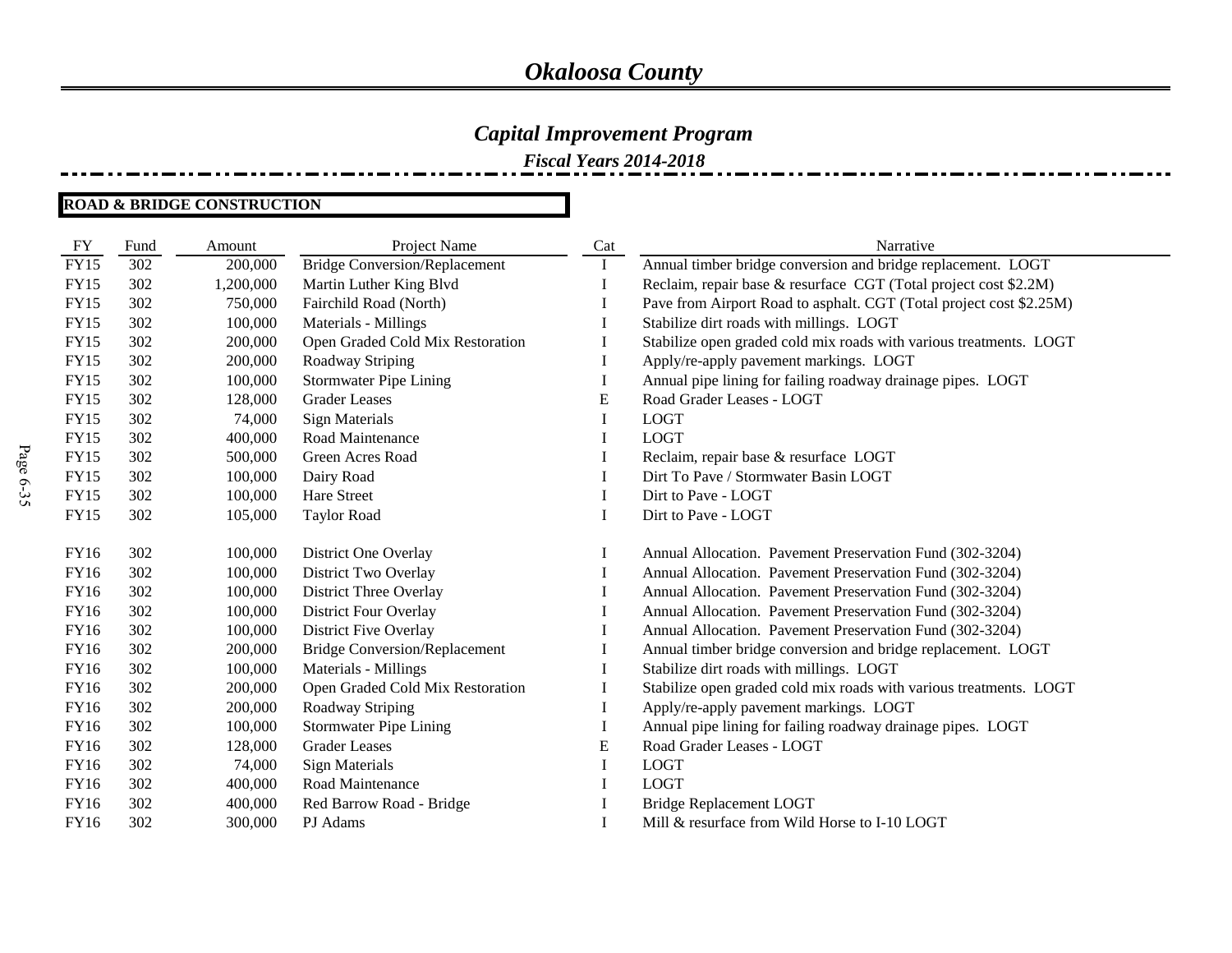*Fiscal Years 2014-2018*

#### **ROAD & BRIDGE CONSTRUCTION**

| FY          | Fund | Amount  | Project Name                         | Cat       | Narrative                                                          |
|-------------|------|---------|--------------------------------------|-----------|--------------------------------------------------------------------|
| <b>FY17</b> | 302  | 100,000 | District One Overlay                 | Ι.        | Annual Allocation. Pavement Preservation Fund (302-3204)           |
| <b>FY17</b> | 302  | 100,000 | District Two Overlay                 | I         | Annual Allocation. Pavement Preservation Fund (302-3204)           |
| <b>FY17</b> | 302  | 100,000 | District Three Overlay               | 1         | Annual Allocation. Pavement Preservation Fund (302-3204)           |
| <b>FY17</b> | 302  | 100,000 | <b>District Four Overlay</b>         | 1         | Annual Allocation. Pavement Preservation Fund (302-3204)           |
| <b>FY17</b> | 302  | 100,000 | District Five Overlay                |           | Annual Allocation. Pavement Preservation Fund (302-3204)           |
| <b>FY17</b> | 302  | 200,000 | <b>Bridge Conversion/Replacement</b> |           | Annual timber bridge conversion and bridge replacement. LOGT       |
| <b>FY17</b> | 302  | 100,000 | Materials - Millings                 |           | Stabilize dirt roads with millings. LOGT                           |
| <b>FY17</b> | 302  | 200,000 | Open Graded Cold Mix Restoration     | I         | Stabilize open graded cold mix roads with various treatments. LOGT |
| <b>FY17</b> | 302  | 200,000 | Roadway Striping                     | I         | Apply/re-apply pavement markings. CGT                              |
| <b>FY17</b> | 302  | 100,000 | <b>Stormwater Pipe Lining</b>        | $\bf{I}$  | Annual pipe lining for failing roadway drainage pipes. CGT         |
| <b>FY17</b> | 302  | 128,000 | <b>Grader Leases</b>                 | ${\bf E}$ | Road Grader Leases - LOGT                                          |
| <b>FY17</b> | 302  | 74,000  | <b>Sign Materials</b>                | I         | <b>LOGT</b>                                                        |
| <b>FY17</b> | 302  | 400,000 | Road Maintenance                     | I         | <b>LOGT</b>                                                        |
| <b>FY17</b> | 302  | 325,000 | Helms Farm Road                      | I         | Stormwater Improvements and Road Stabilization - LOGT              |
| <b>FY17</b> | 302  | 300,000 | Senterfitt Road Bridge               | I         | <b>Bridge Replacement LOGT</b>                                     |
|             |      |         |                                      |           |                                                                    |
| <b>FY18</b> | 302  | 100,000 | District One Overlay                 |           | Annual Allocation. Pavement Preservation Fund (302-3204)           |
| <b>FY18</b> | 302  | 100,000 | District Two Overlay                 | I         | Annual Allocation. Pavement Preservation Fund (302-3204)           |
| <b>FY18</b> | 302  | 100,000 | District Three Overlay               | I         | Annual Allocation. Pavement Preservation Fund (302-3204)           |
| <b>FY18</b> | 302  | 100,000 | <b>District Four Overlay</b>         | I         | Annual Allocation. Pavement Preservation Fund (302-3204)           |
| <b>FY18</b> | 302  | 100,000 | District Five Overlay                | I         | Annual Allocation. Pavement Preservation Fund (302-3204)           |
| <b>FY18</b> | 302  | 200,000 | <b>Bridge Conversion/Replacement</b> |           | Annual timber bridge conversion and bridge replacement. LOGT       |
| <b>FY18</b> | 302  | 100,000 | Materials - Millings                 | I         | Stabilize dirt roads with millings. LOGT                           |
| <b>FY18</b> | 302  | 200,000 | Open Graded Cold Mix Restoration     | I         | Stabilize open graded cold mix roads with various treatments. LOGT |
| <b>FY18</b> | 302  | 200,000 | Roadway Striping                     | I         | Apply/re-apply pavement markings. LOGT                             |
| <b>FY18</b> | 302  | 100,000 | <b>Stormwater Pipe Lining</b>        | I         | Annual pipe lining for failing roadway drainage pipes. LOGT        |
| <b>FY18</b> | 302  | 128,000 | <b>Grader Leases</b>                 | E         | Road Grader Leases - LOGT                                          |
| <b>FY18</b> | 302  | 74,000  | <b>Sign Materials</b>                | I         | <b>LOGT</b>                                                        |
| <b>FY18</b> | 302  | 400,000 | Road Maintenance                     | 1         | <b>LOGT</b>                                                        |
| <b>FY18</b> | 302  | 500,000 | Steel Mill Road/Hwy 2                |           | Cold in place recycle & re-pave LOGT                               |
| <b>FY18</b> | 302  | 100,000 | Live Oak Church Road                 |           | Crack barrier and Overlay - LOGT                                   |
| <b>FY18</b> | 302  | 250,000 | Riley Barnhill Road - Portion        |           | Dirt to Pave - LOGT                                                |
| <b>FY18</b> | 302  | 300,000 | Matthew Blvd Turn Lane               | I         | <b>LOGT</b>                                                        |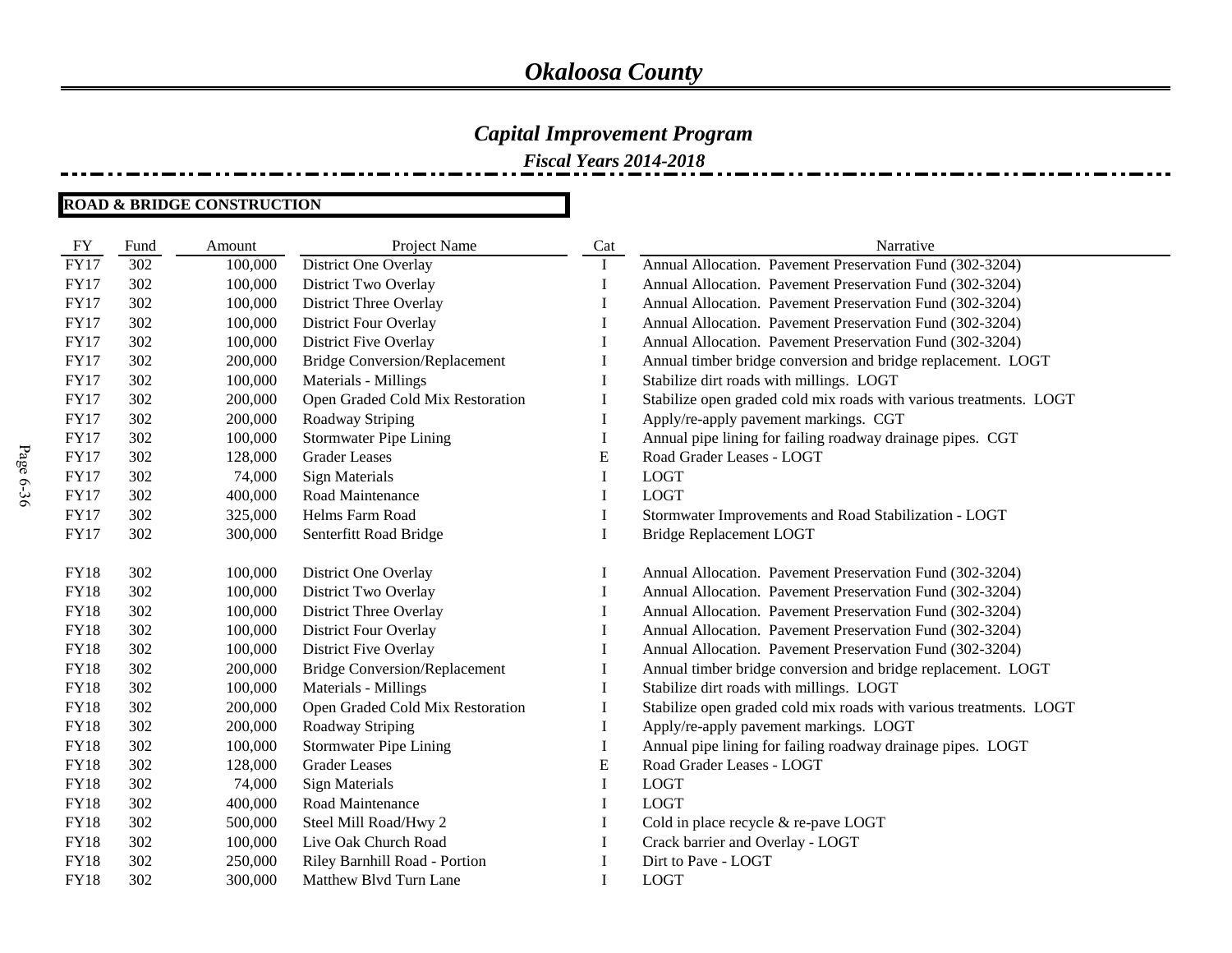### *Capital Improvement Program*

*Fiscal Years 2014-2018*

| <b>FY</b>   | Fund | Amount | Project Name                         | Cat       | Narrative                           |
|-------------|------|--------|--------------------------------------|-----------|-------------------------------------|
| <b>FY14</b> | 411  | 6,000  | Nuclear Density Unit                 | ${\bf E}$ | Engineering                         |
| <b>FY14</b> | 411  | 10,000 | <b>Survey Storage Facility</b>       | E         | Engineering                         |
| <b>FY14</b> | 411  | 5,000  | Small Back UPS (12)                  | ${\bf E}$ | <b>Information Technology</b>       |
| <b>FY14</b> | 411  | 10,000 | I Series AS400 CPU Upgrade           | ${\bf E}$ | <b>Information Technology</b>       |
| FY14        | 411  | 15,000 | <b>Blade Server Migration</b>        | ${\bf E}$ | <b>Information Technology</b>       |
| FY14        | 411  | 5,000  | <b>API Document Imaging Scanners</b> | E         | <b>Information Technology</b>       |
| FY14        | 411  | 10,000 | Click2Gov Server upgrade             | ${\bf E}$ | <b>Information Technology</b>       |
| <b>FY14</b> | 411  | 12,000 | Credit Card Machine Replacement      | E         | <b>Information Technology</b>       |
| FY14        | 411  | 25,000 | PCs (replace aging/outdated)         | E         | <b>Information Technology</b>       |
| FY14        | 411  | 40,000 | One Point Kiosk (Install)            | ${\bf E}$ | <b>Information Technology</b>       |
| <b>FY14</b> | 411  | 18,000 | SunGard Quatred Bar Coding           | ${\bf E}$ | <b>Information Technology</b>       |
| <b>FY14</b> | 411  | 5,000  | Selectron Upgrades                   | ${\bf E}$ | <b>Information Technology</b>       |
| <b>FY14</b> | 411  | 30,000 | Qrep Web                             | ${\bf E}$ | <b>Information Technology</b>       |
| <b>FY14</b> | 411  | 8,000  | Misc. PC Hardware                    | ${\bf E}$ | <b>Information Technology</b>       |
| <b>FY14</b> | 411  | 5,000  | Red Flag Setup & Maintenance         | ${\bf E}$ | <b>Information Technology</b>       |
| <b>FY14</b> | 411  | 20,000 | SCADA Equipment & Software           | E         | System Control and Data Acquisition |
| <b>FY14</b> | 411  | 10,000 | Roller Packer                        | E         | Water and Sewer Maintenance         |
| <b>FY14</b> | 411  | 60,000 | Excavator                            | ${\bf E}$ | Water and Sewer Maintenance         |
| <b>FY14</b> | 411  | 7,000  | Tap Mate II Machine                  | ${\bf E}$ | Water and Sewer Maintenance         |
| FY14        | 411  | 7,000  | Root Camera                          | ${\bf E}$ | Water and Sewer Maintenance         |
| <b>FY14</b> | 411  | 8,000  | 3" Trash Pump                        | ${\bf E}$ | Water and Sewer Maintenance         |
| <b>FY14</b> | 411  | 5,000  | 14" Stihl Pipesaw                    | ${\bf E}$ | Water and Sewer Maintenance         |
| <b>FY14</b> | 411  | 7,000  | Pole Barn for Materials              | E         | Logistics                           |
| <b>FY14</b> | 411  | 60,000 | Ford F450 Utility                    | E         | Replace 97G5724                     |
| <b>FY14</b> | 411  | 32,000 | Dodge 1500 1/2 ton, 4X2              | ${\bf E}$ | Replace 99C7559                     |
| <b>FY14</b> | 411  | 30,000 | F250 Ext Cab                         | E         | Replace 96C5686                     |
| <b>FY14</b> | 411  | 60,000 | Ford F450 4X4 Utility                | E         | Replace 01G9955                     |
| <b>FY14</b> | 411  | 60,000 | Ford F450 4X4 Utility                | ${\bf E}$ | Replace 02G14560                    |
| <b>FY14</b> | 411  | 33,000 | Chevy 1500 4x4                       | E         | Replace 00C7577                     |
| <b>FY14</b> | 411  | 5,000  | Ice Machine                          | E         | Logistics                           |
| <b>FY14</b> | 411  | 60,000 | Warehouse Improvements               | E         | Logistics                           |
| <b>FY14</b> | 411  | 5,000  | 35-C Incubator                       | E         | Lab                                 |
| FY14        | 411  | 6,000  | Nuclear Density Unit                 | ${\bf E}$ | Engineering                         |
| FY14        | 411  | 10,000 | <b>Survey Storage Facility</b>       | Ε         | Engineering                         |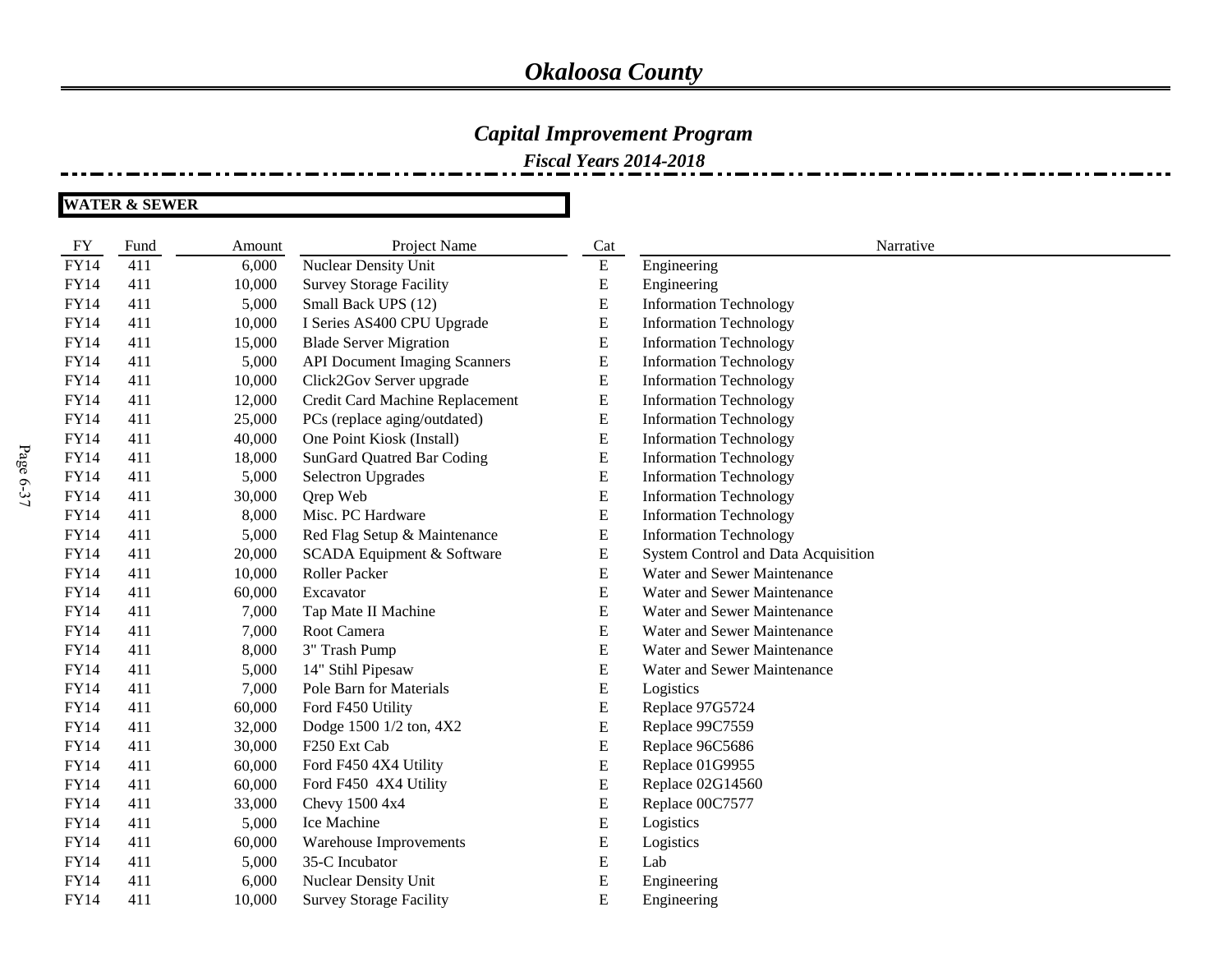### *Capital Improvement Program*

*Fiscal Years 2014-2018*

| <b>FY</b>   | Fund | Amount | Project Name                         | Cat       | Narrative                           |
|-------------|------|--------|--------------------------------------|-----------|-------------------------------------|
| <b>FY14</b> | 411  | 5,000  | Small Back UPS (12)                  | ${\bf E}$ | <b>Information Technology</b>       |
| <b>FY14</b> | 411  | 10,000 | I Series AS400 CPU Upgrade           | ${\bf E}$ | <b>Information Technology</b>       |
| <b>FY14</b> | 411  | 15,000 | <b>Blade Server Migration</b>        | ${\bf E}$ | <b>Information Technology</b>       |
| FY14        | 411  | 5,000  | <b>API Document Imaging Scanners</b> | ${\bf E}$ | <b>Information Technology</b>       |
| FY14        | 411  | 10,000 | Click2Gov Server upgrade             | ${\bf E}$ | <b>Information Technology</b>       |
| FY14        | 411  | 12,000 | Credit Card Machine Replacement      | ${\bf E}$ | <b>Information Technology</b>       |
| FY14        | 411  | 25,000 | PCs (replace aging/outdated)         | ${\bf E}$ | <b>Information Technology</b>       |
| FY14        | 411  | 40,000 | One Point Kiosk (Install)            | ${\bf E}$ | <b>Information Technology</b>       |
| FY14        | 411  | 18,000 | <b>SunGard Quatred Bar Coding</b>    | ${\bf E}$ | <b>Information Technology</b>       |
| <b>FY14</b> | 411  | 5,000  | <b>Selectron Upgrades</b>            | ${\bf E}$ | <b>Information Technology</b>       |
| FY14        | 411  | 30,000 | Qrep Web                             | ${\bf E}$ | <b>Information Technology</b>       |
| FY14        | 411  | 8,000  | Misc. PC Hardware                    | ${\bf E}$ | <b>Information Technology</b>       |
| FY14        | 411  | 5,000  | Red Flag Setup & Maintenance         | ${\bf E}$ | <b>Information Technology</b>       |
| <b>FY14</b> | 411  | 20,000 | SCADA Equipment & Software           | ${\bf E}$ | System Control and Data Acquisition |
| FY14        | 411  | 10,000 | Roller Packer                        | ${\bf E}$ | Water and Sewer Maintenance         |
| FY14        | 411  | 60,000 | Excavator                            | ${\bf E}$ | Water and Sewer Maintenance         |
| FY14        | 411  | 7,000  | Tap Mate II Machine                  | ${\bf E}$ | Water and Sewer Maintenance         |
| <b>FY14</b> | 411  | 7,000  | Root Camera                          | ${\bf E}$ | Water and Sewer Maintenance         |
| <b>FY14</b> | 411  | 8,000  | 3" Trash Pump                        | ${\bf E}$ | Water and Sewer Maintenance         |
| <b>FY14</b> | 411  | 5,000  | 14" Stihl Pipesaw                    | ${\bf E}$ | Water and Sewer Maintenance         |
| FY14        | 411  | 7,000  | Pole Barn for Materials              | ${\bf E}$ | Logistics                           |
| <b>FY14</b> | 411  | 60,000 | Ford F450 Utility                    | ${\bf E}$ | Replace 97G5724                     |
| FY14        | 411  | 32,000 | Dodge 1500 1/2 ton, 4X2              | ${\bf E}$ | Replace 99C7559                     |
| FY14        | 411  | 30,000 | F250 Ext Cab                         | ${\bf E}$ | Replace 96C5686                     |
| FY14        | 411  | 60,000 | Ford F450 4X4 Utility                | ${\bf E}$ | Replace 01G9955                     |
| FY14        | 411  | 60,000 | Ford F450 4X4 Utility                | ${\bf E}$ | Replace 02G14560                    |
| <b>FY14</b> | 411  | 33,000 | Chevy 1500 4x4                       | ${\bf E}$ | Replace 00C7577                     |
| <b>FY14</b> | 411  | 5,000  | Ice Machine                          | ${\bf E}$ | Logistics                           |
| <b>FY14</b> | 411  | 60,000 | Warehouse Improvements               | ${\bf E}$ | Logistics                           |
| <b>FY14</b> | 411  | 5,000  | 35-C Incubator                       | ${\bf E}$ | Lab                                 |
| <b>FY14</b> | 411  | 10,000 | Auto Clave                           | ${\bf E}$ | Lab                                 |
| FY14        | 411  | 7,000  | Portable Load                        | ${\bf E}$ | <b>Electric Pump</b>                |
| FY14        | 411  | 5,000  | <b>Chlorine Leak Detectors</b>       | ${\bf E}$ | <b>Water Operations</b>             |
| FY14        | 411  | 5,000  | Chlorine High-Low Vacuum Alarm       | ${\bf E}$ | <b>Water Operations</b>             |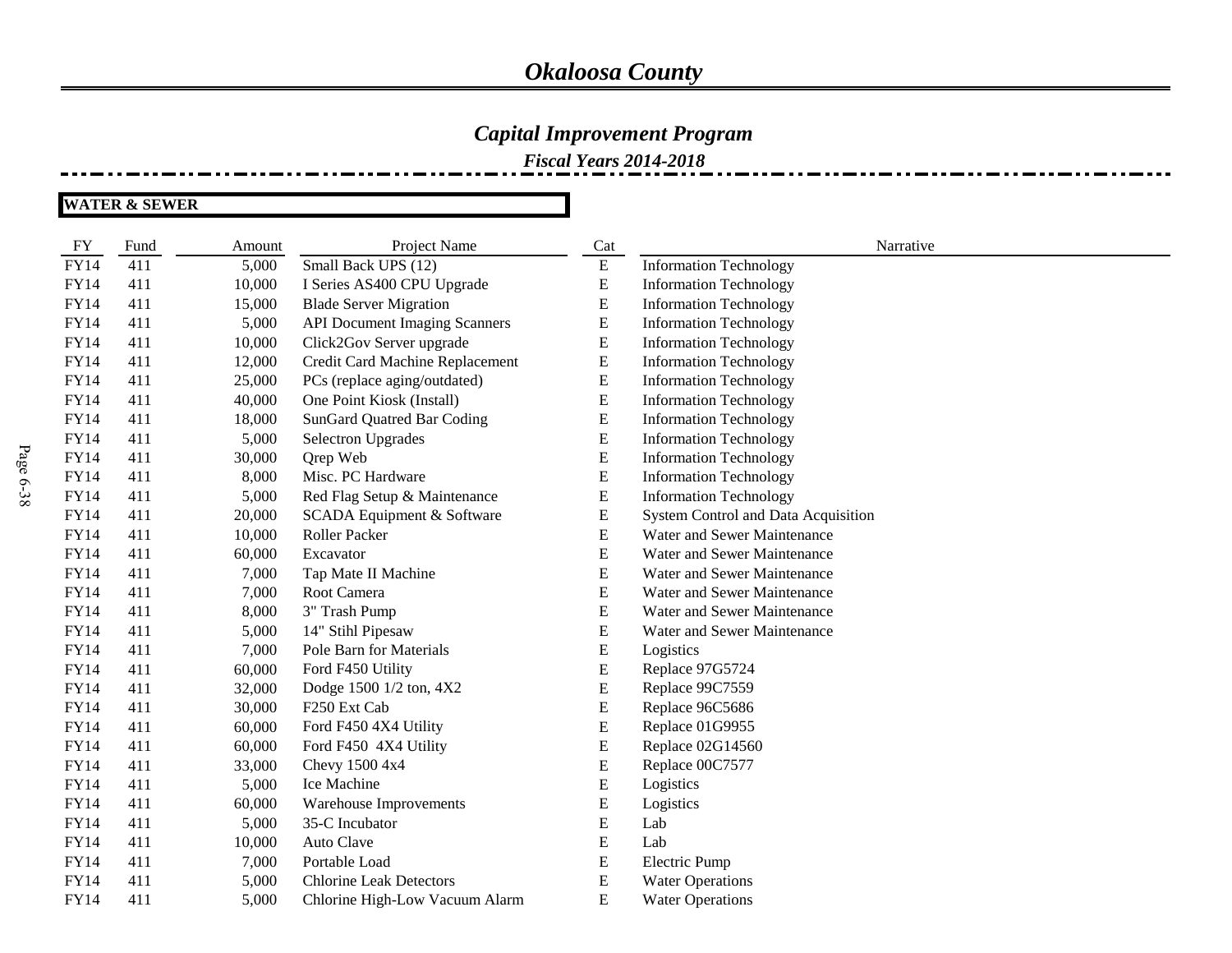#### *Capital Improvement Program*

*Fiscal Years 2014-2018*

**WATER & SEWER**

FY Fund Amount Project Name Cat Cat Narrative FY14 411 30,000 Bobcat Loader E Plant Maintenance FY14 411 15,000 Trenchboxes E Construction FY14 411 200,000 Excavator E Construction FY14 411 60,000 Front End Loader E Construction FY14 411 125,000 Improvements: Water Mains I Replace aging transit water mains; locations may vary. FY14 411 125,000 Water - New Lines I Replace aging transit water mains; locations may vary. FY14 411 75,000 Existing Wells I Improvements to wells (i.e. flowmeters & chlorine upgrades) FY14 411 75,000 Large Meter Replacement I Replacement of meters above 2" which have been in the ground for an extended period of time & no longer register accurately. FY14 411 150,000 State/County Relocation Projects (Water) I Relocations of water lines to accommodate County & FDOT projects FY14 411 75,000 Radio Read System I Replace/upgrade meters w/ transmitters in East County Area FY14 411 100,000 Highway 90 East - New Water Line I Continue construction eastward towards future well & development FY14 411 100,000 Future Water Supply I Continue Planning Stage - Evaluate options to implement new strategy FY14 411 200,000 Bob Sikes Industrial Park Tank I Begin design & permitting FY14 411 185,000 SCADA Replacements/Upgrades (Water) I Monitor and control systems at water system sites FY14 411 160,000 Poquito Bayou Water Main Bore I Replace aging line with new bore FY14 411 800,000 Brooks Bridge Water Main Bore/Repair I Repair existing failed bore or install new bore at different alignment FY14 411 500,000 Rehab - Sewer Collection I Point repairs, relining and replacement of vitrified clay sewer mains FY14 411 50,000 Bob Sikes WRF Upgrades I Replace/upgrade/rehab components of 1.0 MGD facility FY14 411 50,000 SCADA Replacements/Upgrades (Sewer) I Monitor and control systems at sewer collection sites FY14 411 50,000 Highway 90 East - New Force Main I permitting & contine construction eastward towards future development FY14 411 75,000 West County Pump Stations I Heavy flow station upgrade FY14 411 100,000 F.W. Stephenson WRF Upgrades I Replace/upgrade/rehab components of 1.0 MGD facility FY14 411 110,000 Sanitary Collection (LS Rehab) I Replace/upgrade/rehab aging lift stations FY14 411 100,000 Sanitary Collection (Misc Sewering) I Install miscellaneous new collection systems FY14 411 50,000 Arbennie Pritchett WRF Upgrades I Replace/upgrade/rehab components of 10 MGD facility FY14 411 2,000,000 Arbennie Pritchett WRF 5 MGD Expansion I Upgrade 10 MGD facility to 15 MGD with Capacity Expansion Charges rec'd FY14 411 150,000 State/County Relocation Projects (Sewer) I Relocations of sewer lines to accommodate County & FDOT projects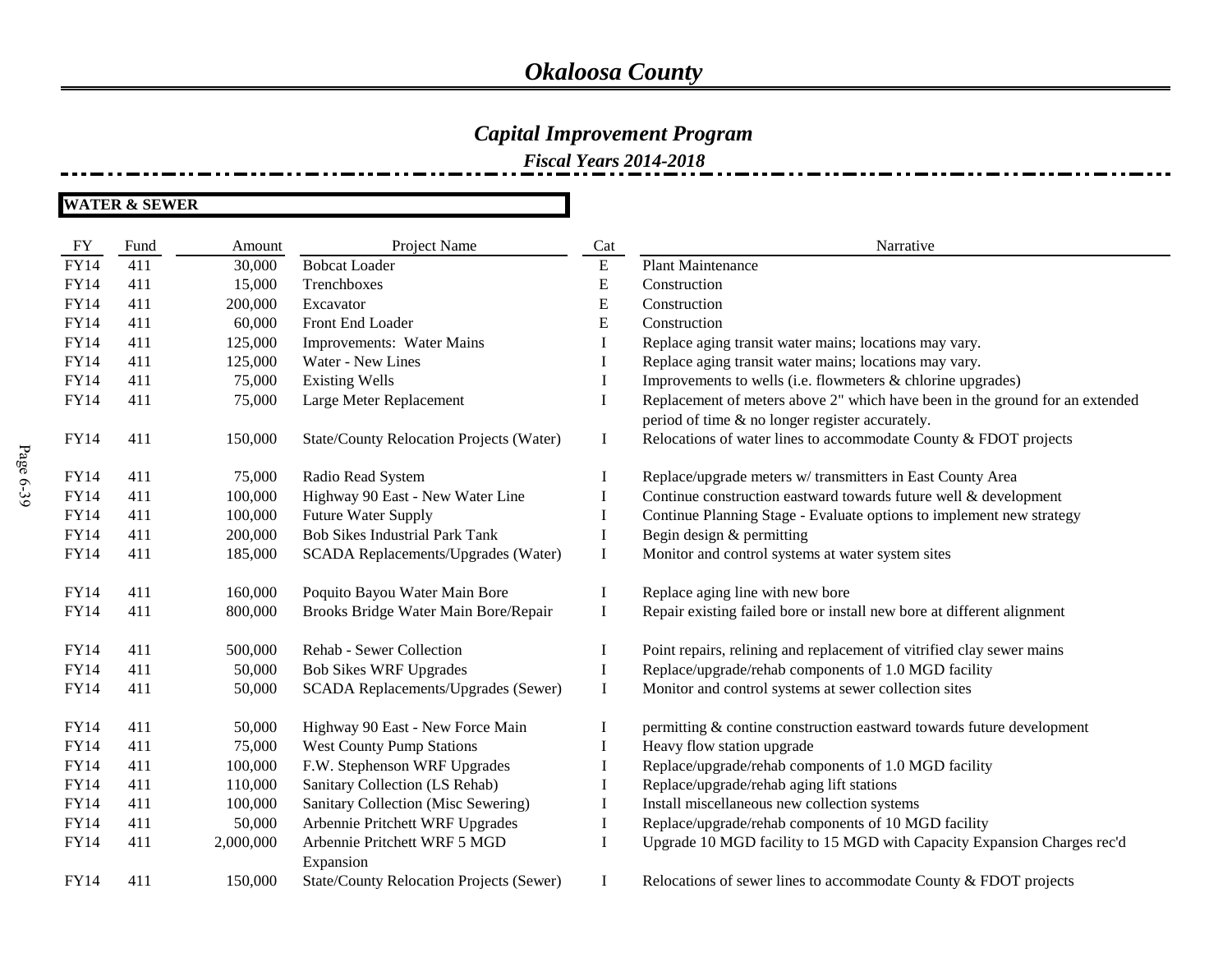### *Capital Improvement Program*

*Fiscal Years 2014-2018*

| <b>FY</b>   | Fund | Amount  | Project Name                             | Cat       | Narrative                                              |
|-------------|------|---------|------------------------------------------|-----------|--------------------------------------------------------|
| <b>FY14</b> | 411  | 125,000 | Poquito Bayou Force Main Bore            | $\bf{I}$  | Replace aging line with new bore                       |
|             |      |         |                                          |           |                                                        |
| <b>FY15</b> | 411  | 15,000  | Surveying Plotter (Oce)                  | E         | Engineering                                            |
| <b>FY15</b> | 411  | 30,000  | <b>GPS Base Station/Rover/Controller</b> | ${\bf E}$ | Engineering                                            |
| <b>FY15</b> | 411  | 17,500  | Sensus Meter Reading Equipment           | E         | <b>Information Technology</b>                          |
| <b>FY15</b> | 411  | 15,000  | <b>Blade Server Migration</b>            | ${\bf E}$ | <b>Information Technology</b>                          |
| <b>FY15</b> | 411  | 25,000  | Server / VMWARE                          | E         | <b>Information Technology</b>                          |
| <b>FY15</b> | 411  | 5,000   | <b>API Document Imaging Scanners</b>     | ${\bf E}$ | <b>Information Technology</b>                          |
| <b>FY15</b> | 411  | 10,000  | Creditron Hardware update                | ${\bf E}$ | <b>Information Technology</b>                          |
| <b>FY15</b> | 411  | 25,000  | PCs (replace aging/outdated)             | E         | <b>Information Technology</b>                          |
| <b>FY15</b> | 411  | 30,000  | <b>Sungard GMBA</b>                      | E         | <b>Information Technology</b>                          |
| <b>FY15</b> | 411  | 20,000  | <b>Sungard Extended Reporting</b>        | E         | <b>Information Technology</b>                          |
| <b>FY15</b> | 411  | 5,000   | Misc. PC Hardware                        | E         | <b>Information Technology</b>                          |
| <b>FY15</b> | 411  | 5,000   | Red Flag Setup & Maintenance             | E         | <b>Information Technology</b>                          |
| <b>FY15</b> | 411  | 20,000  | SCADA Equipment & Software               | E         | System Control and Data Acquisition                    |
| <b>FY15</b> | 411  | 350,000 | Vactor Truck (Sewer)                     | ${\bf E}$ | Water and Sewer Maintenance 98W6493 1998 Vactor, FL112 |
| <b>FY15</b> | 411  | 10,000  | <b>Lighting Equipment</b>                | E         | Water & Sewer Maintenance                              |
| <b>FY15</b> | 411  | 20,000  | Sewer Camera                             | ${\bf E}$ | Water & Sewer Maintenance                              |
| <b>FY15</b> | 411  | 70,000  | 4X4 Farm Tractor                         | ${\bf E}$ | Water & Sewer Construction                             |
| <b>FY15</b> | 411  | 5,000   | Ice machine CVW                          | E         | Logistics                                              |
| <b>FY15</b> | 411  | 10,000  | Pipe racks for large pipe                | E         | Logistics                                              |
| <b>FY15</b> | 411  | 60,000  | Ford F450 4X4 Utility                    | ${\bf E}$ | Replace 02G14641                                       |
| <b>FY15</b> | 411  | 60,000  | Ford F450 4X4 Utility                    | E         | Replace 02G14248                                       |
| <b>FY15</b> | 411  | 60,000  | Ford F450 4x4 Utility                    | ${\bf E}$ | Replace 02C14590                                       |
| <b>FY15</b> | 411  | 35,000  | 1/2 Ton, P/U, 4X4                        | E         | Replace 00C8786                                        |
| <b>FY15</b> | 411  | 35,000  | <b>SUV, 4X4</b>                          | E         | Replace 04B15622                                       |
| <b>FY15</b> | 411  | 60,000  | Ford F450 4X4 Utility                    | ${\bf E}$ | Replace 00G9183                                        |
| <b>FY15</b> | 411  | 7,000   | Sampling Pump - Field                    | E         | Laboratory                                             |
| <b>FY15</b> | 411  | 5,000   | 6" Hose                                  | E         | Electronics/Pump Crew                                  |
| <b>FY15</b> | 411  | 5,000   | New Facility Misc Shop Equipment         | E         | Electronics/Pump Crew                                  |
| <b>FY15</b> | 411  | 5,000   | Storage Shed                             | ${\bf E}$ | Russell F. Stephenson WWTF                             |
| <b>FY15</b> | 411  | 5,000   | <b>Chlorine Leak Detectors</b>           | E         | <b>Water Operations</b>                                |
| <b>FY15</b> | 411  | 5,000   | Chlorine High-Low Vacuum Alarm           | E         | <b>Water Operations</b>                                |
| <b>FY15</b> | 411  | 6,000   | <b>Riding Lawnmower</b>                  | E         | <b>Operations Support</b>                              |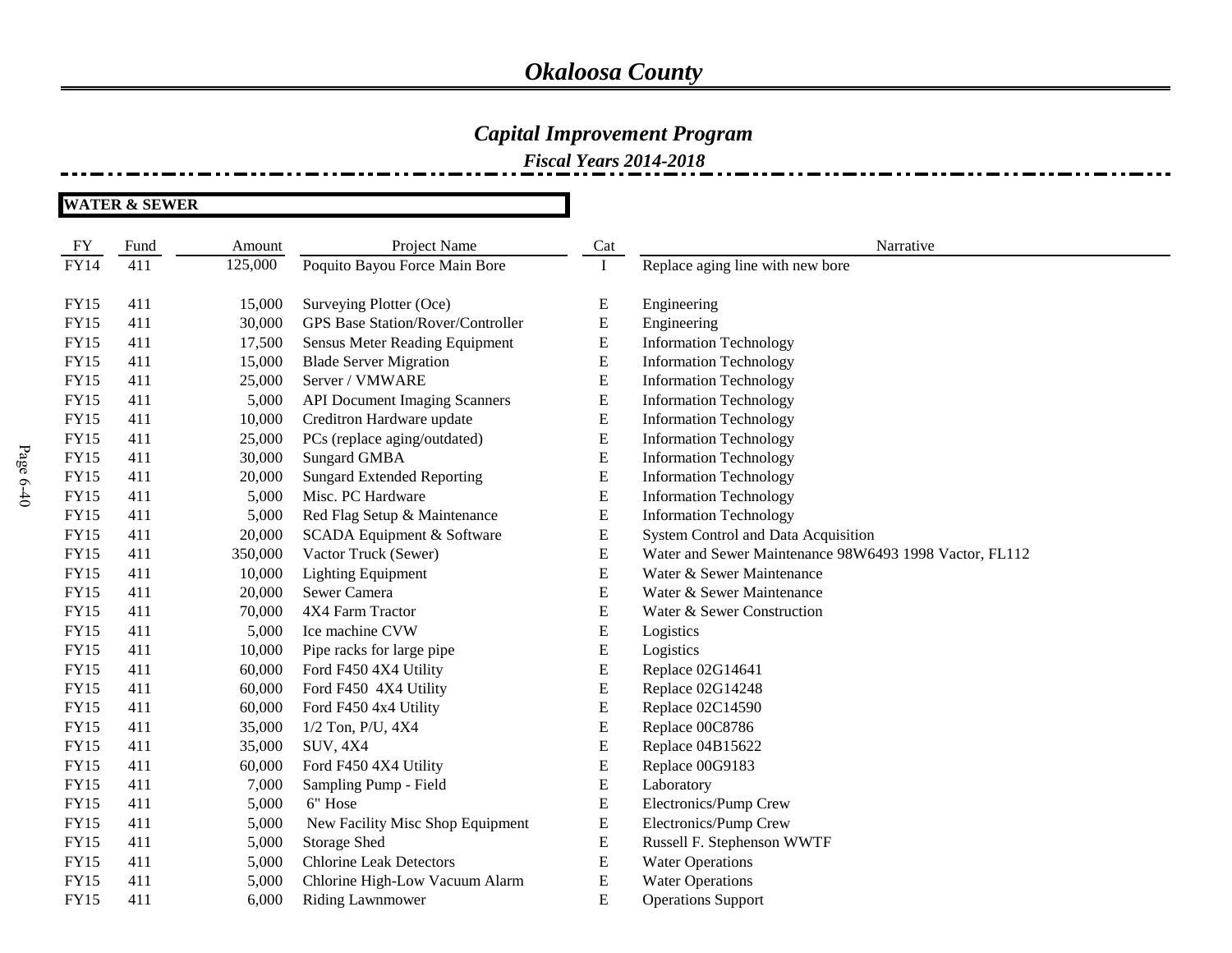### *Capital Improvement Program*

*Fiscal Years 2014-2018*

| <b>FY</b>   | Fund | Amount    | Project Name                                    | Cat         | Narrative                                                                                                                       |
|-------------|------|-----------|-------------------------------------------------|-------------|---------------------------------------------------------------------------------------------------------------------------------|
| <b>FY15</b> | 411  | 20,000    | Dump Trailer                                    | ${\bf E}$   | <b>Plant Maintenance</b>                                                                                                        |
| FY15        | 411  | 10,000    | Implements                                      | E           | <b>Plant Maintenance</b>                                                                                                        |
| <b>FY15</b> | 411  | 125,000   | Water - New Lines                               | $\bf{I}$    | Replace aging transit water mains and/or increase fire protection                                                               |
| FY15        | 411  | 75,000    | <b>Existing Wells</b>                           | $\bf{I}$    | Improvements to wells (i.e. flowmeters & chlorine upgrades)                                                                     |
| <b>FY15</b> | 411  | 50,000    | Large Meter Replacement                         | I           | Replacement of meters above 2" which have been in the ground for an extended<br>period of time & no longer register accurately. |
| FY15        | 411  | 150,000   | <b>State/County Relocation Projects (Water)</b> | $\bf{I}$    | Relocations of water lines to accommodate County & FDOT projects                                                                |
| <b>FY15</b> | 411  | 75,000    | Radio Read System                               | I           | Replace/upgrade meters w/ transmitters in East County Area                                                                      |
| <b>FY15</b> | 411  | 100,000   | Highway 90 East - New Water Line                |             | Continue construction eastward towards future well & development                                                                |
| FY15        | 411  | 100,000   | Future Water Supply                             | I           | Continue Planning Stage - Evaluate options to implement new strategy                                                            |
| <b>FY15</b> | 411  | 2,500,000 | <b>Bob Sikes Industrial Park Tank</b>           | I           | Complete construction                                                                                                           |
| FY15        | 411  | 50,000    | Highway 90 East - New Force Main                | I           | Permitting & contine construction eastward towards future development                                                           |
| <b>FY15</b> | 411  | 500,000   | Rehab - Sewer Collection                        | I           | Point repairs, relining and replacement of vitrified clay sewer mains                                                           |
| FY15        | 411  | 50,000    | <b>Bob Sikes WRF Upgrades</b>                   | $\mathbf I$ | Replace/upgrade/rehab components of 1.0 MGD facility                                                                            |
| <b>FY15</b> | 411  | 240,000   | SCADA Replacements/Upgrades (Sewer)             | $\bf{I}$    | Monitor and control systems at sewer collection sites                                                                           |
| <b>FY15</b> | 411  | 50,000    | <b>West County Pump Stations</b>                | Ι.          | Heavy flow station upgrade                                                                                                      |
| <b>FY15</b> | 411  | 50,000    | F.W. Stephenson WRF Upgrades                    | $\mathbf I$ | Replace/upgrade/rehab components of 1.0 MGD facility                                                                            |
| <b>FY15</b> | 411  | 50,000    | Sanitary Collection (LS Rehab)                  | 1           | Replace/upgrade/rehab aging lift stations                                                                                       |
| <b>FY15</b> | 411  | 100,000   | Sanitary Collection (Misc Sewering)             | 1           | Install miscellaneous new collection systems                                                                                    |
| <b>FY15</b> | 411  | 50,000    | Arbennie Pritchett WRF Upgrades                 | I           | Replace/upgrade/rehab components of 10 MGD facility                                                                             |
| <b>FY15</b> | 411  | 8,000,000 | Arbennie Pritchett WRF 5 MGD<br>Expansion       | I           | Upgrade 10 MGD facility to 15 MGD with Capacity Expansion Charges rec'd                                                         |
| <b>FY15</b> | 411  | 150,000   | <b>State/County Relocation Projects (Sewer)</b> | $\bf{I}$    | Relocations of sewer lines to accommodate County & FDOT projects                                                                |
| FY16        | 411  | 15,000    | Surveying Color Copier - Sharp                  | E           | Engineering                                                                                                                     |
| <b>FY16</b> | 411  | 15,000    | Survey Inspection Unit                          | E           | Engineering                                                                                                                     |
| FY16        | 411  | 175,000   | ISeries (AS400) CPU Upgrade                     | E           | <b>Information Technology</b>                                                                                                   |
| <b>FY16</b> | 411  | 20,000    | Server / VMWARE                                 | ${\bf E}$   | <b>Information Technology</b>                                                                                                   |
| FY16        | 411  | 5,000     | <b>API Document Imaging Scanners</b>            | ${\bf E}$   | <b>Information Technology</b>                                                                                                   |
| FY16        | 411  | 12,000    | Naviline Server Upgrade                         | E           | <b>Information Technology</b>                                                                                                   |
| FY16        | 411  | 15,000    | PCs (replace aging/outdated)                    | ${\bf E}$   | <b>Information Technology</b>                                                                                                   |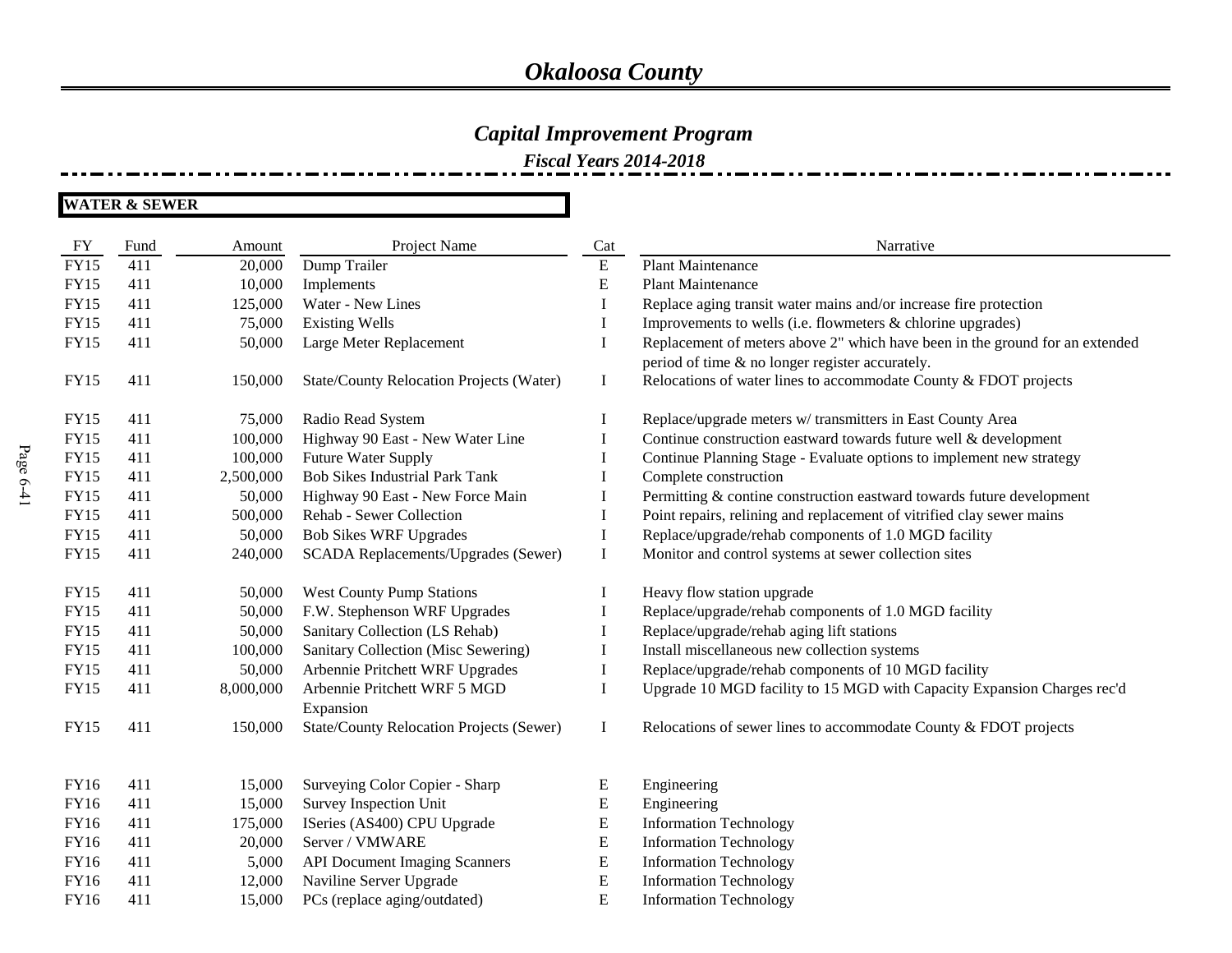### *Capital Improvement Program*

*Fiscal Years 2014-2018*

| FY          | Fund | Amount  | Project Name                       | Cat      | Narrative                                                                    |
|-------------|------|---------|------------------------------------|----------|------------------------------------------------------------------------------|
| FY16        | 411  | 10,000  | <b>Click2Gov Tracking Software</b> | E        | <b>Information Technology</b>                                                |
| <b>FY16</b> | 411  | 40,000  | One Point Kiosk                    | E        | Information Technology                                                       |
| <b>FY16</b> | 411  | 10,000  | <b>SunGard PS QREP Analytics</b>   | E        | <b>Information Technology</b>                                                |
| FY16        | 411  | 10,000  | MAXIMO Interface(SunGard PS)       | E        | <b>Information Technology</b>                                                |
| FY16        | 411  | 10,000  | Selectron (IVR) upgrade/additions  | E        | <b>Information Technology</b>                                                |
| FY16        | 411  | 20,000  | SCADA Equipment & Software         | E        | System Control and Data Acquisition                                          |
| FY16        | 411  | 75,000  | Jet Vacuum                         | E        | Water & Sewer Maintenance                                                    |
| FY16        | 411  | 60,000  | P.C. 35R Excavator                 | E        | Water & Sewer Maintenance                                                    |
| <b>FY16</b> | 411  | 60,000  | Trailer Mounted Sewer Jet Rodder   | E        | Water & Sewer Maintenance                                                    |
| FY16        | 411  | 6,000   | Tap Mate II Machines               | E        | Water & Sewer Maintenance                                                    |
| FY16        | 411  | 40,000  | 4" Well Point Pump                 | E        | Water & Sewer Maintenance                                                    |
| FY16        | 411  | 40,000  | 8" Well Point Pump                 | E        | Water & Sewer Maintenance                                                    |
| FY16        | 411  | 75,000  | Vibratory Roller/Compactor         | E        | Water & Sewer Construction                                                   |
| FY16        | 411  | 5,000   | Copy Machine                       | E        | Logistics                                                                    |
| FY16        | 411  | 10,000  | <b>Equipment Storage Facility</b>  | E        | Logistics                                                                    |
| <b>FY16</b> | 411  | 60,000  | F350, Utility Body, 4X4            | E        | Replace 01G9954                                                              |
| FY16        | 411  | 36,000  | 1/2 Ton, P/U, Ext. Cab, 4X4        | E        | Replace 02C14208                                                             |
| FY16        | 411  | 36,000  | 1/2 Ton, P/U, Ext. Cab, 4X4        | E        | Replace 02C14590                                                             |
| FY16        | 411  | 36,000  | 1/2 Ton, P/U, Ext. Cab, 4X4        | E        | Replace 02C14591                                                             |
| FY16        | 411  | 35,000  | 1/2 Ton, P/U, 4X4, Ext Cab         | E        | Replace 00C8790                                                              |
| FY16        | 411  | 35,000  | 1/2 Ton, P/U, 4X4, Ext Cab         | E        | Replace 00C8821                                                              |
| FY16        | 411  | 52,000  | F350, Utility Body, 4X2            | E        | Replace 02G14248                                                             |
| <b>FY16</b> | 411  | 35,000  | 1/2 Ton P/U, 4X4, Ext. Cab         | E        | Replace 04C15607                                                             |
| FY16        | 411  | 5,000   | <b>BOD</b> Incubator               | E        | Laboratory                                                                   |
| FY16        | 411  | 50,000  | 4" Trailer Mounted Pump            | E        | Electronics/Pump Crew                                                        |
| FY16        | 411  | 25,000  | Gen Set                            | E        | Russell F. Stephenson WWTF                                                   |
| FY16        | 411  | 5,000   | Chlorine High-Low Vacuum Alarm     | E        | <b>Water Operations</b>                                                      |
| FY16        | 411  | 5,000   | <b>Chlorine Leak Detectors</b>     | E        | <b>Water Operations</b>                                                      |
| FY16        | 411  | 6,000   | Pallet Jack                        | E        | <b>Plant Maintenance</b>                                                     |
| <b>FY16</b> | 411  | 20,000  | Disc Filter                        | E        | <b>Plant Maintenance</b>                                                     |
| FY16        | 411  | 500,000 | Water - New Lines                  |          | Replace aging transit water mains and/or increase fire protection            |
| FY16        | 411  | 75,000  | <b>Existing Wells</b>              | $\bf{l}$ | Improvements to wells (i.e. flowmeters & chlorine upgrades)                  |
| FY16        | 411  | 50,000  | Large Meter Replacement            |          | Replacement of meters above 2" which have been in the ground for an extended |
|             |      |         |                                    |          | period of time & no longer register accurately.                              |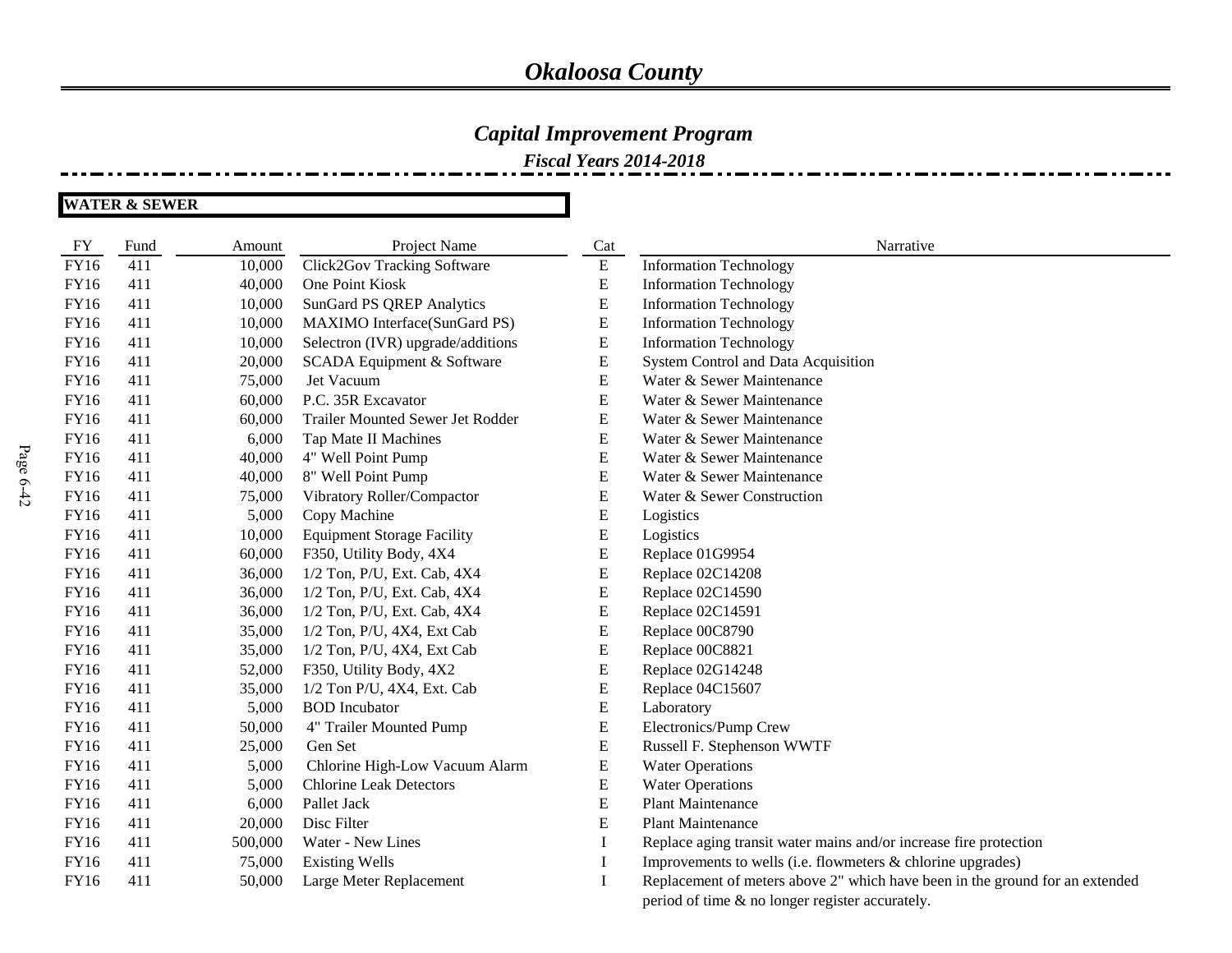### *Capital Improvement Program*

*Fiscal Years 2014-2018*

| FY          | Fund | Amount    | Project Name                                    | Cat       | Narrative                                                                       |
|-------------|------|-----------|-------------------------------------------------|-----------|---------------------------------------------------------------------------------|
| FY16        | 411  | 150,000   | <b>State/County Relocation Projects (Water)</b> | I         | Relocations of water lines to accommodate County & FDOT projects                |
| <b>FY16</b> | 411  | 75,000    | Radio Read System                               | $\bf{l}$  | Replace/upgrade meters w/ transmitters in East County Area                      |
| FY16        | 411  | 100,000   | Highway 90 East - New Water Line                | I         | Continue construction eastward towards future well & development                |
| FY16        | 411  | 100,000   | Future Water Supply                             | I         | Continue Planning Stage - Evaluate options to implement new strategy            |
| FY16        | 411  | 2,000,000 | Residential Water Meter Replacement             | I         | Replacement of residential meters which have been in the ground for an extended |
|             |      |           |                                                 |           | period of time & no longer register accurately.                                 |
| <b>FY16</b> | 411  | 500,000   | Rehab - Sewer Collection                        | $\bf{I}$  | Point repairs, relining and replacement of vitrified clay sewer mains           |
| FY16        | 411  | 50,000    | <b>Bob Sikes WRF Upgrades</b>                   | I         | Replace/upgrade/rehab components of 1.0 MGD facility                            |
| <b>FY16</b> | 411  | 225,000   | SCADA Replacements/Upgrades (Sewer)             | I         | Monitor and control systems at sewer collection sites                           |
| <b>FY16</b> | 411  | 50,000    | <b>West County Pump Stations</b>                |           | Heavy flow station upgrade                                                      |
| <b>FY16</b> | 411  | 50,000    | F.W. Stephenson WRF Upgrades                    | I         | Replace/upgrade/rehab components of 1.0 MGD facility                            |
| FY16        | 411  | 50,000    | Sanitary Collection (LS Rehab)                  | I         | Replace/upgrade/rehab aging lift stations                                       |
| FY16        | 411  | 100,000   | Sanitary Collection (Misc Sewering)             | I         | Install miscellaneous new collection systems                                    |
| <b>FY16</b> | 411  | 50,000    | Arbennie Pritchett WRF Upgrades                 | I         | Replace/upgrade/rehab components of 10 MGD facility                             |
| <b>FY16</b> | 411  | 3,000,000 | Arbennie Pritchett WRF 5 MGD                    | I         | Upgrade 10 MGD facility to 15 MGD with Capacity Expansion Charges rec'd         |
|             |      |           | Expansion                                       |           |                                                                                 |
| <b>FY16</b> | 411  | 150,000   | <b>State/County Relocation Projects (Sewer)</b> | I         | Relocations of sewer lines to accommodate County & FDOT projects                |
| <b>FY17</b> | 411  | 15,000    | <b>Engineering Plotter</b>                      | E         | Engineering                                                                     |
| <b>FY17</b> | 411  | 30,000    | <b>GPS</b> Based Station                        | ${\bf E}$ | Engineering                                                                     |
| <b>FY17</b> | 411  | 17,500    | Sensus Meter Reading Equipment                  | E         | Information Technology for Meter Reading                                        |
| <b>FY17</b> | 411  | 15,000    | <b>Blade Server</b>                             | E         | <b>Information Technology</b>                                                   |
| <b>FY17</b> | 411  | 10,000    | Server / VMWARE                                 | E         | <b>Information Technology</b>                                                   |
| <b>FY17</b> | 411  | 5,000     | <b>API Document Imaging Scanners</b>            | ${\bf E}$ | <b>Information Technology</b>                                                   |
| <b>FY17</b> | 411  | 20,000    | C2G Server Upgrade                              | E         | <b>Information Technology</b>                                                   |
| <b>FY17</b> | 411  | 20,000    | PCs (replace aging/outdated)                    | E         | <b>Information Technology</b>                                                   |
| <b>FY17</b> | 411  | 55,000    | Radio Read Meter System                         | ${\bf E}$ | Information Technology for Meter Reading                                        |
| <b>FY17</b> | 411  | 10,000    | C2G Tracking Software                           | E         | <b>Information Technology</b>                                                   |
| <b>FY17</b> | 411  | 10,000    | One Point Kiosk                                 | E         | <b>Information Technology</b>                                                   |
| <b>FY17</b> | 411  | 10,000    | <b>SunGard PS QREP Analytics</b>                | E         | <b>Information Technology</b>                                                   |
| <b>FY17</b> | 411  | 10,000    | MAXIMO Interface(SunGard PS)                    | ${\bf E}$ | <b>Information Technology</b>                                                   |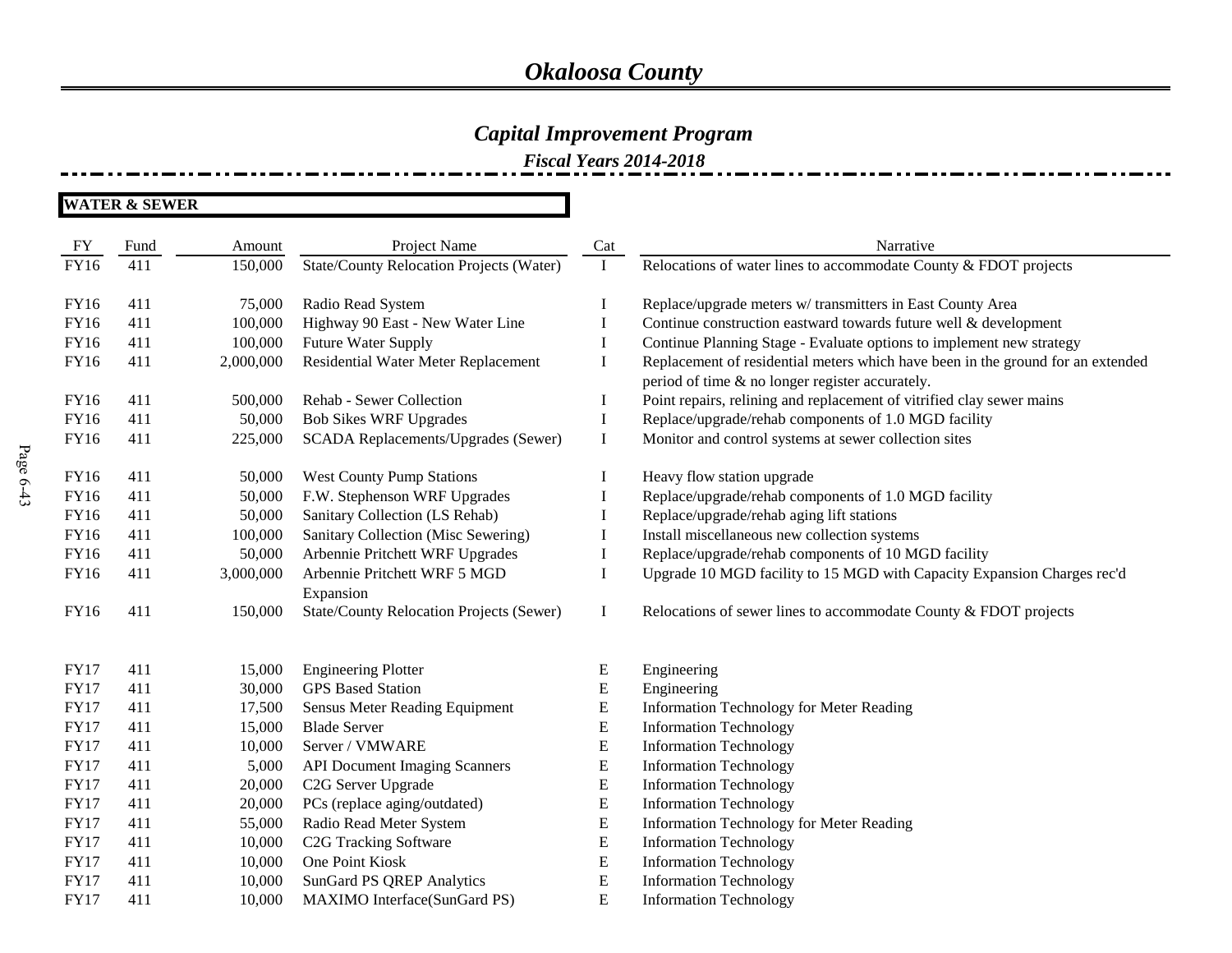### *Capital Improvement Program*

*Fiscal Years 2014-2018*

| FY          | Fund | Amount  | Project Name                             | Cat       | Narrative                                                                    |
|-------------|------|---------|------------------------------------------|-----------|------------------------------------------------------------------------------|
| <b>FY17</b> | 411  | 10,000  | Selectron (IVR) upgrade/additions        | E         | <b>Information Technology</b>                                                |
| <b>FY17</b> | 411  | 20,000  | SCADA equipment & software               | E         | System Control and Data Acquisition                                          |
| <b>FY17</b> | 411  | 60,000  | CL 12 Machine - Large Taps               | ${\bf E}$ | Water & Sewer Maintenance                                                    |
| <b>FY17</b> | 411  | 10,000  | <b>Ground Pentrating Radar</b>           | E         | Water & Sewer Maintenance                                                    |
| <b>FY17</b> | 411  | 125,000 | Excavator 135                            | E         | Water & Sewer Construction                                                   |
| <b>FY17</b> | 411  | 100,000 | Dump Truck                               | E         | Water & Sewer Construction                                                   |
| <b>FY17</b> | 411  | 170,000 | <b>Boring Machine</b>                    | E         | Water & Sewer Construction                                                   |
| <b>FY17</b> | 411  | 5,000   | Replace Ice Machine                      | E         | Logistics                                                                    |
| <b>FY17</b> | 411  | 7,000   | Pipe racks - Large Pipe                  | E         | Logistics                                                                    |
| <b>FY17</b> | 411  | 60,000  | F350, Utility Body, 4X4, VMAC, INV.      | E         | Replace 02G14560                                                             |
| <b>FY17</b> | 411  | 55,000  | 3/4 Ton, Utility body, 4X4               | E         | Replace 02G14641                                                             |
| <b>FY17</b> | 411  | 36,000  | Sport Utility, 4 Dr., 4X4                | ${\bf E}$ | Replace 03A14782                                                             |
| <b>FY17</b> | 411  | 36,000  | Sport Utility, 4 Dr., 4X4                | E         | Replace 04B15622                                                             |
| <b>FY17</b> | 411  | 55,000  | 3/4 Ton, Utility body, 4X4               | E         | Replace 04G15609                                                             |
| <b>FY17</b> | 411  | 36,000  | 1/2 Ton, P/U, 4X4, Ext Cab               | E         | Replace 05C15946                                                             |
| <b>FY17</b> | 411  | 36,000  | 1/2 Ton, P/U, 4X4, Ext Cab               | E         | Replace 05C14948                                                             |
| <b>FY17</b> | 411  | 60,000  | 1 ton, Utility Body, 4 x 4               | E         | Replace 04G15611                                                             |
| <b>FY17</b> | 411  | 36,000  | 1/2 Ton, P/U, 4X4, Ext Cab               | E         | Replace 05C14947                                                             |
| <b>FY17</b> | 411  | 10,000  | Still for Tlen                           | E         | Lab                                                                          |
| <b>FY17</b> | 411  | 350,000 | Vactor truck                             | E         | Electronics/Pump Crew                                                        |
| <b>FY17</b> | 411  | 41,000  | 4 x 4 Tractor                            | ${\bf E}$ | <b>Russell Stephenson Improvements</b>                                       |
| <b>FY17</b> | 411  | 15,000  | Disk Prime                               | E         | Russell Stephenson Improvements                                              |
| <b>FY17</b> | 411  | 6,000   | Refrig Comp Sampler                      | E         | <b>Russell Stephenson Improvements</b>                                       |
| <b>FY17</b> | 411  | 18,000  | Tractor / Mower                          | E         | <b>Bob Sikes WWTF</b>                                                        |
| <b>FY17</b> | 411  | 5,000   | <b>Chlorine Leak Detectors</b>           | E         | <b>Water Operations</b>                                                      |
| <b>FY17</b> | 411  | 5,000   | Chlorine High-Low Vacuum Alarm           | E         | <b>Water Operations</b>                                                      |
| <b>FY17</b> | 411  | 12,000  | <b>Bush Hog</b>                          | E         | <b>Plant Maintenance</b>                                                     |
| <b>FY17</b> | 411  | 500,000 | Water - New Lines                        | Ι         | Replace aging transit water mains and/or increase fire protection            |
| <b>FY17</b> | 411  | 75,000  | <b>Existing Wells</b>                    | Ι.        | Improvements to wells (i.e. flowmeters & chlorine upgrades)                  |
| <b>FY17</b> | 411  | 50,000  | Large Meter Replacement                  | $\bf{I}$  | Replacement of meters above 2" which have been in the ground for an extended |
|             |      |         |                                          |           | period of time & no longer register accurately.                              |
| <b>FY17</b> | 411  | 150,000 | State/County Relocation Projects (Water) | $\bf{I}$  | relocations of water lines to accommodate County & FDOT projects             |
| <b>FY17</b> | 411  | 100,000 | Highway 90 East - New Water Line         | $\bf{I}$  | Continue construction eastward towards future well & development             |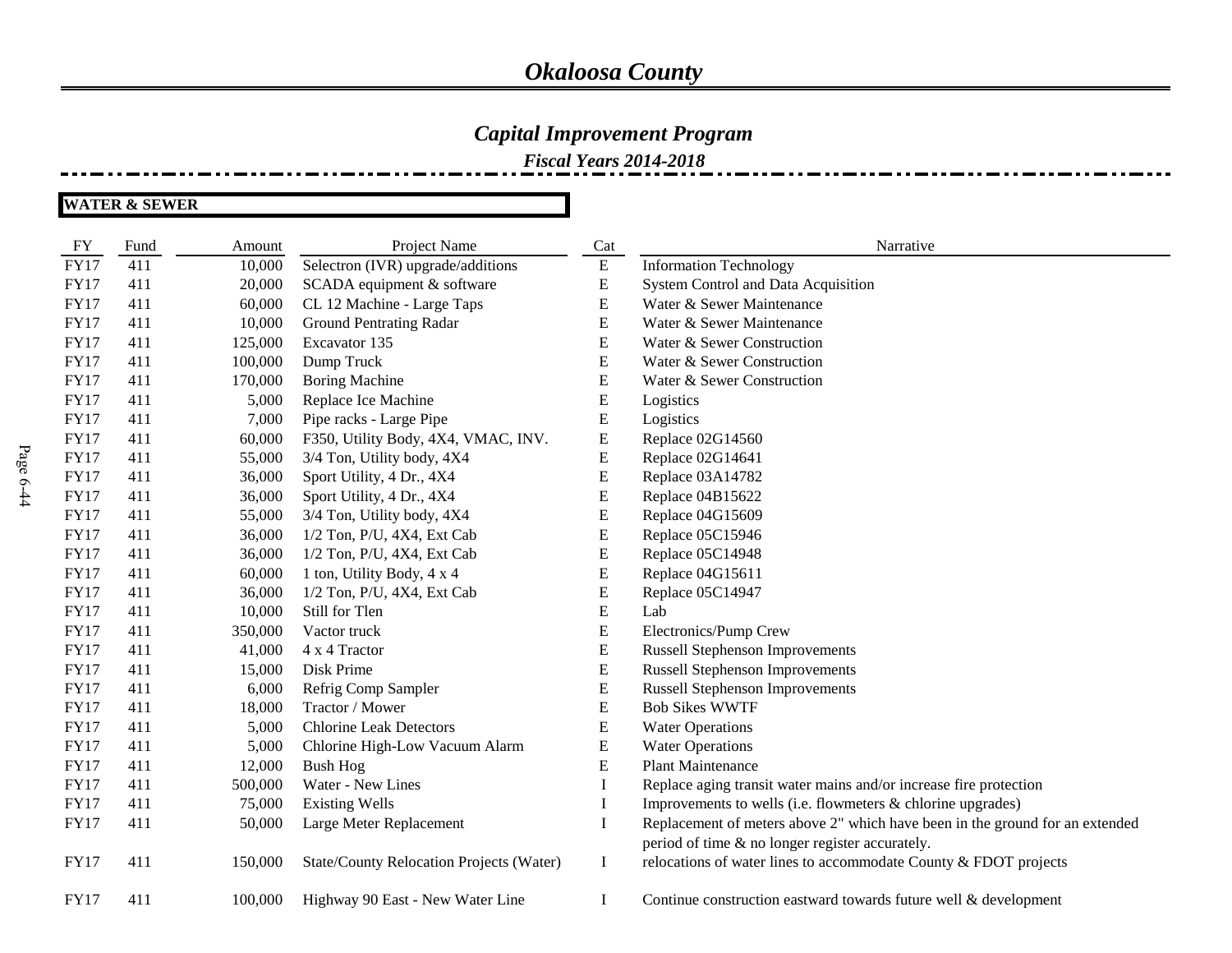### *Capital Improvement Program*

*Fiscal Years 2014-2018*

| FY          | Fund | Amount    | Project Name                                    | Cat       | Narrative                                                                                                                          |
|-------------|------|-----------|-------------------------------------------------|-----------|------------------------------------------------------------------------------------------------------------------------------------|
| <b>FY17</b> | 411  | 100,000   | <b>Future Water Supply</b>                      | $\bf{I}$  | Continue Planning Stage - Evaluate options to implement new strategy                                                               |
| <b>FY17</b> | 411  | 75,000    | Radio Read System                               | I         | Replace/upgrade meters w/ transmitters in East County Area                                                                         |
| <b>FY17</b> | 411  | 2,000,000 | Residential Water Meter Replacement             | $\bf{I}$  | Replacement of residential meters which have been in the ground for an extended<br>period of time & no longer register accurately. |
| <b>FY17</b> | 411  | 500,000   | Rehab - Sewer Collection                        | $\bf{I}$  | Point repairs, relining and replacement of vitrified clay sewer mains                                                              |
| <b>FY17</b> | 411  | 50,000    | <b>Bob Sikes WRF Upgrades</b>                   | $\bf{I}$  | Replace/upgrade/rehab components of 1.0 MGD facility                                                                               |
| <b>FY17</b> | 411  | 200,000   | SCADA Replacements/Upgrades (Sewer)             | $\bf{I}$  | Monitor and control systems at sewer collection sites                                                                              |
| <b>FY17</b> | 411  | 50,000    | <b>West County Pump Stations</b>                | I         | Heavy flow station upgrade                                                                                                         |
| <b>FY17</b> | 411  | 50,000    | F.W. Stephenson WRF Upgrades                    | I         | Replace/upgrade/rehab components of 1.0 MGD facility                                                                               |
| <b>FY17</b> | 411  | 50,000    | Sanitary Collection (LS Rehab)                  | $\bf{I}$  | Replace/upgrade/rehab aging lift stations                                                                                          |
| <b>FY17</b> | 411  | 100,000   | Sanitary Collection (Misc Sewering)             | $\bf{I}$  | Install miscellaneous new collection systems                                                                                       |
| <b>FY17</b> | 411  | 50,000    | Arbennie Pritchett WRF Upgrades                 | $\bf{I}$  | Replace/upgrade/rehab components of 10 MGD facility                                                                                |
| <b>FY17</b> | 411  | 150,000   | <b>State/County Relocation Projects (Sewer)</b> | $\bf{I}$  | Relocations of sewer lines to accommodate County & FDOT projects                                                                   |
|             |      |           |                                                 |           |                                                                                                                                    |
| <b>FY18</b> | 411  | 30,000    | GPS/GIS Integration Unit                        | E         | Engineering                                                                                                                        |
| <b>FY18</b> | 411  | 57,500    | Sensus Meter Reading Equipment                  | ${\bf E}$ | <b>Information Technology</b>                                                                                                      |
| <b>FY18</b> | 411  | 20,000    | <b>Blade Server</b>                             | ${\bf E}$ | <b>Information Technology</b>                                                                                                      |
| <b>FY18</b> | 411  | 10,000    | Server / VMWARE                                 | ${\bf E}$ | <b>Information Technology</b>                                                                                                      |
| <b>FY18</b> | 411  | 5,000     | <b>API Document Imaging Scanners</b>            | ${\bf E}$ | <b>Information Technology</b>                                                                                                      |
| <b>FY18</b> | 411  | 25,000    | PCs /Laptops                                    | ${\bf E}$ | <b>Information Technology</b>                                                                                                      |
| <b>FY18</b> | 411  | 25,000    | PDA-Wirless Workorders                          | ${\bf E}$ | <b>Information Technology</b>                                                                                                      |
| <b>FY18</b> | 411  | 55,000    | Radio Read Meter System                         | ${\bf E}$ | <b>Information Technology</b>                                                                                                      |
| <b>FY18</b> | 411  | 40,000    | One Point Kiosk                                 | ${\bf E}$ | <b>Information Technology</b>                                                                                                      |
| <b>FY18</b> | 411  | 18,000    | Quatred (SunGard) Bar Coding                    | ${\bf E}$ | <b>Information Technology</b>                                                                                                      |
| <b>FY18</b> | 411  | 5,000     | Selectron (IVR) upgrade/additions               | ${\bf E}$ | <b>Information Technology</b>                                                                                                      |
| <b>FY18</b> | 411  | 8,000     | Miscellaneous PC Hardware                       | ${\bf E}$ | <b>Information Technology</b>                                                                                                      |
| <b>FY18</b> | 411  | 5,000     | Red Flag Setup and Maintenance                  | ${\bf E}$ | <b>Information Technology</b>                                                                                                      |
| <b>FY18</b> | 411  | 20,000    | SCADA equipment & software                      | ${\bf E}$ | <b>SCADA</b>                                                                                                                       |
| <b>FY18</b> | 411  | 80,000    | 80 Excavator                                    | ${\bf E}$ | Water & Sewer Maintenance                                                                                                          |
| <b>FY18</b> | 411  | 25,000    | Trailer Mounted Air Compressor                  | ${\bf E}$ | Water & Sewer Maintenance                                                                                                          |
| <b>FY18</b> | 411  | 10,000    | 1.5" 12 Volt Pumps                              | ${\bf E}$ | Water & Sewer Maintenance                                                                                                          |
| <b>FY18</b> | 411  | 160,000   | 16x20 Bore Machine                              | ${\bf E}$ | Water & Sewer Maintenance                                                                                                          |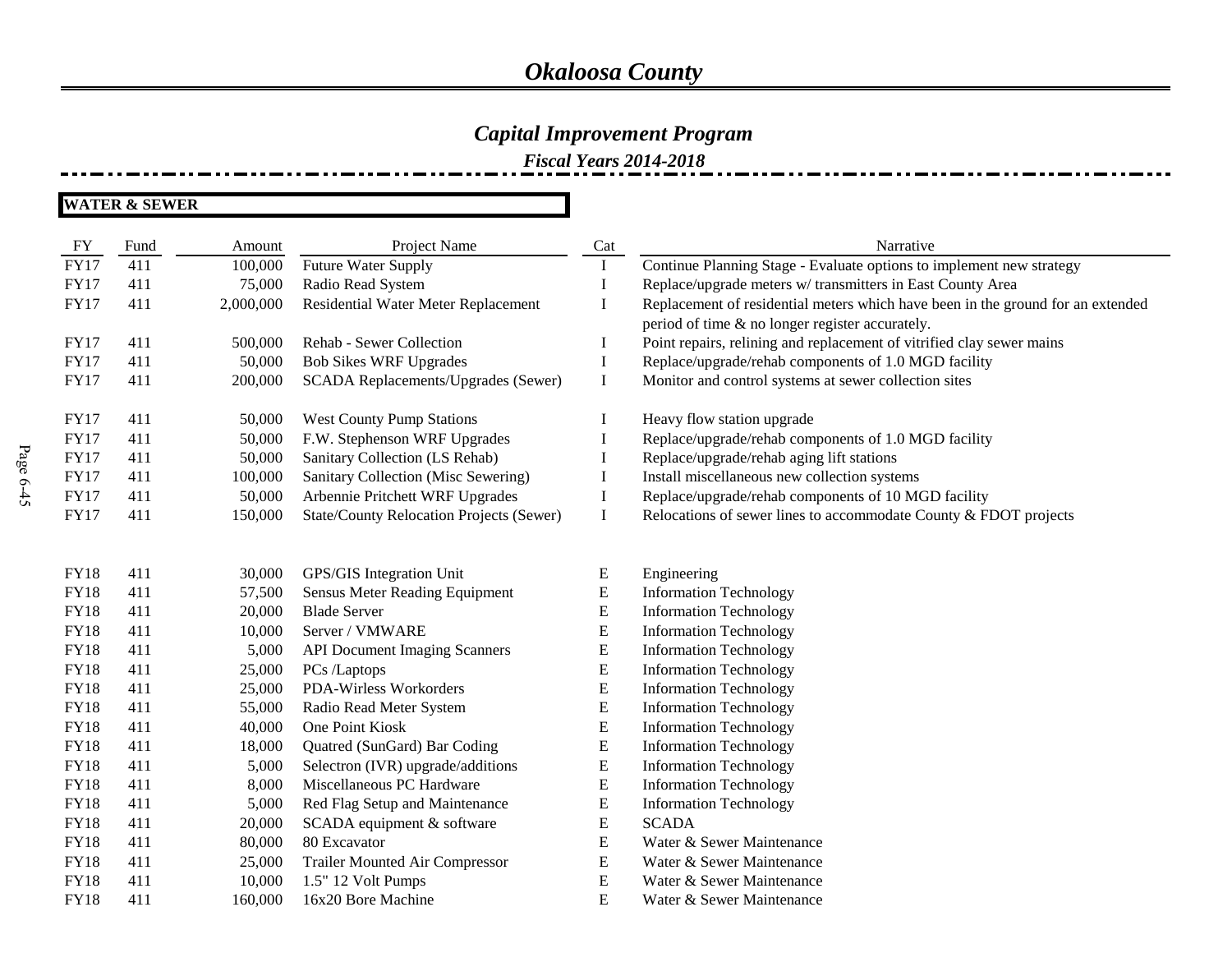#### *Capital Improvement Program*

*Fiscal Years 2014-2018*

**WATER & SEWER**

FY Fund Amount Project Name Cat Cat Narrative FY18 411 8,000 3" Trash Pump E Water & Sewer Maintenance FY18 411 5,000 14" Stihl Pipesaw E Water & Sewer Maintenance FY18 411 120,000 Transport Truck E Water & Sewer Construction FY18 411 15,000 Trailer Mounted Welder E Water & Sewer Construction FY18 411 10,000 Trailer **E** Water & Sewer Construction FY18 411 100,000 Pipe Truck E Water & Sewer Construction FY18 411 50,000 Broom Tractor E Water & Sewer Construction FY18 411 5,000 Copy Machine E Logistics FY18 411 7,000 Pole Barn for Materials B Logistics FY18 411 70,000 Fork lift (FWB) 4x4 E Logistics FY18 411 8,000 Replace Roll up Doors E Logistics FY18 411 360,000 Vehicles E Logistics FY18 411 12,000 Mercury Analyzer E Lab FY18 411 50,000 8" Trailer mounted pump B Electronics/Pump Crew FY18 411 5,000 Office/Computer Furniture E Electronics/Pump Crew FY18 411 5,000 Duel Axle Trailer 16' E Electronics/Pump Crew FY18 411 6,000 Copier E APWRF  $\text{FY18}$  411 5,000 I/C B APWRF FY18 411 5,000 Chlorine Meter (FWB) reuse E APWRF FY18 411 6,000 CL2 RM Hoist (Electric Chain Hoist) E RSWWTF FY18 411 5,000 Chlorine Leak Detectors E Water Operations FY18 411 5,000 Chlorine High-Low Vacuum Alarm E Water Operations FY18 411 5,000 Dump Trailer E Operations Support FY18 411 20,000 Dump Trailer (Biosolids) E Plant Maintenance FY18 412 6,000 Disc Filter **E** Plant Maintenance FY18 411 15,000 Flow Meters **E** Plant Maintenance FY18 411 500,000 Water - New Lines I Replace aging transit water mains and/or increase fire protection FY18 411 100,000 Large Meter Replacement I Replacement of meters above 2" which have been in the ground for an extended period of time & no longer register accurately. FY18 411 100,000 Future Water Supply I Continue Planning Stage - Evaluate options to implement new strategy FY18 411 150,000 State/County Relocation Projects (Water) I relocations of water lines to accommodate County & FDOT projects FY18 411 100,000 Radio Read System I Replace/upgrade meters w/ transmitters in East County Area FY18 411 75,000 Existing Wells I Improvements to wells (i.e. flowmeters & chlorine upgrades)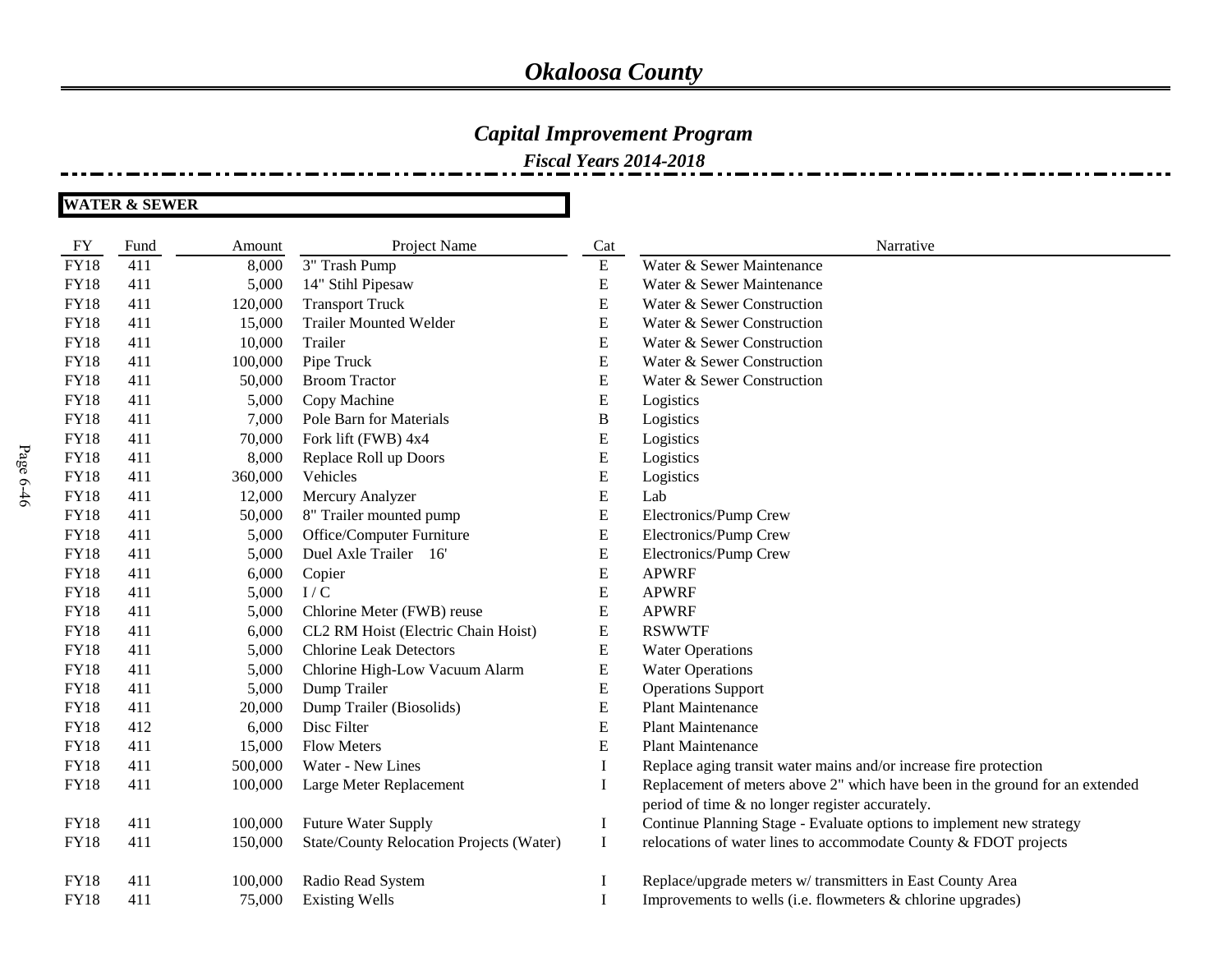### *Capital Improvement Program*

*Fiscal Years 2014-2018*

| FY          | Fund | Amount    | Project Name                                    | Cat | Narrative                                                                                                                          |
|-------------|------|-----------|-------------------------------------------------|-----|------------------------------------------------------------------------------------------------------------------------------------|
| <b>FY18</b> | 411  | 100,000   | Highway 90 East - New Water Line                |     | Continue construction eastward towards future well & development                                                                   |
| <b>FY18</b> | 411  | 2,000,000 | Residential Water Meter Replacement             |     | Replacement of residential meters which have been in the ground for an extended<br>period of time & no longer register accurately. |
| <b>FY18</b> | 411  | 50,000    | <b>Bob Sikes WRF Upgrades</b>                   |     | Replace/upgrade/rehab components of 1.0 MGD facility                                                                               |
| <b>FY18</b> | 411  | 200,000   | SCADA Replacements/Upgrades (Sewer)             |     | Monitor and control systems at sewer collection sites                                                                              |
|             |      |           |                                                 |     |                                                                                                                                    |
| <b>FY18</b> | 411  | 50,000    | F.W. Stephenson WRF Upgrades                    |     | Replace/upgrade/rehab components of 1.0 MGD facility                                                                               |
| <b>FY18</b> | 411  | 50,000    | Sanitary Collection (LS Rehab)                  |     | Replace/upgrade/rehab aging lift stations                                                                                          |
| <b>FY18</b> | 411  | 100,000   | Sanitary Collection (Misc Sewering)             |     | Install miscellaneous new collection systems                                                                                       |
| <b>FY18</b> | 411  | 50,000    | <b>West County Pump Stations</b>                |     | Heavy flow station upgrade                                                                                                         |
| <b>FY18</b> | 411  | 500,000   | Rehab - Sewer Collection                        |     | Point repairs, relining and replacement of vitrified clay sewer mains                                                              |
| <b>FY18</b> | 411  | 50,000    | Arbennie Pritchett WRF Upgrades                 |     | Replace/upgrade/rehab components of 10 MGD facility                                                                                |
| <b>FY18</b> | 411  | 150,000   | <b>State/County Relocation Projects (Sewer)</b> |     | Relocations of sewer lines to accommodate County & FDOT projects                                                                   |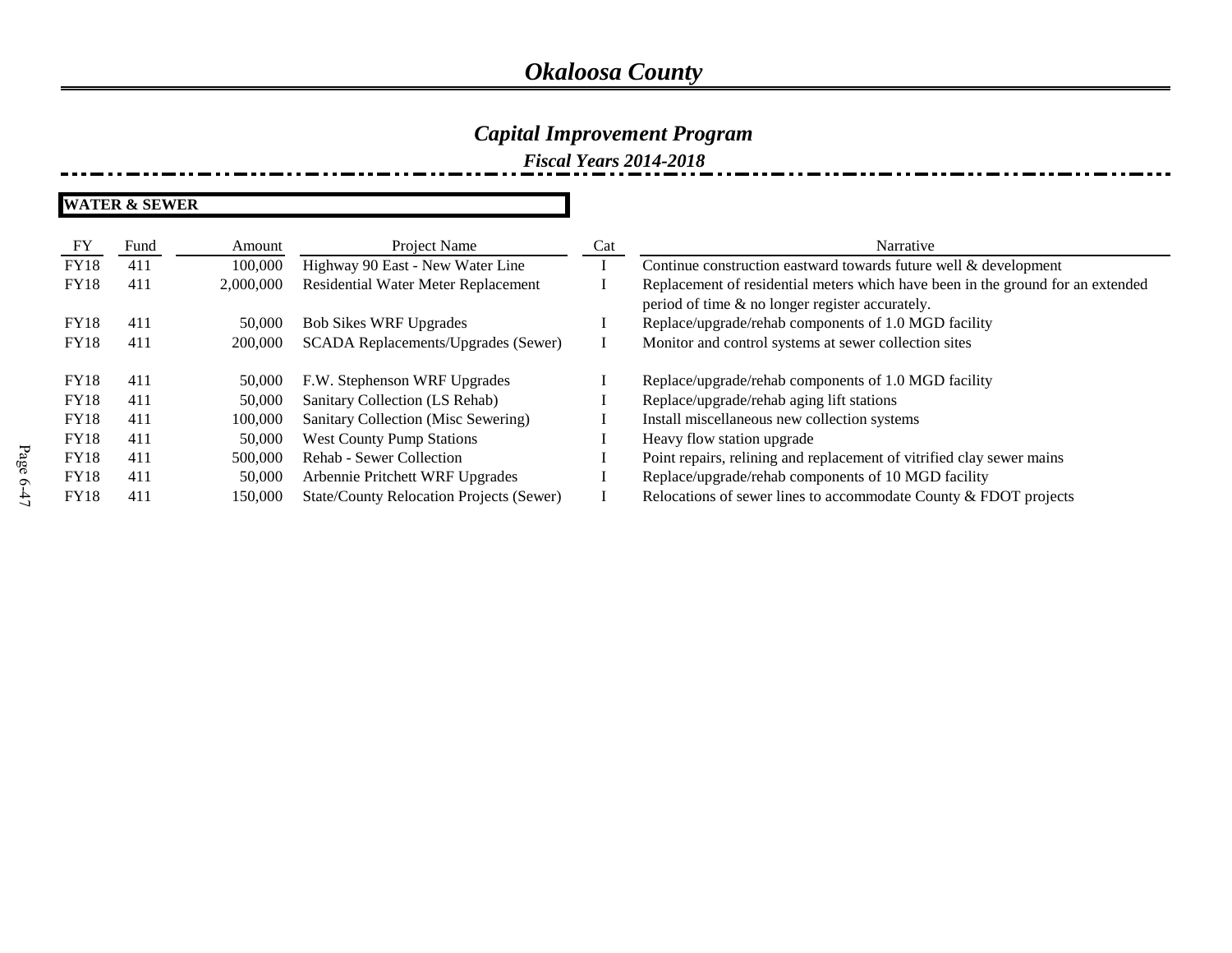### *Capital Improvement Program*

*Fiscal Years 2014-2018*

**AIRPORTS**

| FY          | Fund | Amount  | Project Name                                               | Cat       | Narrative                                                                                                                                                                                        |
|-------------|------|---------|------------------------------------------------------------|-----------|--------------------------------------------------------------------------------------------------------------------------------------------------------------------------------------------------|
| <b>FY14</b> | 421  | 16,000  | Bat Wing Mower at VPs                                      | ${\bf E}$ | Replaces 10 year old hydraulic batwing becoming more difficult to find parts.                                                                                                                    |
| <b>FY14</b> | 421  | 6,400   | Front End Loader Bucket-VPS                                | E         | Installs on Kubota tractors for moving earth and miscellaneous fill materials.                                                                                                                   |
| <b>FY14</b> | 421  | 2,000   | Lacer Roller -- VPS                                        | E         | To cut and lace baggage conveyor belts (56 inch) larger than the existing 36 inch                                                                                                                |
|             |      |         |                                                            |           | lacer.                                                                                                                                                                                           |
| <b>FY14</b> | 421  | 2,000   | <b>Gator Trailer--VPS</b>                                  | E         | To transport equipment safely on the airside apron.                                                                                                                                              |
| <b>FY14</b> | 421  | 75,000  | Access Control System Upgrade--VPS                         | ${\bf E}$ | Current system unsupportable. System provides area security control required by<br>TSA.                                                                                                          |
| <b>FY14</b> | 421  | 22,000  | Upgrade Phone Warning System - VPS                         | E         | Provides emergency simultaneous notification of safety, security and terrorist threats<br>by the Airport Ops Center to first responders                                                          |
| <b>FY14</b> | 421  | 64,000  | Purchase and Install 8 CCTV Cameras at<br><b>VPS</b>       | ${\bf E}$ | Additional cameras for coverage at delivery gate, passenger screening, exit lane,<br>and front curb to assisst with security and law enforcement.                                                |
| <b>FY14</b> | 421  | 112,000 | Destin R/W Sweeper/Vac                                     | E         | Purchase Runway Sweeper to minimize FOD. No longer borrow VPS sweeper                                                                                                                            |
| <b>FY14</b> | 421  | 93,000  | Design & Construct new public parking                      | ${\bf E}$ | Dsn and Construct 3,000 to 4,000 sf of asphalt pavement for vehicle parking and                                                                                                                  |
|             |      |         | lot at Bob Sikes                                           |           | access. Total expected cost \$465,000 with \$93,000 local match.                                                                                                                                 |
| <b>FY14</b> | 421  | 119,000 | Dsn & construct new airport police                         | $\bf{B}$  | Dsn and construct approx 2,000 sf to relocate police space being expanded for the                                                                                                                |
|             |      |         | facility in Terminal at VPS                                |           | Airport Operations Center. Funding is expected FAA 72% with FDOT (\$119).                                                                                                                        |
|             |      |         |                                                            |           | Local share \$119,000 from PFC.                                                                                                                                                                  |
| <b>FY14</b> | 421  | 100,000 | Dsn & Construct new Aircraft Rescue                        | B         | Total Cost about \$2 million. funded by Military Ariport Program (FAA) \$1.8 M                                                                                                                   |
|             |      |         | Fire Fighting (ARFF) Station on Eglin                      |           | and FDOT (\$100,000). Local share from PFC.                                                                                                                                                      |
| <b>FY14</b> | 421  | 4,650   | Bag lifts for Passenger Loading Bridges-                   | E         | Installs bag lifts on three older PLBs to facilitate passenger loading. Will match                                                                                                               |
|             |      |         | <b>VPS</b>                                                 |           | capability at two newest PLBs. Cost:\$93,000--FAA \$83,700, FDOT \$4,650, PFC<br>\$4650                                                                                                          |
| <b>FY14</b> | 421  | 3,650   | Ramp Sweeper Replacement at VPS                            | E         | Total cost is \$73,000 with Local Matching of \$3,650 to come from PFC. Existing<br>sweeper is over 12 years old.                                                                                |
| <b>FY14</b> | 421  | 50,000  | Replace 2 ground level Passenger<br>Loading Bridges at VPS | E         | Total Cost about \$1,000,000. FAA entitlements to fund \$900,000 with Local Match<br>of \$50,000 from PFC                                                                                        |
| FY14        | 421  | 25,000  | Rehabilitate Taxiway D-1 at VPS                            | E         | Total cost about \$500,000 with Local share of \$25,000 from PFC                                                                                                                                 |
| <b>FY14</b> | 421  | 200,000 | Destin Air Traffic Control Tower                           | B         | This \$4 million project includes a fully instrumented ATCT and associated support<br>to include a new access road and utilities. The local match is planned from<br>Passenger Facility Charges. |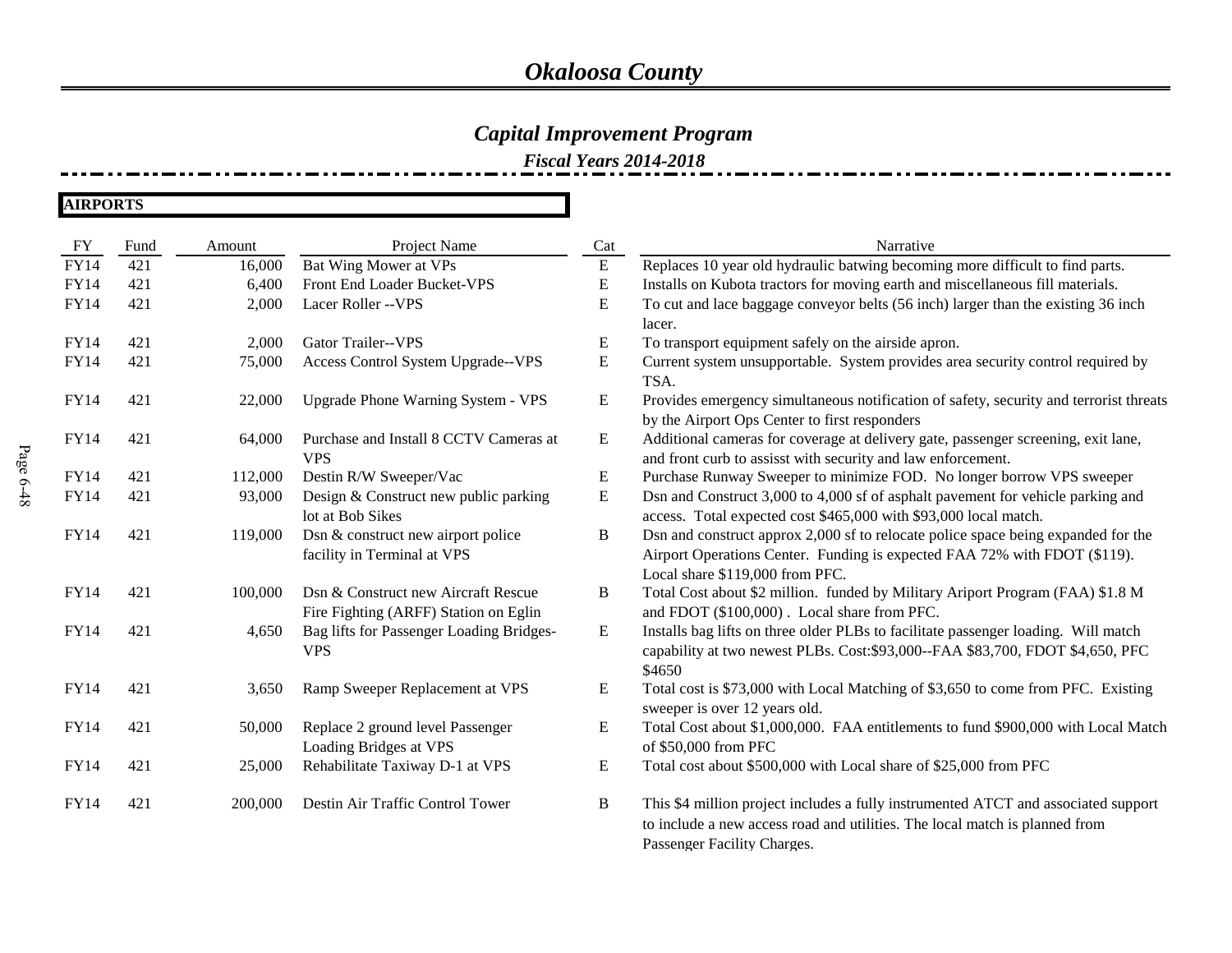### *Capital Improvement Program*

*Fiscal Years 2014-2018*

| <b>AIRPORTS</b> |      |         |                                                 |     |                                                                                                                         |
|-----------------|------|---------|-------------------------------------------------|-----|-------------------------------------------------------------------------------------------------------------------------|
| FY              | Fund | Amount  | Project Name                                    | Cat | Narrative                                                                                                               |
| <b>FY15</b>     | 421  | 150,000 | Airport Maintenance Building at Destin          | B   | This estimated \$300,000 facility will provide needed storage for Airport<br>maintenance activities. FDOT will pay 50%. |
| <b>FY15</b>     | 421  | 80,000  | Lightning Detection & Warning System--<br>VPs.  | E   | Life safety issue for ramp workers during refueling on VPS apron                                                        |
| FY16            | 421  | 150,000 | Replace High Mast Lighting at Bob Sikes         |     | Estimated cost of \$300,000 will be split equally with FDOT.                                                            |
| <b>FY17</b>     | 421  | 7.000   | Page/Gate Information System Upgrade<br>for VPS | Ε   | For emergency contact of airline and airport employees                                                                  |
| <b>FY18</b>     | 421  | 22,000  | Ops Center Phone Recording                      | Ε   | Enables Apt Ops Ctr to record calls for security and training in case of emergency.                                     |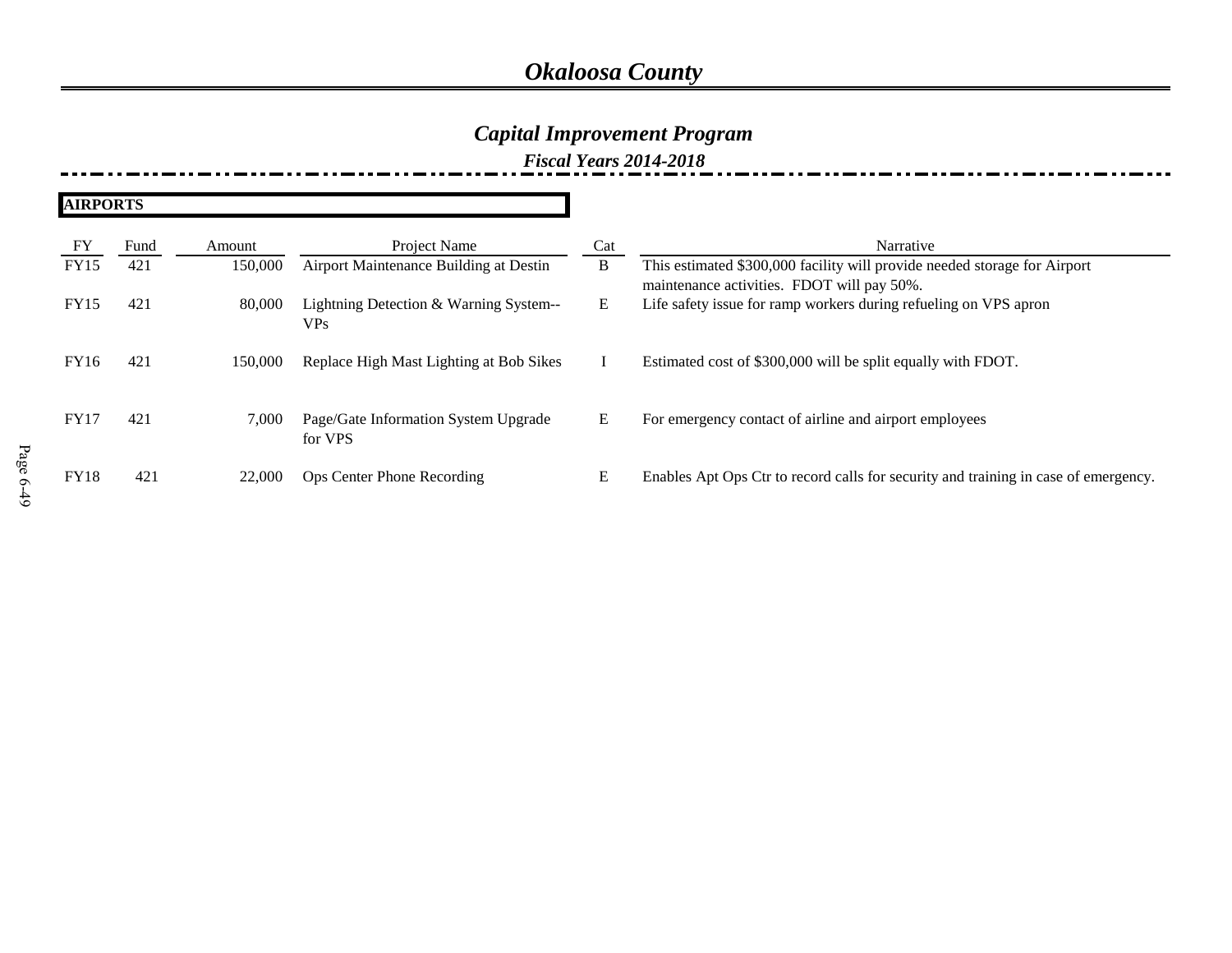## *Capital Improvement Program*

*Fiscal Years 2014-2018*

| <b>SOLID WASTE</b> |      |         |                  |     |                                                                |
|--------------------|------|---------|------------------|-----|----------------------------------------------------------------|
| FY                 | Fund | Amount  | Project Name     | Cat | Narrative                                                      |
| <b>FY14</b>        | 430  | 150,000 | Vehicle          | E   | Tri-axle Dump Truck with 20 cy dump body to replace 00D8246    |
| FY14               | 430  | 15,000  | Bat-wing bushhog | E   | Replaces 00X8661                                               |
| <b>FY15</b>        | 430  | 230,400 | Equipment        | E   | Loader to replace 94L2806                                      |
| FY16               | 430  | 200,000 | Equipment        | E   | Articulated Dump replaces Pan #86P1816 (sold at auction FY 13) |
| FY17               | 430  | 28,800  | Vehicle          | E   | 4x4 Pickup to replace 01C13752                                 |
| <b>FY18</b>        | 430  | 80,000  | Equipment        | E   | Tractor with bat-wing bushhog to replace 98U6437/07X16525      |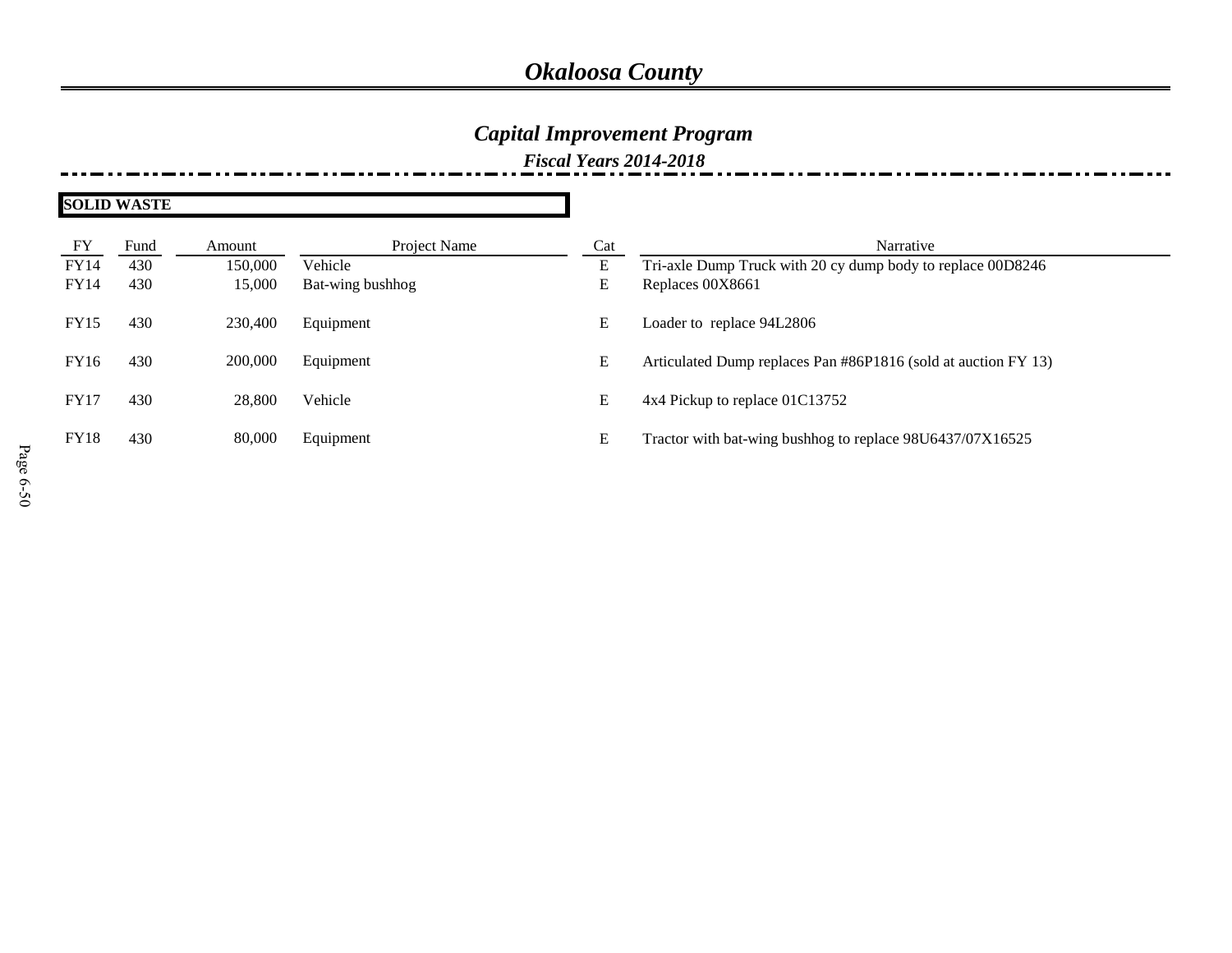### *Capital Improvement Program*

*Fiscal Years 2014-2018*

#### **RECYCLING DEPARTMENT**

| FY          | Fund | Amount  | Project Name                         | Cat | Narrative          |
|-------------|------|---------|--------------------------------------|-----|--------------------|
| FY14        | 430  | 23,100  | CNG Fueling Station for CNG Roll-off | Ε   | <b>New</b>         |
| FY14        | 430  | 23,000  | Pickup                               | Е   | Replace - 00C8817  |
| FY14        | 430  | 152,000 | <b>CNG Roll-off</b>                  | E   | Replace - 95G4348  |
| <b>FY15</b> | 430  | 120.000 | Roll-off Truck w/assembly            | E   | Replace - 02G14587 |
| <b>FY15</b> | 430  | 240,000 | 5 CY Loader                          | E   | Replace - 02L14533 |
| FY16        | 430  | 40,000  | Crew cab service truck               | E   | Replace 05G5934    |
| <b>FY17</b> | 430  | 100,000 | Tractor (semi)                       | E   | Replace - 98H5776  |
| <b>FY18</b> | 430  | 225,000 | Dozer                                | E   | Replace 98M7498    |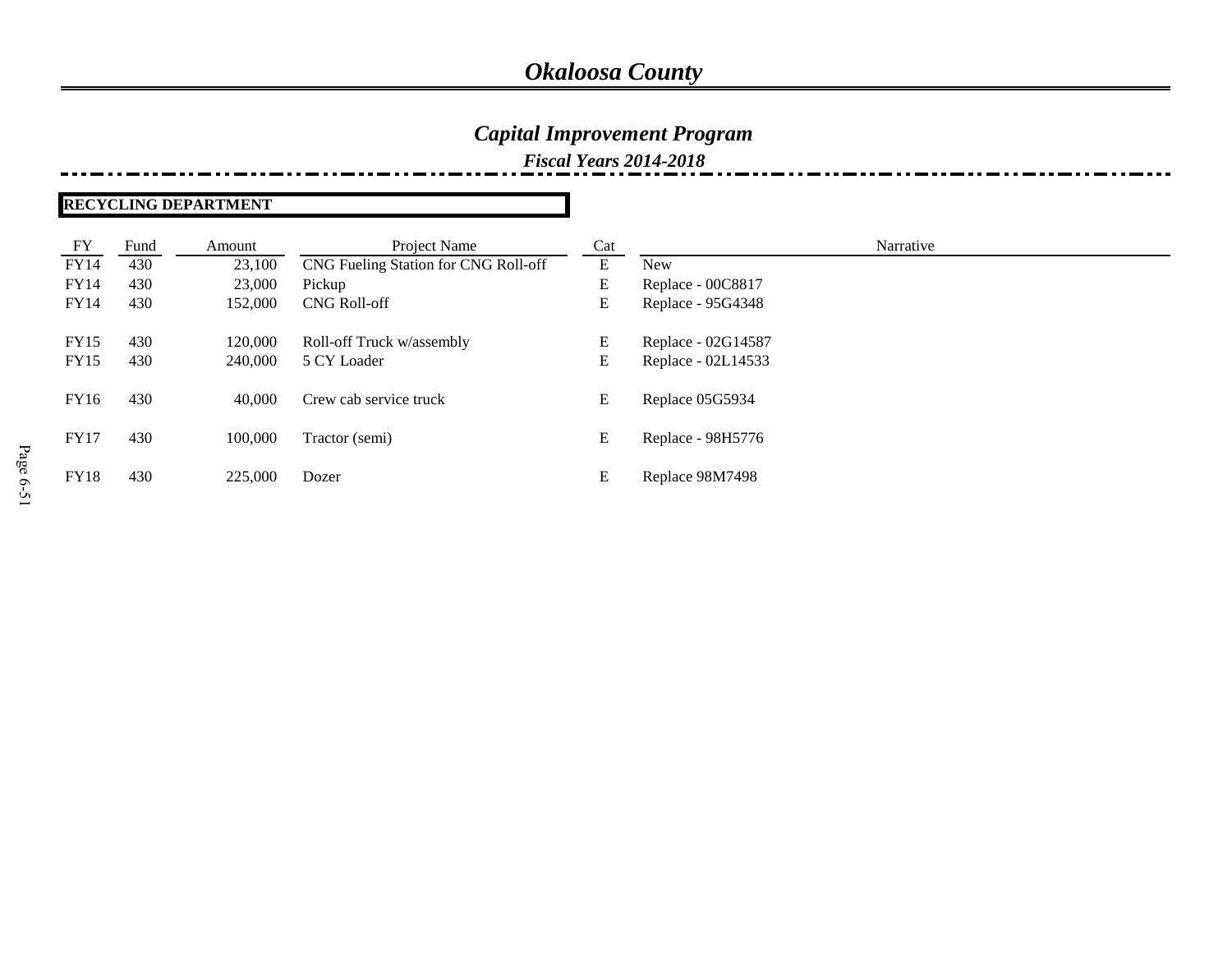### *Capital Improvement Program*

*Fiscal Years 2014-2018*

#### **INSPECTION DEPARTMENT**

| FY          | Fund | Amount | Project Name                | Cat | Narrative                                                         |
|-------------|------|--------|-----------------------------|-----|-------------------------------------------------------------------|
| <b>FY15</b> | 441  | 23,000 | Vehicle                     | E   | Replace 2000 Chevrolet - Vehicle #00C8788                         |
| <b>FY15</b> | 441  | 2,500  | Photocopier                 | E   | Replace 2005 Toshiba Studio 350 (50/50 split w/0108) (BCC #16492) |
| FY16        | 441  | 23,000 | Vehicle                     | E   | Replace 2003 Chevrolet - Vehicle #03C14786                        |
| FY16        | 441  | 23,000 | Vehicle                     | E   | Replace 2003 Ford - Vehicle #03C14787                             |
| FY17        | 441  | 5,000  | Photocopier                 | E   | Replace 2007 Sharp MX-2300N Photocopier(BCC #17346)               |
| FY17        | 441  | 23,000 | Vehicle                     | E   | Replace 2005 Ford - Vehicle #05C15949                             |
| <b>FY17</b> | 441  | 23,000 | Vehicle                     | E   | Replace 2005 Ford - Vehicle #05C15951                             |
| FY17        | 441  | 23,000 | Vehicle                     | E   | Replace 2005 Ford - Vehicle #05C15950                             |
| <b>FY18</b> | 441  | 26.250 | KIP Printer/Plotter/Scanner | E   | Replace North Office Scanning System. 25% paid by Planning        |
| <b>FY18</b> | 441  | 23,000 | Vehicle                     | E   | Replace 2006 Ford - Vehicle #06C16481                             |
| <b>FY18</b> | 441  | 23,000 | Vehicle                     | E   | Replace 2006 Ford - Vehicle #06C16672                             |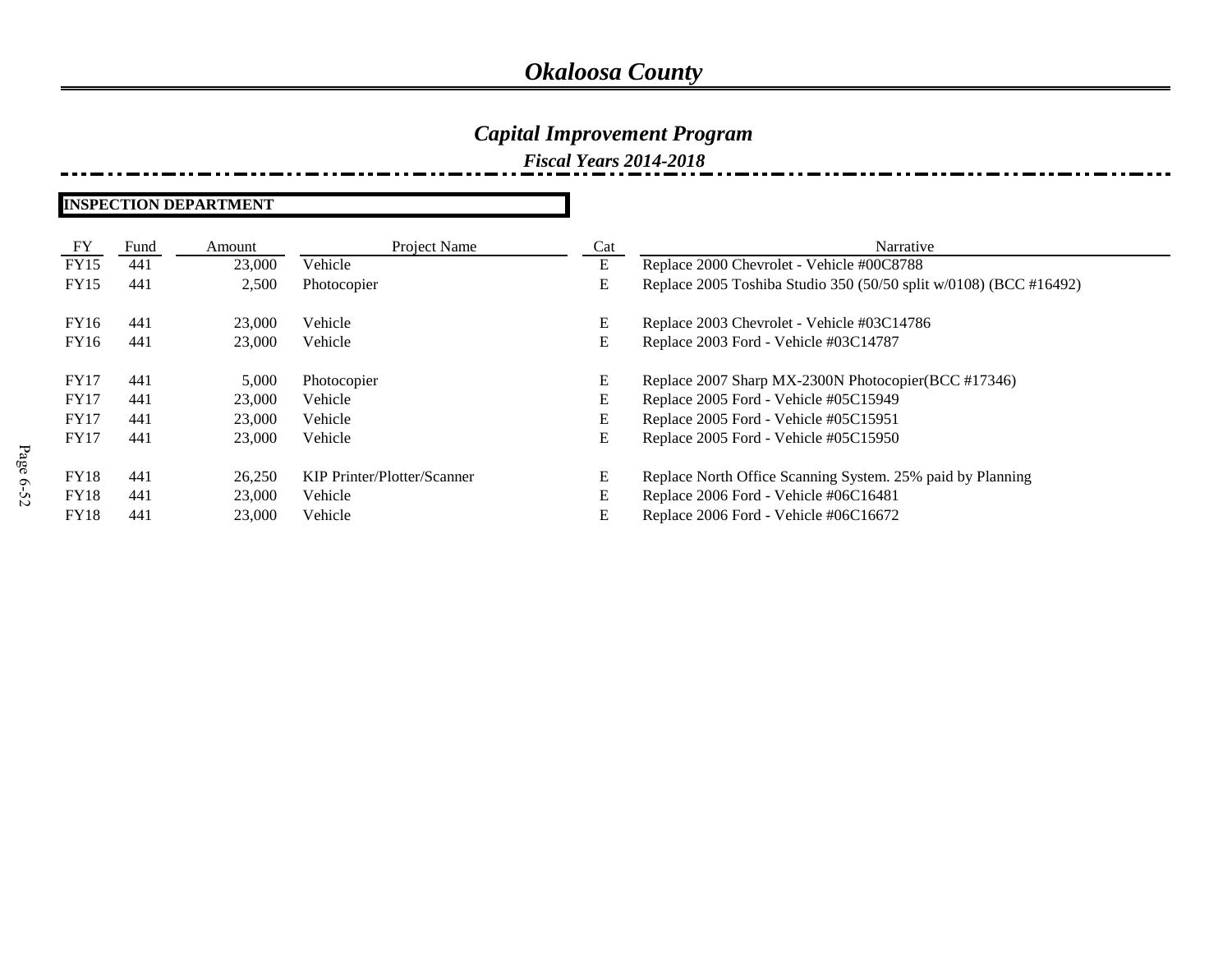*Fiscal Years 2014-2018*

#### **EMERGENCY MEDICAL SERVICES**

| FY          | Fund | Amount  | Project Name                      | Cat       | Narrative                                        |
|-------------|------|---------|-----------------------------------|-----------|--------------------------------------------------|
| <b>FY14</b> | 450  | 50,000  | <b>Ambulance Stretchers</b>       | E         | Replace (4) Stryker Stretchers purchased 2007    |
| <b>FY14</b> | 450  | 25,000  | <b>SUV</b>                        | E         | Replace 2007 SUV (17124) 150,000 miles           |
| <b>FY14</b> | 450  | 141,350 | Ambulance                         | ${\bf E}$ | Replace 2005 Medium Duty (15411 purchased 2004)  |
| FY14        | 450  | 141,350 | Ambulance                         | ${\bf E}$ | Replace 2006 Medium Duty (16714 purchased 2006)  |
| <b>FY14</b> | 450  | 141,350 | Ambulance                         | E         | Replace 2005 Medium Duty (16713 purchased 2006)  |
| <b>FY14</b> | 450  | 141,350 | Ambulance                         | E         | Replace 2006 Medium Duty (16940 purchased 2007)  |
| FY15        | 450  | 150,000 | Ambulance                         | E         | Replace 2006 Medium Duty (16941 purchased 2007)  |
| <b>FY15</b> | 450  | 150,000 | Ambulance                         | E         | Replace 2006 Medium Duty (16495 purchased 2007)  |
| <b>FY15</b> | 450  | 79,000  | Ambulance                         | E         | Replace BLS van (17129 purchased 2007)           |
| <b>FY15</b> | 450  | 79,000  | Ambulance                         | ${\bf E}$ | Replace BLS van (17128 purchased 2007)           |
| <b>FY15</b> | 450  | 130,000 | <b>Ambulance Stretcher</b>        | E         | Replace (10) Stryker Stretchers purchased 2008   |
| <b>FY15</b> | 450  | 90,000  | LifePak 15 monitor/defibrillators | E         | Match for 25/75 EMS Grant                        |
| <b>FY15</b> | 450  | 25,000  | Supply van                        | E         | Replace 2000 Cargo van (00B8822)                 |
| FY16        | 450  | 205,000 | Ambulance                         | E         | Replace 2008 Medium Duty (18235 purchased 2008)  |
| FY16        | 450  | 205,000 | Ambulance                         | E         | Replace 2008 Medium Duty (18234 purchased 2008)  |
| FY16        | 450  | 93,000  | Ambulance                         | E         | Replace BLS van (18146 purchased 2009)           |
| <b>FY16</b> | 450  | 54,000  | Ambulance Stretcher               | E         | Replace (4) Stryker Stretchers purchased 2008    |
| <b>FY17</b> | 450  | 210,000 | Ambulance                         | E         | Replace 2009 Medium Duty (18375 purchased 2009)  |
| <b>FY17</b> | 450  | 210,000 | Ambulance                         | E         | Replace 2009 Medium Duty (19081 purchased 2010)  |
| <b>FY17</b> | 450  | 210,000 | Ambulance                         | E         | Replace 2009 Medium Duty (19082) purchased 2010) |
| FY18        | 450  | 215,000 | Ambulance                         | E         | Replace 2011 Medium Duty (19750 purchased 2012)  |
| <b>FY18</b> | 450  | 215,000 | Ambulance                         | E         | Replace 2012 Medium Duty (19889 purchased 2012)  |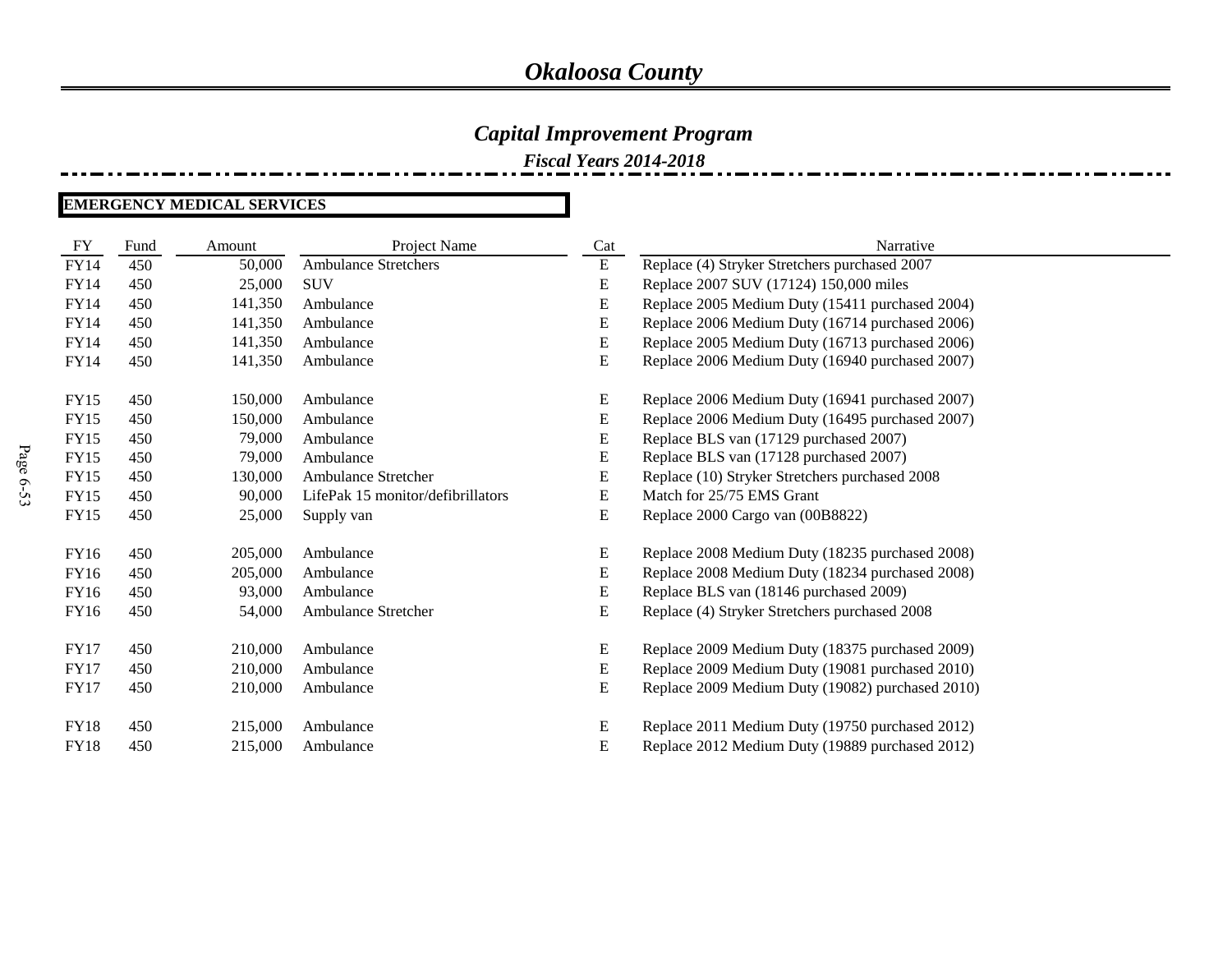### *Capital Improvement Program*

*Fiscal Years 2014-2018*

#### **CONVENTION CENTER**

| FY          | Fund | Amount    | Project Name                               | Cat          | Narrative                                                                         |
|-------------|------|-----------|--------------------------------------------|--------------|-----------------------------------------------------------------------------------|
| <b>FY14</b> | 460  | 207,125   | Backstage expansion exterior restrooms     | $\bf{B}$     | Backstage expansion exterior restrooms for outdoor exibit area                    |
| <b>FY14</b> | 460  | 300,000   | Security System Upgrade                    | $\, {\bf B}$ | Security system upgrade to service new exhibit area                               |
| <b>FY14</b> | 460  | 180,000   | Marquee Upgrade                            | $\, {\bf B}$ | Enlarge front entrance marquee LED display and modify base                        |
| FY14        | 460  | 1,704,400 | Future planned construction projects       | $\, {\bf B}$ | Hwy 98 Walkover, Parking Structure, Pavillion Structure                           |
| <b>FY14</b> | 460  | 550,000   | Exterior construction upgrade              | $\bf{I}$     | Construction for north property                                                   |
| <b>FY14</b> | 460  | 250,000   | Sidewalk and landscaping                   | $\bf{I}$     | Enhancement for Construction for north property                                   |
| <b>FY14</b> | 460  | 150,000   | Outdoor sound and light package            | ${\bf E}$    | For event technical on north property                                             |
| FY14        | 460  | 18,600    | Install heat circulation fans in ballrooms | $\mathbf I$  | Assist in keeping ballroom air warm in winter                                     |
|             |      |           | II, III, IV                                |              |                                                                                   |
| FY14        | 460  | 50,000    | <b>Exterior Building Surface Repairs</b>   |              | Repair damaged/cracked stucco on building exterior                                |
| <b>FY14</b> | 460  | 100,000   | Loading Dock Expansion                     | $\bf{I}$     | Expand Loading Dock to expedite move-in/move-out                                  |
| FY14        | 460  | 60,000    | <b>Outdoor Lighting Package</b>            | $\bf{I}$     | LED Lighting package to illuminate ECC                                            |
| <b>FY14</b> | 460  | 70,000    | Upgrade Chiller #2                         | $\bf{I}$     | Retrofit existing system to reduce noise levels and energy consumption.           |
| FY14        | 460  | 70,000    | Replace Roof Intake Fixture                | $\bf{I}$     | Replace Metal Structures on Lower & Upper Roof                                    |
| <b>FY14</b> | 460  | 40,000    | <b>Hot Boxes</b>                           | E            | Replace and or update existing meal service hot boxes                             |
| FY14        | 460  | 28,000    | Carpet Extractor                           | ${\bf E}$    | Replacement unit for current cleaner                                              |
| FY14        | 460  | 50,000    | Replace/Update Kitchen Equipment           | E            | <b>Convection Ovens</b>                                                           |
| FY14        | 460  | 5,250     | Motorized Pallet Jack                      | E            | For movement of of heavy palletized items                                         |
|             |      |           |                                            |              |                                                                                   |
| FY15        | 460  | 40,000    | Box Truck w/Lift Gate                      | ${\bf E}$    | For off-premise Catering and A/V Service                                          |
| <b>FY15</b> | 460  | 35,000    | Cargo Van                                  | ${\bf E}$    | Replacement for Current Van                                                       |
| <b>FY15</b> | 460  | 250,000   | Carpeting                                  | $\bf{I}$     | Replace Carpet in the Ballroom                                                    |
| <b>FY15</b> | 460  | 36,000    | Articulated Man lift 30'                   | ${\bf E}$    | Man lift for exterior repairs                                                     |
|             |      |           |                                            |              |                                                                                   |
| FY16        | 460  | 75,000    | Move Glass out 20' on portion of patio     | $\bf{I}$     | Enlarge pre-function area for large events                                        |
| FY16        | 460  | 210,000   | Interior floor renovation - Hard surfaces  | $\mathbf I$  | Repair and replace interior pre-function flooring                                 |
| FY16        | 460  | 30,000    | Pick-up Truck                              | ${\bf E}$    | Replacement for Current Truck                                                     |
|             |      | 315,000   |                                            |              |                                                                                   |
| <b>FY17</b> | 460  | 60,000    | Large kitchen equipment replacement        | E            | Replacement of cook line items in kitchen, stoves, steamers, grill                |
| <b>FY17</b> | 460  | 2,500,000 | <b>Pavilion Structure</b>                  | $\bf{I}$     | Pavilion for Expansion property area                                              |
|             |      |           |                                            |              |                                                                                   |
| <b>FY18</b> | 460  | 550,000   | Walkover                                   | I            | Walkover for Highway 98                                                           |
| <b>FY18</b> | 460  | 5,000,000 | Parking Structure                          | $\bf{I}$     | Extend parking with pervious material for events on north property and Publically |
|             |      |           |                                            |              | leased properties                                                                 |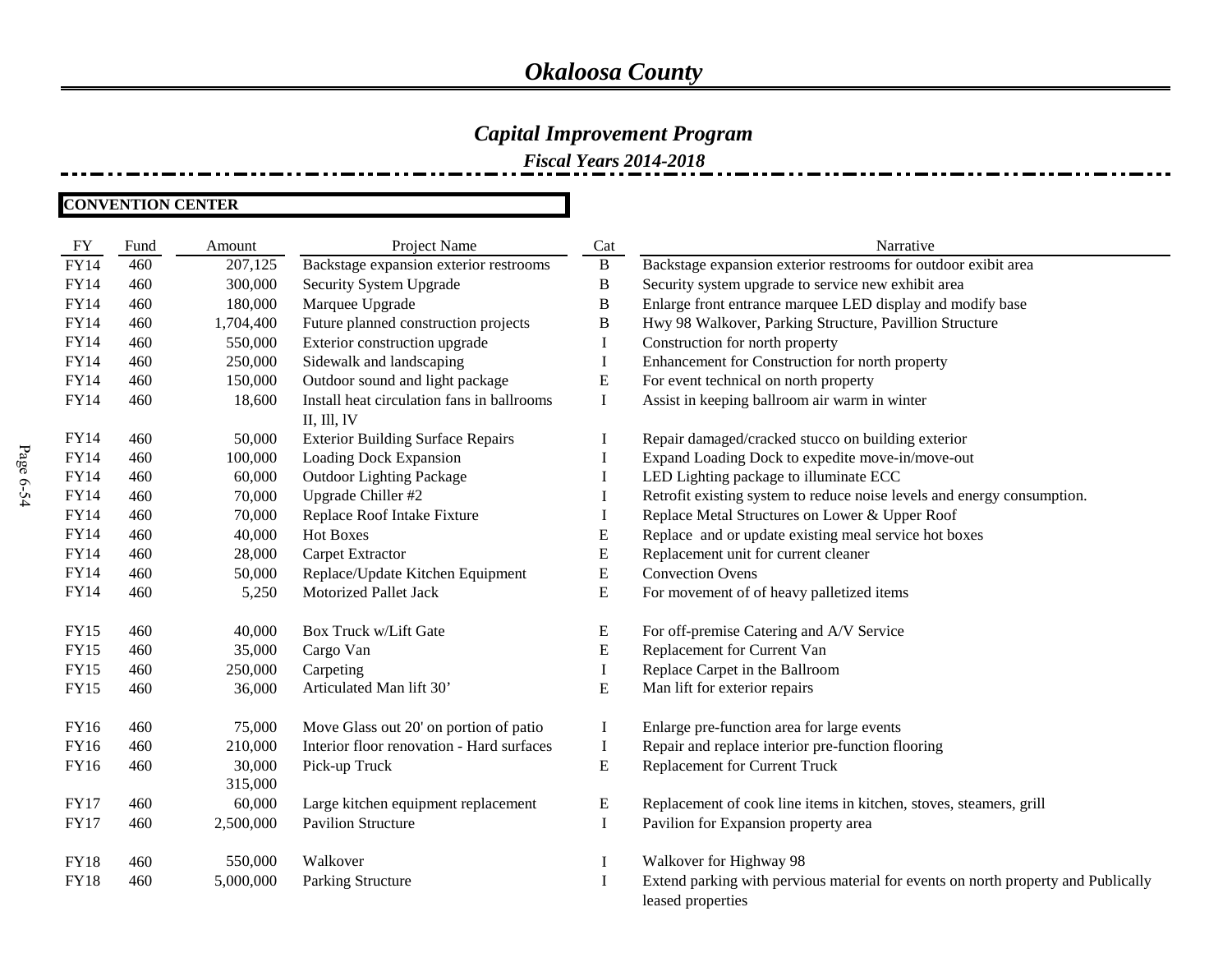## *Capital Improvement Program*

*Fiscal Years 2014-2018*

|  |  | <b>RISK MANAGEMENT</b> |
|--|--|------------------------|
|--|--|------------------------|

| <b>FY</b> | Fund            | <b>Contract Contract Contract Contract</b><br>Amount | <b>Project Name</b> | Cat | Narrative   |
|-----------|-----------------|------------------------------------------------------|---------------------|-----|-------------|
| FY14      | 00 <sub>1</sub> | 5.770                                                | Machine<br>CODV     |     | Replacement |